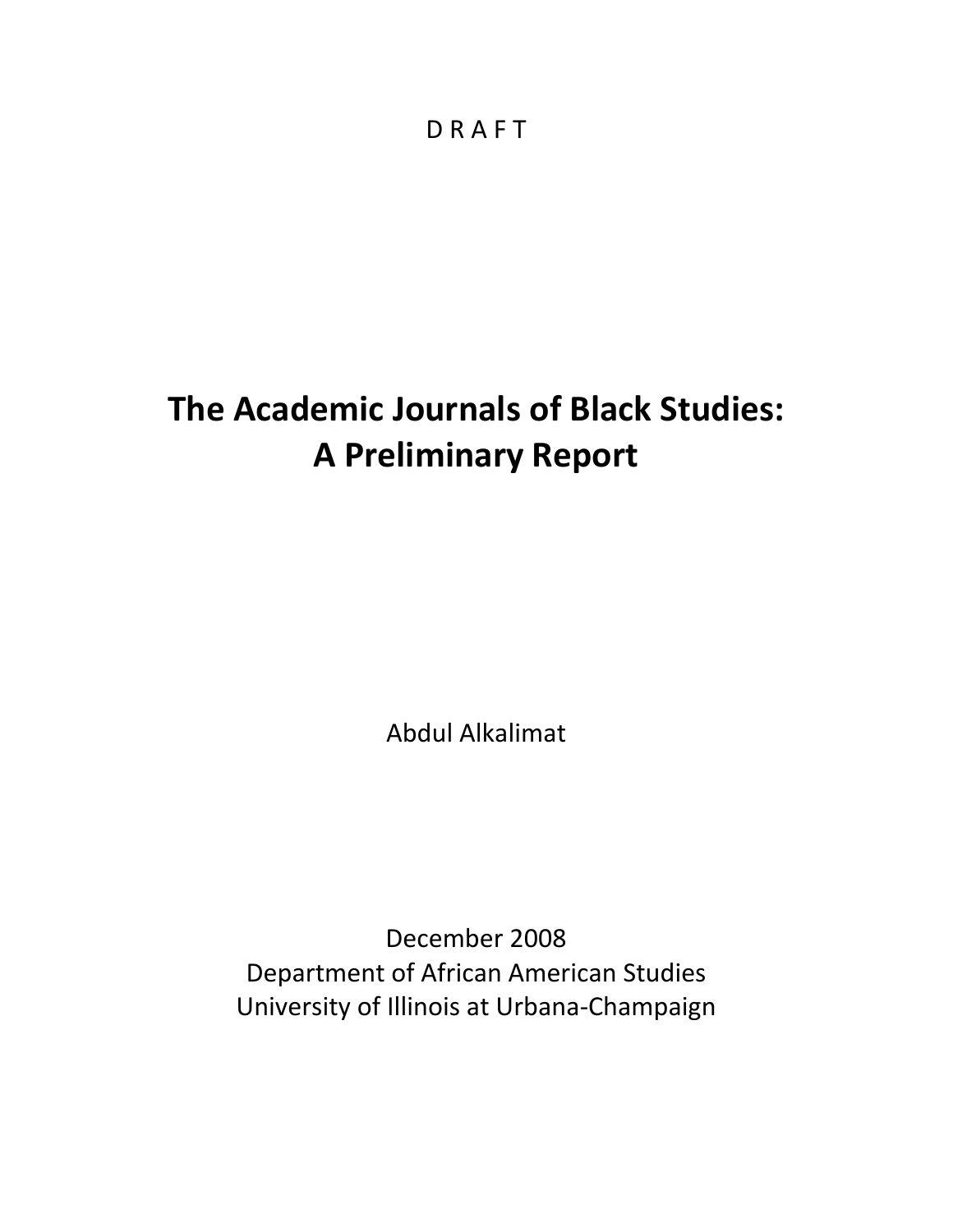### Table of contents

| D. Introduction to Guide to Scholarly Journals, second edition (1993)  32 |
|---------------------------------------------------------------------------|
|                                                                           |
|                                                                           |

### **1. Introduction**

*"An academic journal is a peer‐reviewed periodical in which scholarship relating to a particular academic discipline is published. Academic journals serve as forums for the introduction and presentation for scrutiny of new research, and the critique of existing research. Content typically takes the form of articles presenting original research, review articles, and book reviews. Academic or professional publications that are not peer‐ reviewed are usually called professional magazines."*

 *from the Wikipedia entry for "Academic journal," Nov 30, 2008*

The life blood of an academic discipline is the content of the peer reviewed journal articles that flow through the professional journals containing research and theory. This makes up the relevant professional literature of record. The critical factor is that these articles are peer reviewed, meaning they are judged to be of a high scholarly value without any personal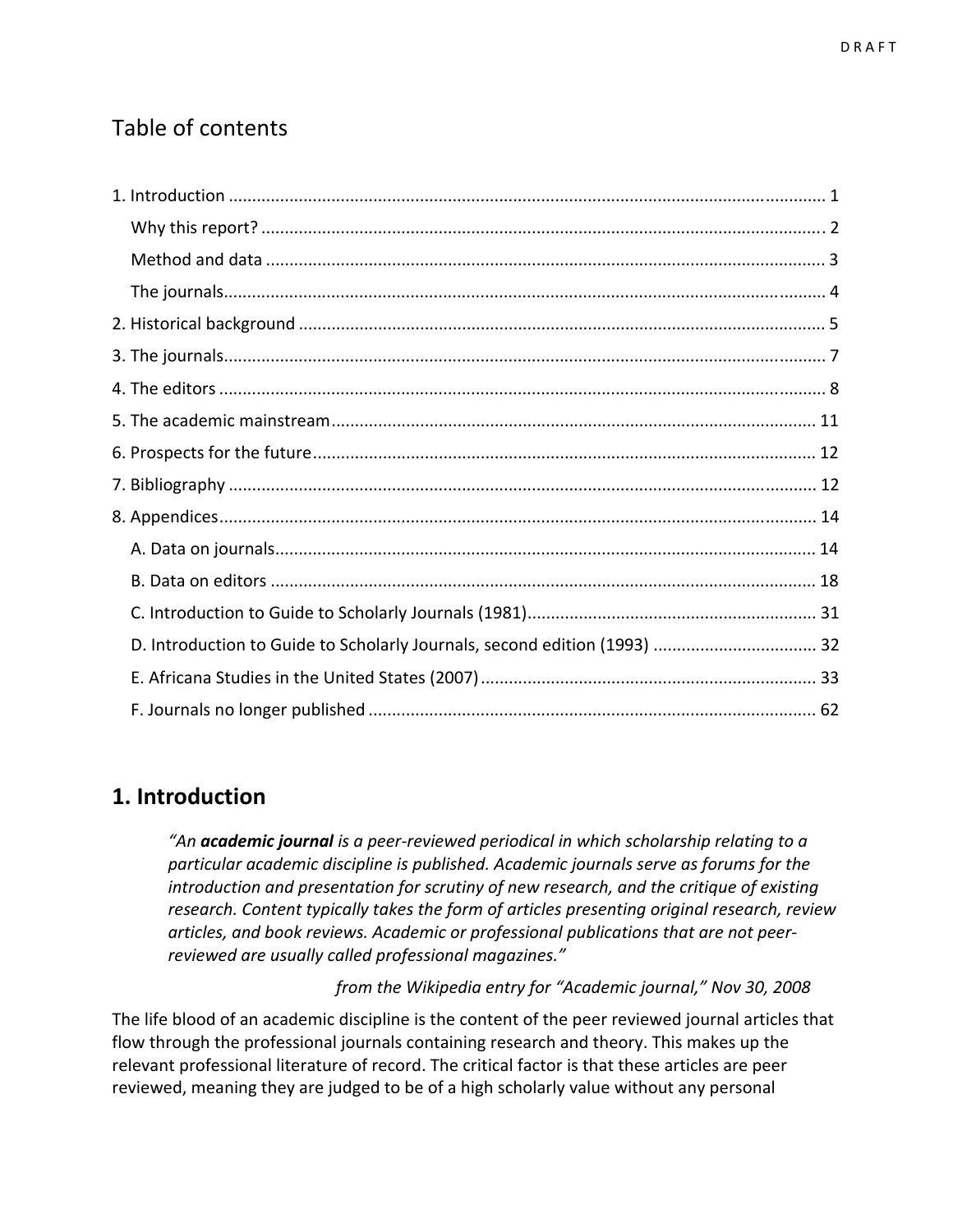subjectivity guiding the decision to publish. Personal ties are trumped by professional standards. The self governance of every profession is in part based on this peer review process that manages the production and distribution of that discipline's scholarship.

This is a critical process for the field of Black Studies. The origin of Black Studies was created by the Black Freedom Movement, establishing a front of struggle in combating racism in higher education. This movement orientation meant that the initial Black Studies journal literature reflected the advocacy and polemics of the Black Arts Movement and Black protest in general.

There were several reasons that this protest literature was transformed into a professional literature based on academic scholarship:

Every new initiative in academic activity that finds a permanent place in the organization of the university in the end must conform to the standards of academic scholarship based on peer review. This includes tenure and promotion review for faculty and five year program reviews for all degree granting programs and departments.

A second generation of scholars emerged following the massive enrollment in higher education after the assassination of Martin Luther King in 1968. These were people who did not participate in the struggle to set the programs up hence lacked a taste and appreciation for the polemics involved in the texts created by the first founding generation. This second generation adapted to the new situation without the battle readiness of their predecessors.

The journal literature is the basis for findings to be systematized into text books and the standardization of the curriculum in general. Every academic major is based on the peer reviewed professional journal literature of the discipline.

The journal literature is the basis for the intertextuality that is the fabric of the intellectual tradition, anchoring it in each case in the threads of academic scholarship. Each generation responds to the previous ones and charts a path to a new future, and each future creates a new past. The run of a major journal is an intellectual relay race through history.

The scientific method was necessary to overcome the impasse created by relying on purely ideological standards. Peer review promised greater democracy, clarity, and sustainability than ideological polemics.

### *Why this report?*

The first reason for this report is that the Dean of Liberal Arts and Sciences at the University of Illinois expressed a need for it to help with the evaluation of faculty. After it was discussed at an African American Studies faculty retreat, it became clear that a report was needed that clarified the issue for the entire campus. Knowing the journals helps people in the field or with joint appointments decide where to publish and evaluate where others publish.

People must be free to find academic outlets for their research, while at the same time a discipline needs to have a specific list of journals so that everyone in the field can literally be on the same page. Further, with Black Studies being a diverse field—multi-disciplinary, interdisciplinary, trans‐disciplinary, and so on—it is necessary to have a nuanced approach to this.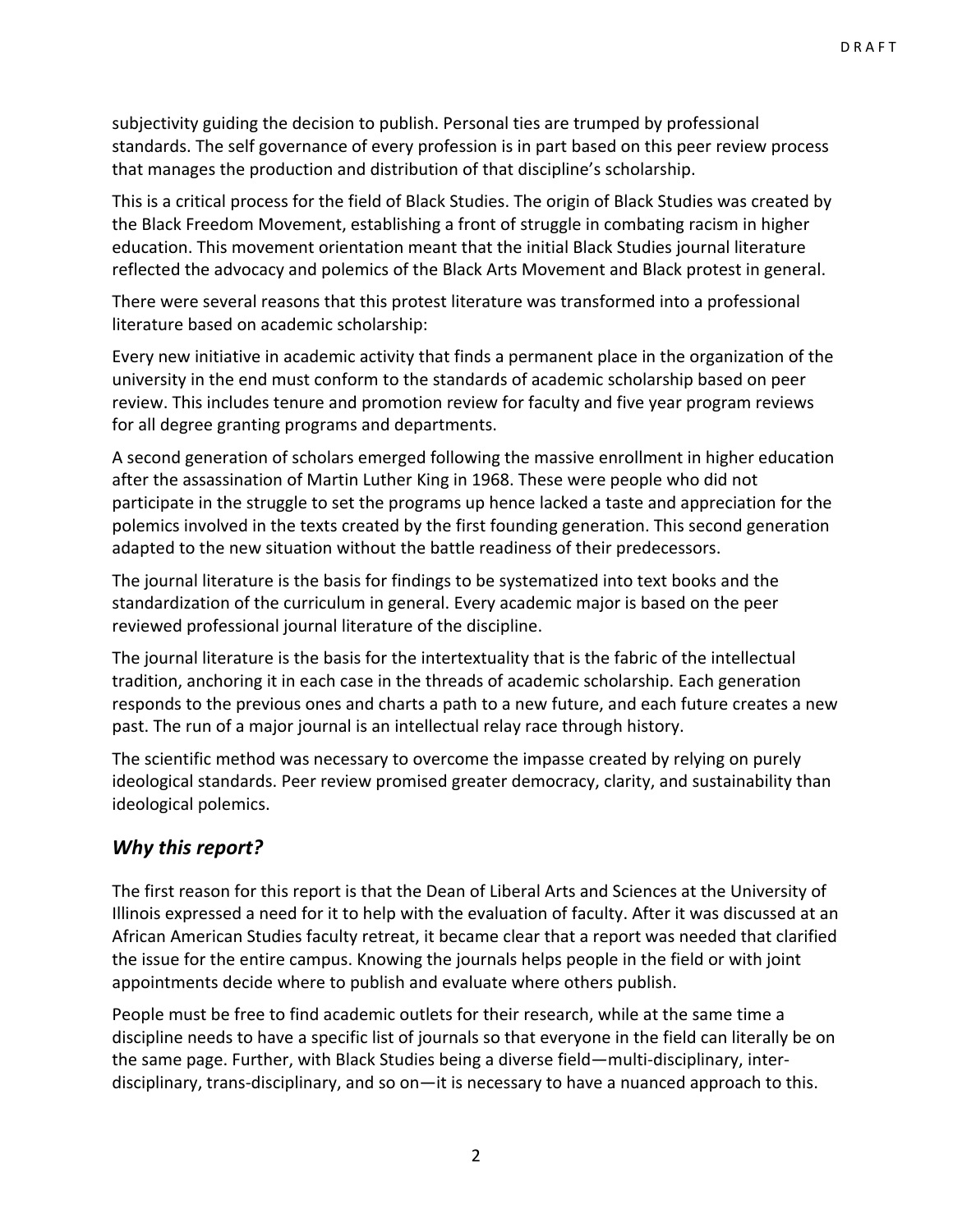A third reason for the report is that serials publication by and about Black people has been constant, but changing. As a measure of this, a 1981 study by this author found that the University of Illinois Library owned copies of 261 different serials about African Americans. At that time the African American Studies Departmental Library subscribed to 34, implying that 227 were no longer published. Today only five of those 34 continue: Black Scholar, Crisis, Journal of Black Psychology, Review of Black Political Economy, and The Western Journal of Black Studies. Clearly, previous work done by this author in 1981, 1993, and 2000 needed to be updated. The first report included data on 26 journals. The second report had data on 37 journals. The 2000 work was an online directory with links to 86 active journals. The current and fourth report focuses on 31 journals.

This report is a preliminary investigation of the current state of academic journals in Black Studies. The author first created the basic mission statement now generally adopted by the field for a 1977 conference at the University of California at Santa Barbara, "Academic Excellence and Social Responsibility." This slogan is the framework for the analysis of the 31 journals. It examines Black Studies academic journals relative to meritocracy (academic excellence) and to democracy (social responsibility).

Meritocracy means the journals' sponsorship and their affiliations with institutions and organizations of higher education and the profession of Black Studies. This will be measured by the characteristics of the editors and where the publications are housed. Journals are known by the company they keep like everything else.

Democracy means the journals' location relative to Black people in the United States. Black people are not randomly distributed across the country, nor are Black Studies programs.

This report does not go into several important aspects of journal publishing in Black Studies, and others are encouraged to pick up these threads:

- 1. It does not present data on the details of the peer review process, specifically rates of submission and acceptance.
- 2. It does not investigate the substantive threads and intertextuality of these journals and their articles.
- 3. It does not compare these journals with other mainstream journals.

### *Method and data*

Selecting the journals proceeded in three stages. First, all previous lists (see appendices) were assembled and all journals housed at the office of the Afro‐American bibliographer at the University of Illinois Library were added to make a starting list. This list was circulated to faculty affiliated in any way with African American Studies at the University of Illinois to get their take on what should be included. Finally, every journal was assessed according to three criteria:

- 1. Is it staffed by and serving an academic community?
- 2. Does it focused primarily on the African American (US) experience?
- 3. Has it published within the last two years?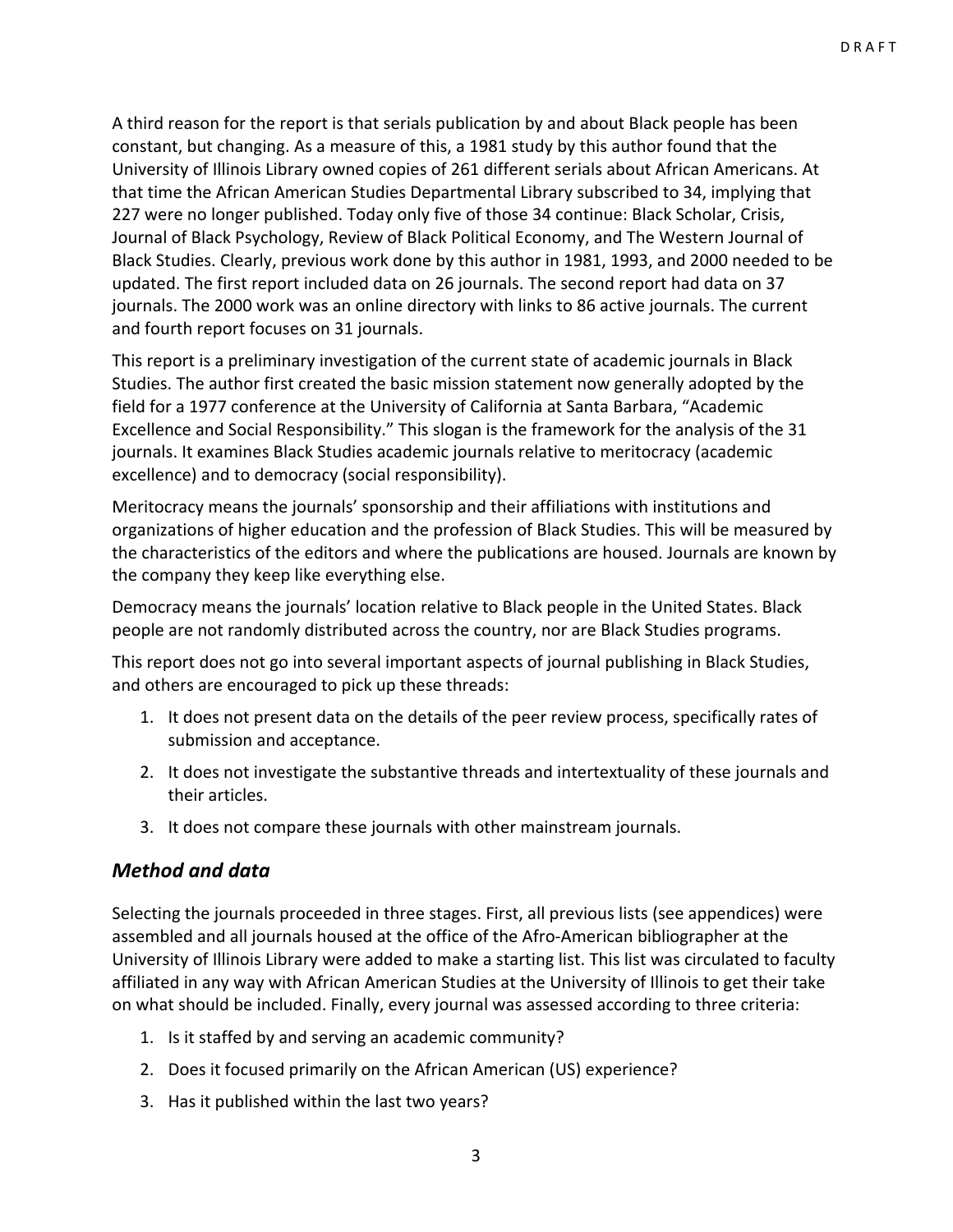Focussing only on the US experience is a very narrow approach given the global African Diaspora, but the report offers an example that others can start from to explore more broadly, taking, for instance, these approaches:

- 1. Diaspora Studies, emphasizing African identity and linking various global communities of Africa and its descendents. This would include such journals as Race and Class, New Dawn, Transition, Third World Review, Presence Africaine, and so on.
- 2. Ethnic Studies, a comparative approach in which African Americans are regarded as one among many immigrant communities. This would include The Journal for Ethnic Studies, The Journal of Ethnic Studies, Ethnic and Racial Studies, and the Journal of Cultural Diversity, and others.
- 3. American Studies, a literature that searches for a common narrative, hence the tendency to emphasize the American aspect of an African American identity. These journals include The Journal of American Studies, The American Quarterly, and the Journal of Transnational American Studies.

The data about the journals was collected from hard copies of the journals and from published sources available on the web such as journal websites and Ulrich's International Directory of Periodicals. Staff members of various journals were also very helpful when contacted by email and phone.

### *The journals*

In the end 31 journals were recommended for inclusion and fit the specific criteria:

African American Review Afro‐Americans in New York Life and History Afro‐Hispanic Review Afro‐Latin/American Research Association. Publication Black Music Research Journal Black Renaissance Black Scholar: Journal of Black Studies and Research Black Women, Gender & Families C L A Journal Callaloo: A Journal of African Diaspora Arts and Letters Drumvoices Revue: A Confluence of Literary, Cultural and Vision Arts Du Bois Review: Social Science Research on Race International Journal of Africana Studies International Review of African American Art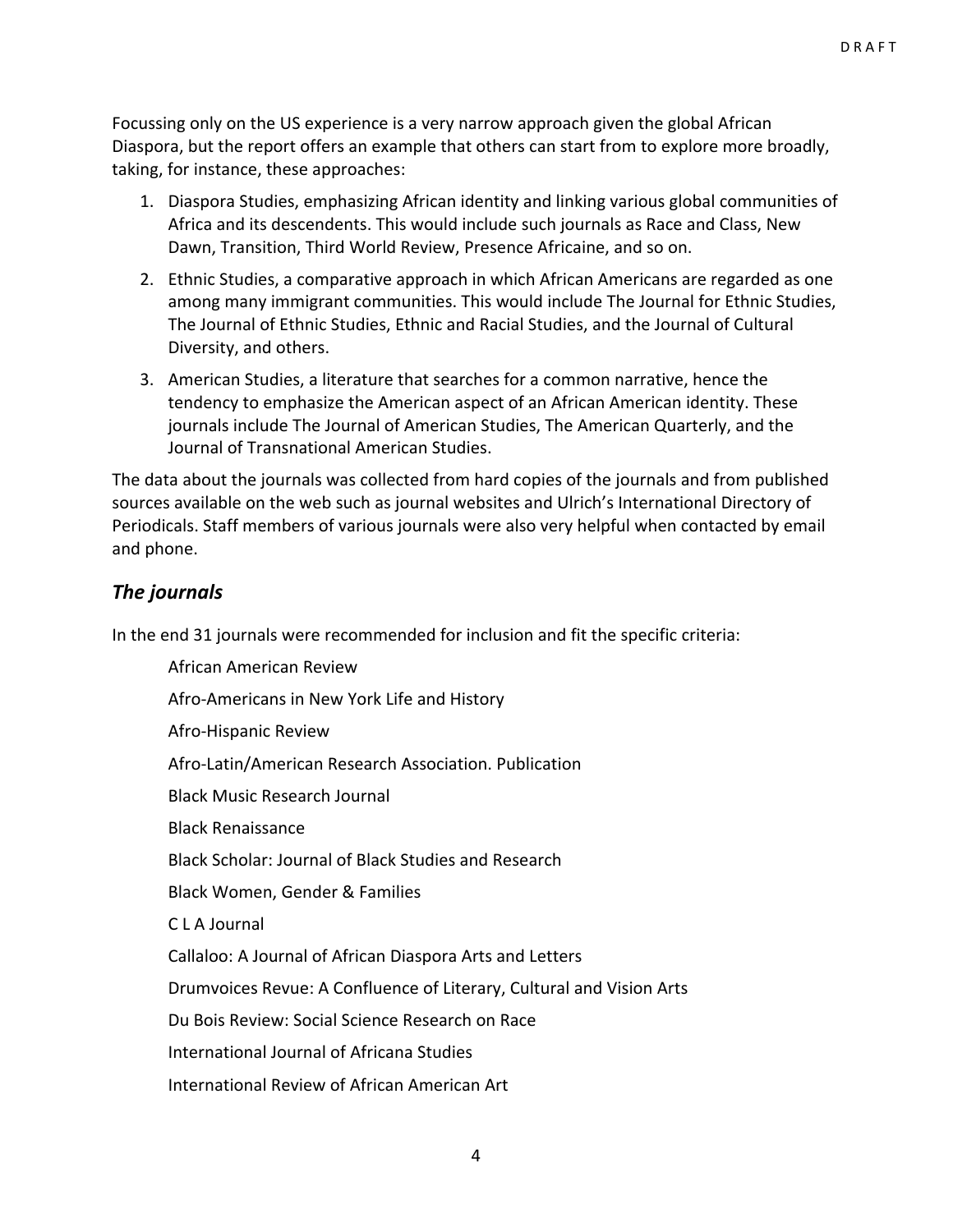Journal of African American History

Journal of African American Studies

Journal of Black Psychology

Journal of Black Studies

Journal of Negro Education: a Howard University Quarterly Review of Issues Incident to the Education of Black People

Langston Hughes Review

National Black Law Journal

National Political Science Review

Negro Educational Review: A Forum for Discussion of Afro‐American Issues

Obsidian III: Literature in the African Diaspora

Philosophia Africana (Print): Analysis of Philosophy and Issues in Africa and the Black Diaspora

Phylon: The Atlanta University Review of Race and Culture

The Review of Black Political Economy

Souls: A Critical Journal of Black Politics, Culture, and Society

Transforming Anthropology

Trotter Review

The Western Journal of Black Studies

### **2. Historical background**

There is not a great deal of research on the academic professional literature publishing in Black Studies. A major work by Johnson and Johnson (1979) periodizes journals as follows:

- 1900‐1910, Away from accommodation: Colored American Magazine, Voice of the Negro, Horizon
- 1910-1928, Toward the Renaissance: Crisis, Opportunity, The Messenger
- 1916-1930, Black Renaissance: New Era, Stylus, Fire, Harlem, Black Opals, Saturday Evening Quill
- 1930-1940, Renaissance to Reformation: Abbott's Monthly, Metropolitan, The African
- 1940-1060, Aesthetics of integration: Negro Quarterly, Negro Story, Phylon, Harlem Quarterly
- 1960‐1976, Black Aesthetic: Negro Digest/Black World/First World, Liberator, Umbra, Soul Book, Black Dialogue, Journal of Black Poetry, Nommo, Black Creation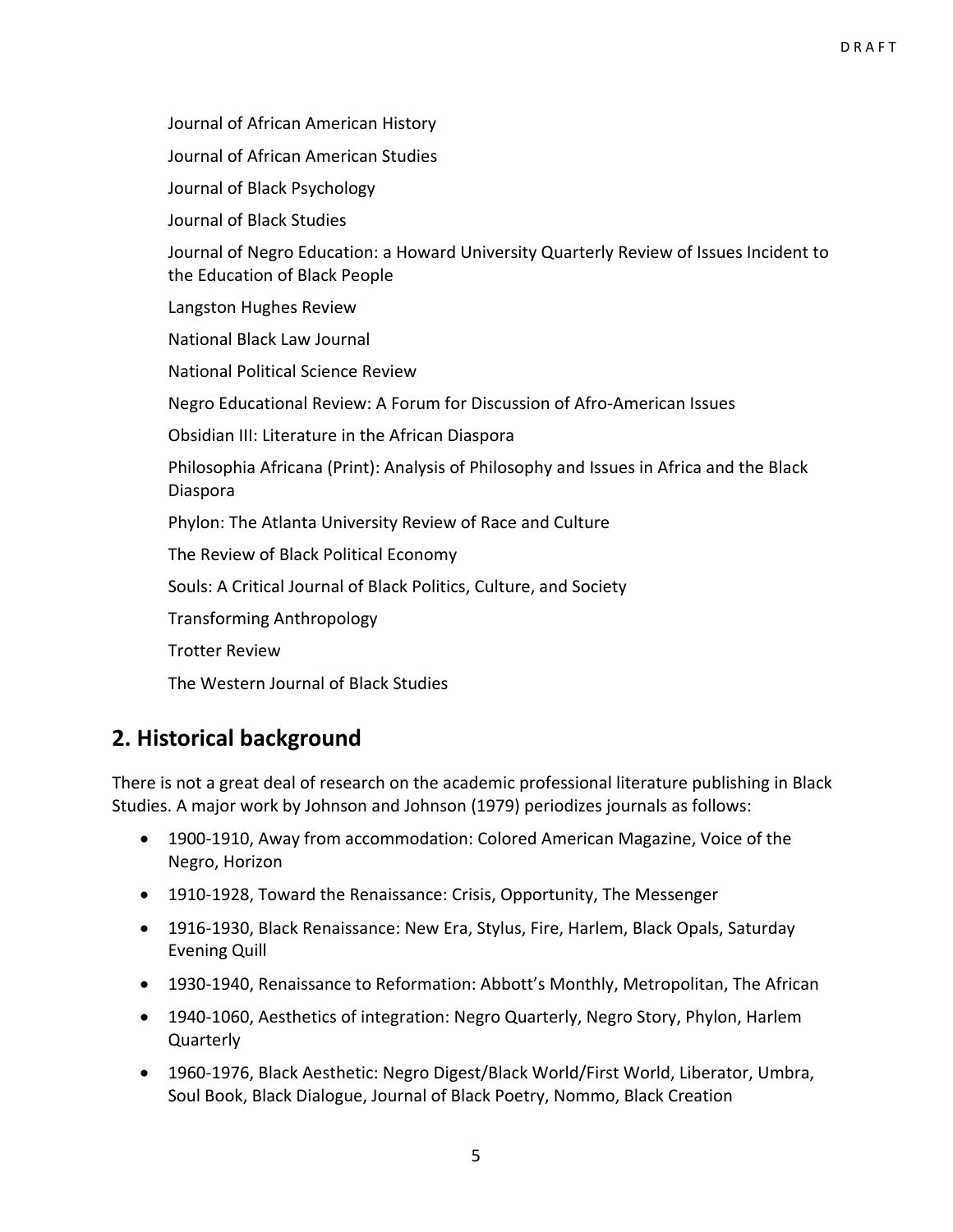This is a mapping of the broader journals of literary record, and reflects the autonomous publishing efforts in the Black community. Another way to think about the 20th century historical background to the present is to think of a literature of the Black public sphere, more likely based in the Black community, and a literature of Black academic scholarship.

- 1. Black public sphere: the Urban beginnings of the New Negro:
	- a. 1905 Chicago Defender (Abbott)
	- b. 1910 Crisis (DuBois)
	- c. 1918 The Negro World (Garvey)
- 2. Academic scholarship created by the first generation of Black PhD's
	- a. 1916 Journal of Negro History (Woodson)
	- b. 1932 Journal of Negro Education (Thompson)
	- c. 1940 Phylon (DuBois)
- 3. Black public sphere: Representation of the Black middle class
	- a. 1942 Negro Digest
	- b. 1945 Ebony
	- c. 1951 Jet
- 4. Academic scholarship created by the demands of the Black liberation movement

The 1960's Black Studies Movement represented a take off in the rise of autonomous journals. The key players were activist scholars, artists and writers. Key to the founding generation were the following journals and editors in Black Studies as a social movement:

- Negro Digest/Black World/First World: Hoyt Fuller
- Black Scholar: Nathan Hare and Robert Chrisman
- Journal of Black Poetry: Joe Gonçalves
- Liberator: Dan Watts
- Soul Book: Mamadou Lumumba
- Freedomways: Esther Jackson
- Ebony: Lerone Bennett
- Black Books Bulletin Haki Madhubuti

Many journals had short lives (see appendices). Black students alone have produced more than 100 journals, newspapers, newsletters and other publications across every region of the country.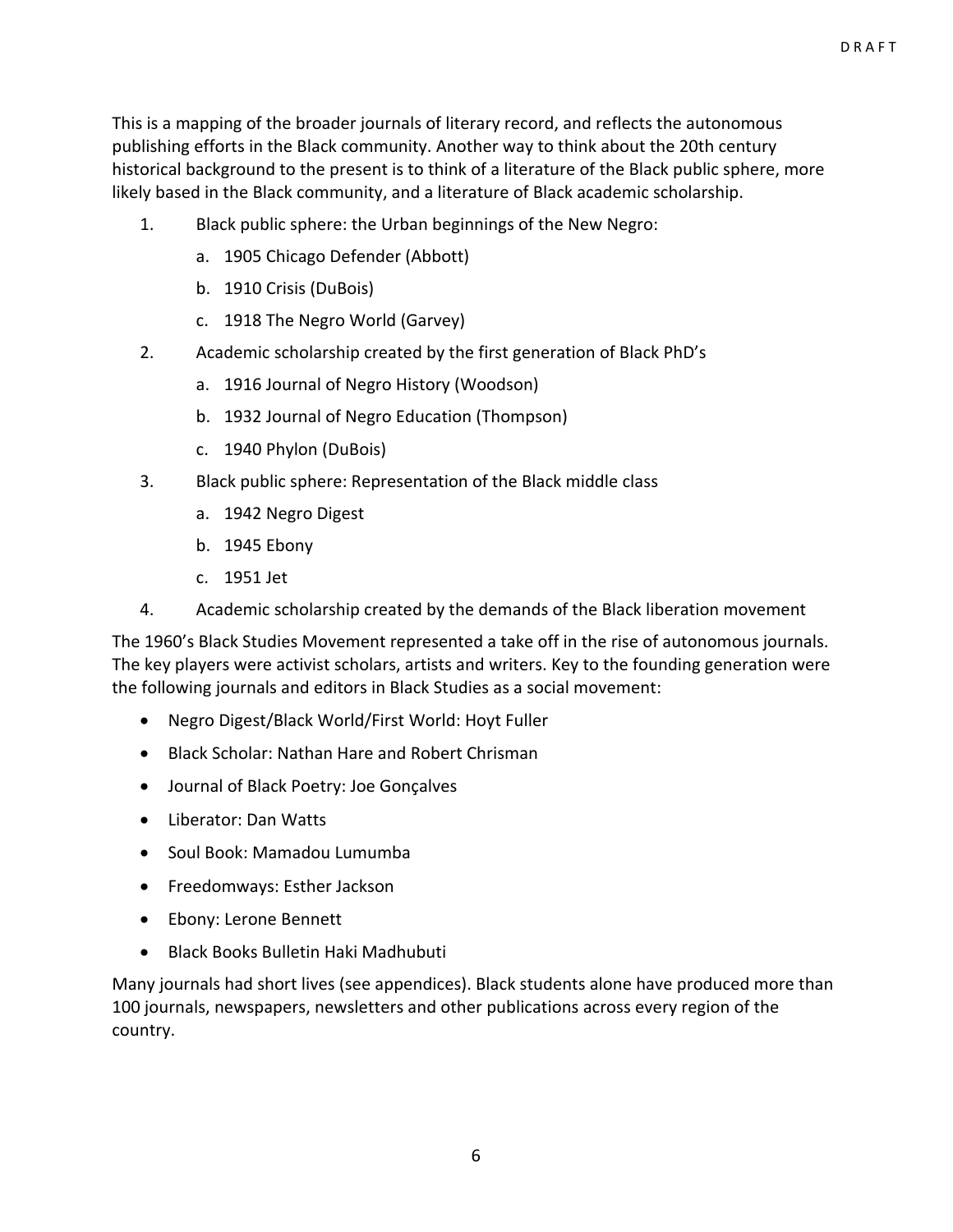### **3. The journals**

The 31 journals form into three categories based on their self-definition: disciplinary, crossdisciplinary, and thematic. Eight journals define themselves as representing the academic field of Black Studies, or the discipline itself. One predates the 1960's (Phylon), and one reflects the social activist orientation of the founders in the late 1960's. The remaining six fit a more conventional model for an academic journal in Black Studies.

- African American Review
- Afro‐Hispanic Review
- Black Scholar
- International Journal of Africana Studies
- Journal of African American Studies
- Journal of Black Studies
- Phylon
- The Western Journal of Black Studies

Cross‐disciplinary journals include sixteen journals that are each linked to one additional academic discipline.

- Anthropology: Transforming Anthopology
- Art: International Review of African American Art
- Economics: Review of Black Political Economy
- Education: Journal of Negro Education, Negro Education Review
- Hispanic/Latino: The Afro‐Hispanic Review and PALARA
- History: Journal of African American History
- Law: National Black Law Journal
- Literature: CLA Journal, Obsidian III
- Local history: Afro‐Americans in New York Life and History
- Music: Black Music Research Journal
- Philosophy: Philosophia Africana
- Political Science: National Political Science Review
- Psychology: Journal of Black Psychology
- Women's Studies: Black Women, Gender, and Families

Thematic journals include seven special journals that have either a humanities or a social science perspective: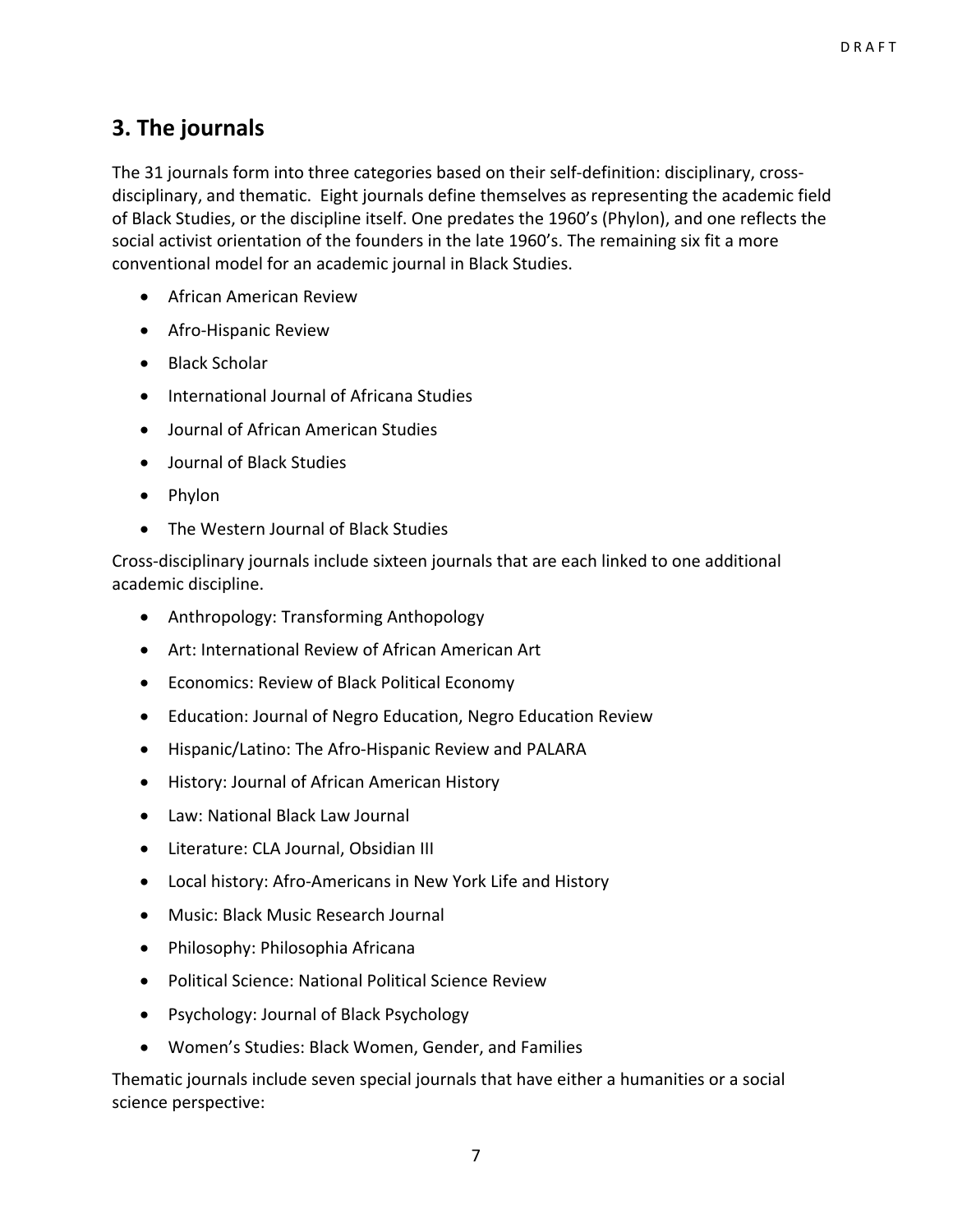- Humanities: Callaloo, Langston Hughes Review, Drum Voices, and Black Renaissance
- Social Science: Trotter Review, Souls, and the DuBois Review

In general, this report will be based on this categorization. As indicated in the Introduction, our concern is with merit and representation, academic excellence and social representation.

**Sponsorship:** A key measure of academic legitimacy for a journal is its sponsor. Eighteen journals are sponsored or based in academic institutions, four in professional associations.

|                             | University | Commercial<br>Publisher | Professional<br>Association | Non Profit<br>Organization | Total |
|-----------------------------|------------|-------------------------|-----------------------------|----------------------------|-------|
| Cross disciplinary journals | 10         |                         |                             | $- -$                      | 16    |
| Disciplinary journals       |            |                         |                             |                            |       |
| Special thematic journals   |            |                         |                             | --                         |       |
| Total                       |            |                         |                             |                            | 31    |

**Geographic Location**: One measure of representativeness is to compare the regional distribution of the Black population, the degree granting programs in Black Studies, and the journals.

|                             | East | Midwest | South | West | Total |
|-----------------------------|------|---------|-------|------|-------|
| Cross disciplinary journals |      |         |       |      | 16    |
| Disciplinary journals       | $-$  |         |       |      |       |
| Special thematic journals   |      |         |       |      |       |
| Total                       |      |         |       |      |       |

### **4. The editors**

More can be learned by analyzing the editorial board membership, as these individuals actually link the journals to the broad community of academic scholars. Each editorial staff and board of editors has an academic identity, and we are arguing that who they are is what the journals are. They stand collectively as a definition of their respective journal. A good example of this is the advisory editorial board of the Black Scholar, which is dominated by senior scholar‐activists of the founding generation of Black Studies, including the two main editors, Robert Chrisman and Robert Allen.

We have to begin this section by calling attention to the three most senior editors of Black Studies academic journals. Each of these editorial giants has guided their respective journal from social movement to the top tier of Black Studies academic journals: Robert Chrisman, Molefi Asante, and Charles Rowell.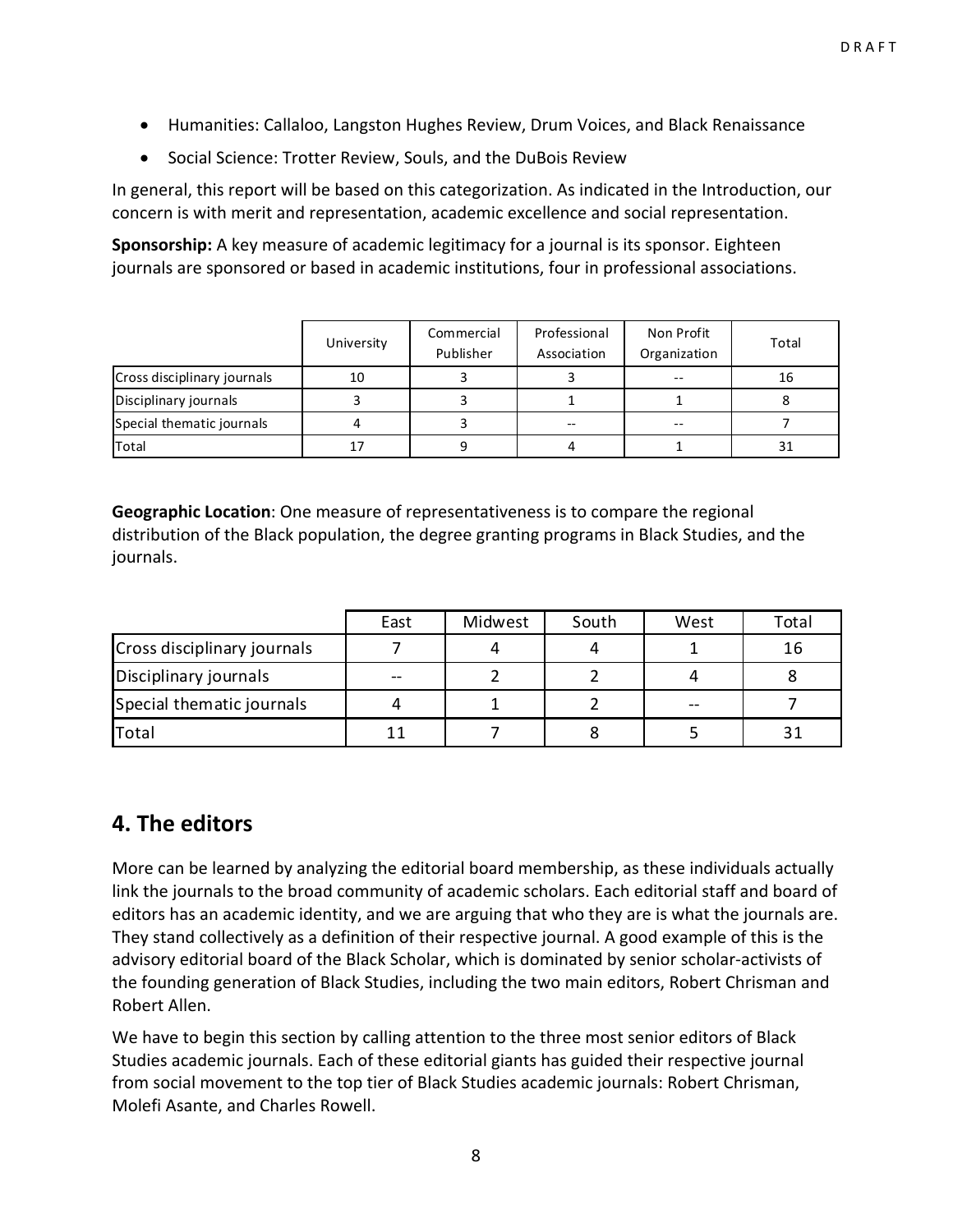| Journal                  | Founded | Editor                      | Years of<br>editorship |
|--------------------------|---------|-----------------------------|------------------------|
| <b>Black Scholar</b>     | 1969    | Robert Chrisman             | 39                     |
| Journal of Black Studies | 1970    | Molefi Asante               | 38                     |
| Callaloo                 | 1976    | <b>Charles Henry Rowell</b> | 32                     |

**Gender:** Women make up 40% of the editorial boards of academic journals in Black Studies. On the positive side four of the journals have a majority of women on their boards: Afro‐Hispanic Review (13 men, 17 women), Black Women, Gender and Families (no men, 18 women), DuBois Review (4 men, 9 women), and Journal of African American History (8 men, 15 women). On the negative side at least three can be singled out for gender imbalance re men to women: Western Journal of Black Studies (17 men, 2 women), Afro‐Americans in New York Life and History (21 men, 4 women), and Philosophica Africana (19 men, 1 woman).

**Academic Rank:** Of 540 editorial positions, 321 are held by tenured or tenure track faculty. OF these 90% are tenured (professor or associate professor).

| Editorial positions held by tenured and tenure track faculty |     |
|--------------------------------------------------------------|-----|
| Professor                                                    | 205 |
| Associate Professor                                          | 84  |
| <b>Assistant Professor</b>                                   | 32  |
| Total tenure and tenure track faculty                        | 321 |

Academic affiliation: Of four main divisions of academic disciplines, the Humanities is by far the dominant connection and context for Black Studies editors, especially if one adds history. An interesting pattern emerges when one looks for tendencies linking ones affiliation with the type of journals. Editorial board members in Black Studies are more likely to be with disciplinary journals, while for Historians are more likely than the others to be in the cross disciplinary journals. Those in the social sciences and the humanities are more closely tied to the thematic journals. While editorial board members in the three types of journals come from all fields of affiliation, in each type here is a greater tendency for scholars affiliated with that subject area to be on that board. This is reassuring as it suggests that there is a subject specialty division of labor – expertise dominates.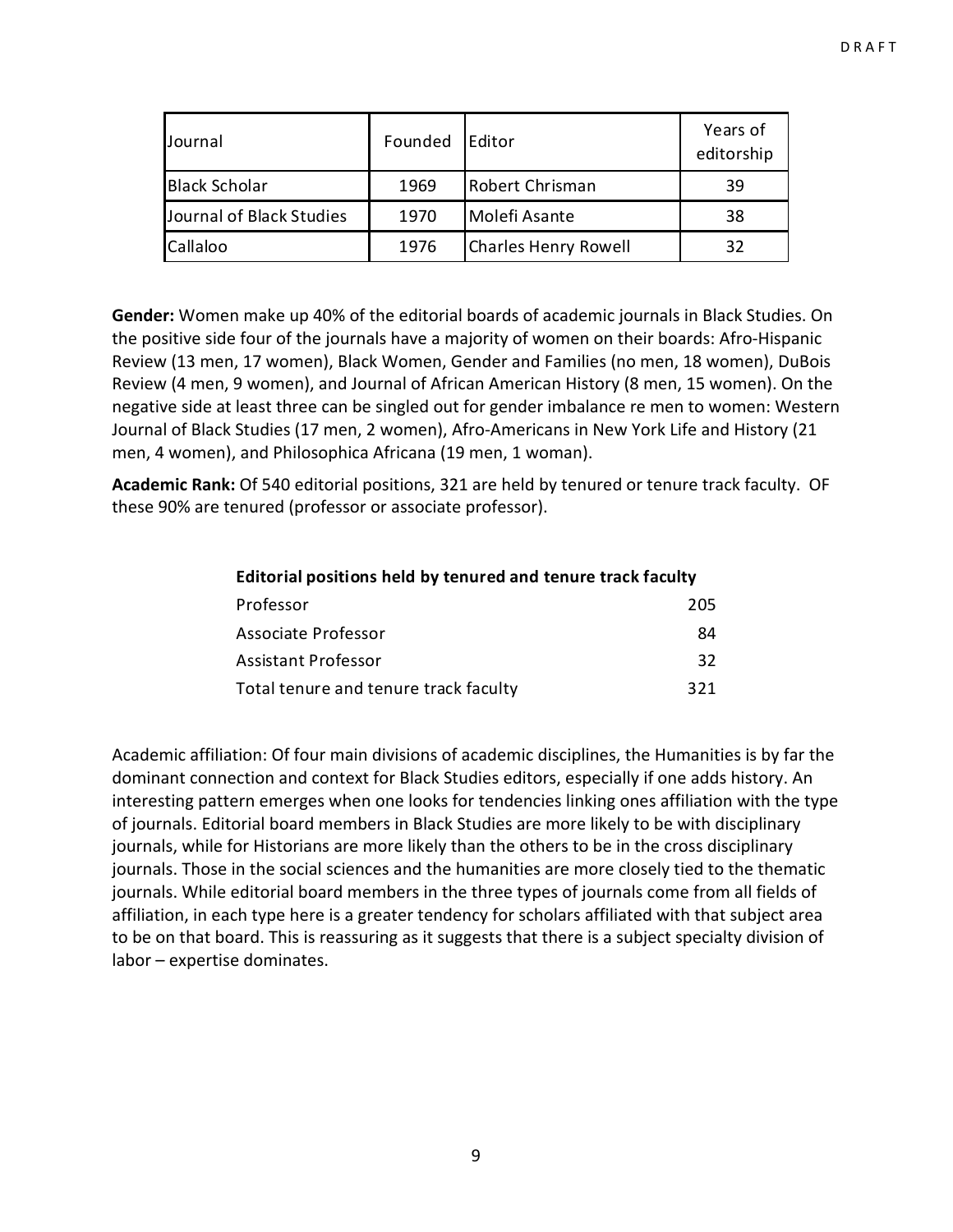|                                   | Humanities | Afro* | Social<br>Sciences | History | Other | Not at<br>university | Not known | Total |
|-----------------------------------|------------|-------|--------------------|---------|-------|----------------------|-----------|-------|
| Cross<br>disciplinary<br>journals | 63         | 39    | 37                 | 20      | 11    | 8                    | 51        | 229   |
| Disciplinary<br>journals          | 38         | 34    | 28                 | 7       | 6     | 9                    | 61        | 183   |
| Special<br>thematic<br>journals   | 45         | 24    | 27                 | 8       | 5     | 5                    | 14        | 128   |
| Total                             | 146        | 97    | 92                 | 35      | 22    | 22                   | 126       | 540   |

Editorial positions held by scholars in various disciplines

Leading institutions: There are 184 universities represented on the boards of all the journals. Of the top five, two are HBCU's, two are from the Ivy League, and the fifth is a major public research university.

|  |  | Universities holding the most editorial positions |  |
|--|--|---------------------------------------------------|--|
|--|--|---------------------------------------------------|--|

| <b>Atlanta University Center</b>         | 26 |
|------------------------------------------|----|
| <b>Harvard University</b>                | 17 |
| Columbia University                      | 15 |
| <b>Howard University</b>                 | 15 |
| University of Illinois, Urbana-Champaign | 12 |

Leading individuals: The 540 editorial positions are filled by 487 people, 447 of whom hols only one position. Ten people hold at least 3 editorial board positions.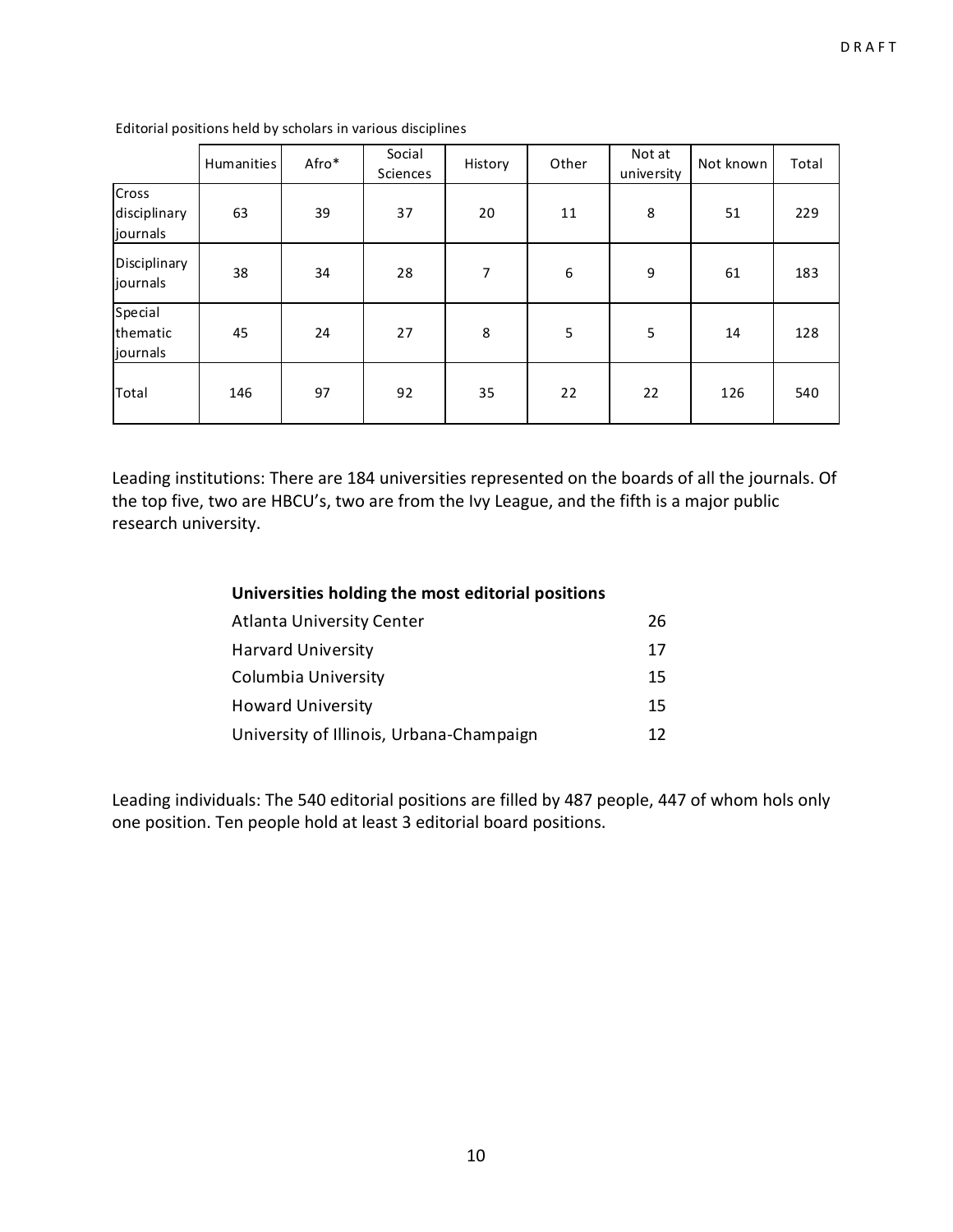#### **Individuals holding 3 or more editorial positions**

| Conyers, Jr., James L. | 4 |
|------------------------|---|
| Aldridge, Delores P.   | 3 |
| Cha-Jua, Sundiata K.   | 3 |
| Davis, Angela Y.       | 3 |
| Guy-Sheftall, Beverly  | 3 |
| Karenga, Maulana       | 3 |
| Kelley, Robin D.G.     | 3 |
| Staples, Robert        | 3 |
| Williams, Lillian      | 3 |
| Williams, Vernon J.    | 3 |

### **5. The academic mainstream**

As indicated in the historical background section of this report Black intellectual productivity has always been based in the Black community as a manifestation of self‐determination. What is unique is the extent to which it has been transplanted into the mainstream as well. In the following table this is demonstrated by this typology comparing journals from a Black context and journals in the mainstream context.

Two paths for Black Studies journals, from the mainstream and from the Black community

|                                          |                                         | Mainstream                             |                                               | <b>Black Community</b>                          |
|------------------------------------------|-----------------------------------------|----------------------------------------|-----------------------------------------------|-------------------------------------------------|
|                                          | Journal                                 | Publisher                              | Journal                                       | Publisher                                       |
| Disciplinary                             | Journal of Black<br><b>Studies</b>      | Sage International                     | Journal of Afro-<br>American Studies          | <b>NCBS</b>                                     |
| Cross-disciplinary/<br><b>Humanities</b> | African American<br>Review              | <b>MLA</b>                             | Journal of African<br><b>American History</b> | <b>ASALH</b>                                    |
| Cross-disciplinary/<br>Social Science    | Black Women,<br>Gender, and<br>Families | University of<br><b>Illinois Press</b> | Journal of Black<br>Psychology                | Association of<br><b>Black</b><br>Psychologists |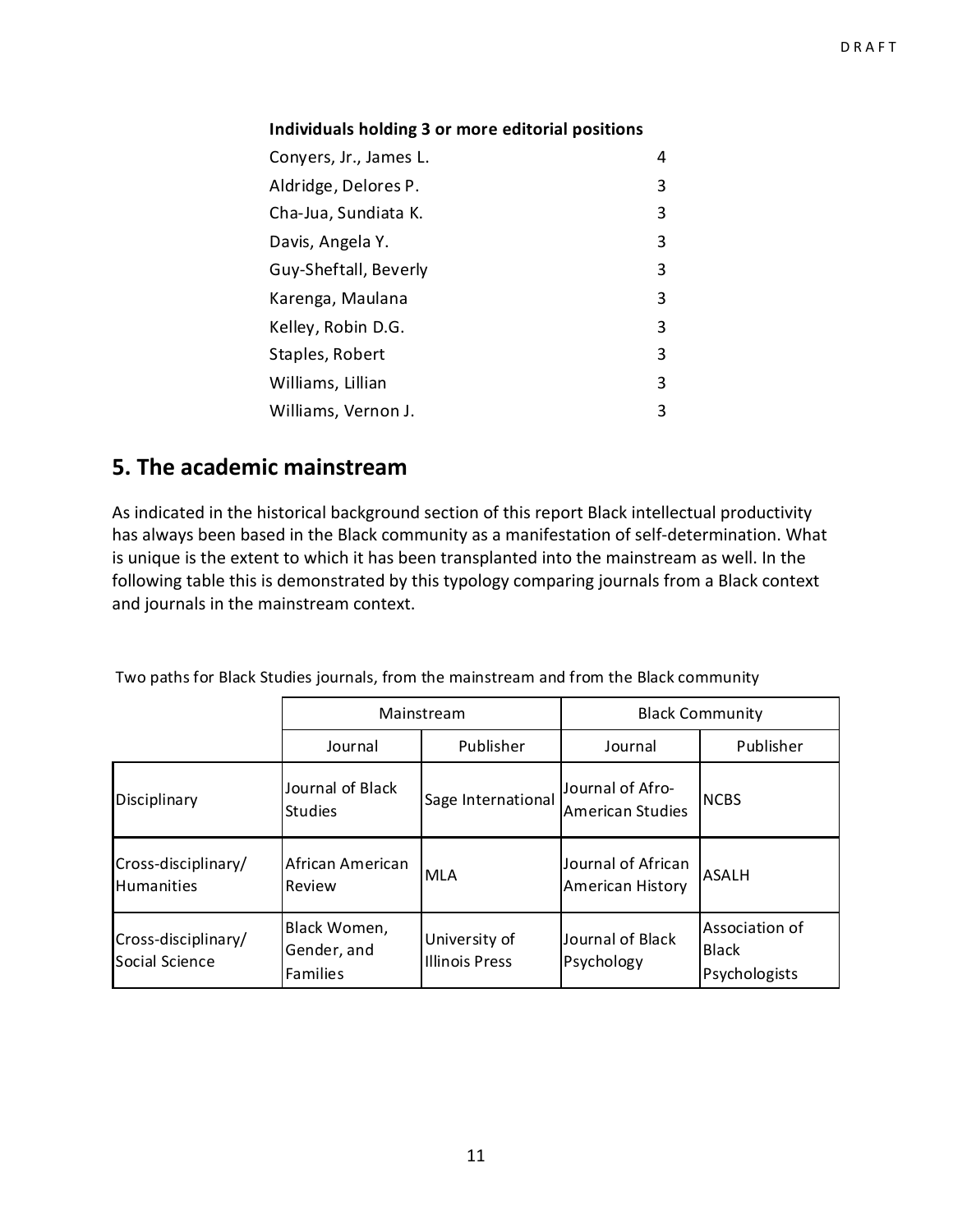### **6. Prospects for the future**

The future of Black studies is tied to the quality of scholarship and the professional integrity of the academic journals in the discipline. Publishing is approval by peers, an indication of leadership in a scholarly community. Each discipline has the responsibility to monitor itself and this requires research, discourse, a strategic vision and some critical choices.

Research: This report is a preliminary report to the research that need to be done. We need to probe into the peer review process itself and seek to measure patterns of evaluations. Further the opinions of the scholarly community being served need to be taken into consideration via survey. Are scholars satisfied? How can the system be improved? How can sanctions be taken when violations of professional standards take place? What are the needs of journals to increase their sustainability regarding budget issues, quality and quality issues regarding submissions, participation of scholars to join the review process, etc.

We need to have multiple approaches to studying the content of Black Studies journal articles. Can we measure intellectual tradition? Can we identify trans‐generational discourse within and between ideological schools of thought? Can we codify in these articles what is known abut the Black experience? How does the content of Black Studies journals compare with the articles on the Black experience in mainstream journals. Is the tenure system fair re its evaluation of publishing in Black Studies academic journals? Is there a reward structure associated with publishing in a Black Studies journal?

Discourse: The National Council for Black Studies organized in its 1982 conference a session that brought together the editors of the Journal of Negro History, Journal of Negro Education, and the Western Journal of Black Studies. This would be a useful practice at both the NCBS and AHSA conferences. More specifically there is a need for a dialogue between the editorial staffs and boards with key institutions that offer the PhD degree. This relationship between PhD research and journal article production is the key link in every discipline as the dissertations are carved up into articles and published.

Strategic vision: Black Studies has a history in three overlapping stages of cumulative experience: Black Studies as social movement, Black Studies as academic profession, and Black Studies as knowledge network. In this very unstable time of economic crisis the survival of journals is going to involve cost cutting management and new plans for production and distribution. This leads to a critical choice.

The choice: In order to have full use of the web it has to be a free as possible. A dialogue can usefully be started in this regard with the Free Software Foundation (http://www.fsf.org) the Free Culture Movement (http://freeculture.org) and Open Access Journals (http://www.doaj.org).

### **7. Bibliography**

Abdul Alkalimat (Gerald McWorter), Guide to Scholarly Journals in Black Studie (Chicago: Peoples College Press, 1981)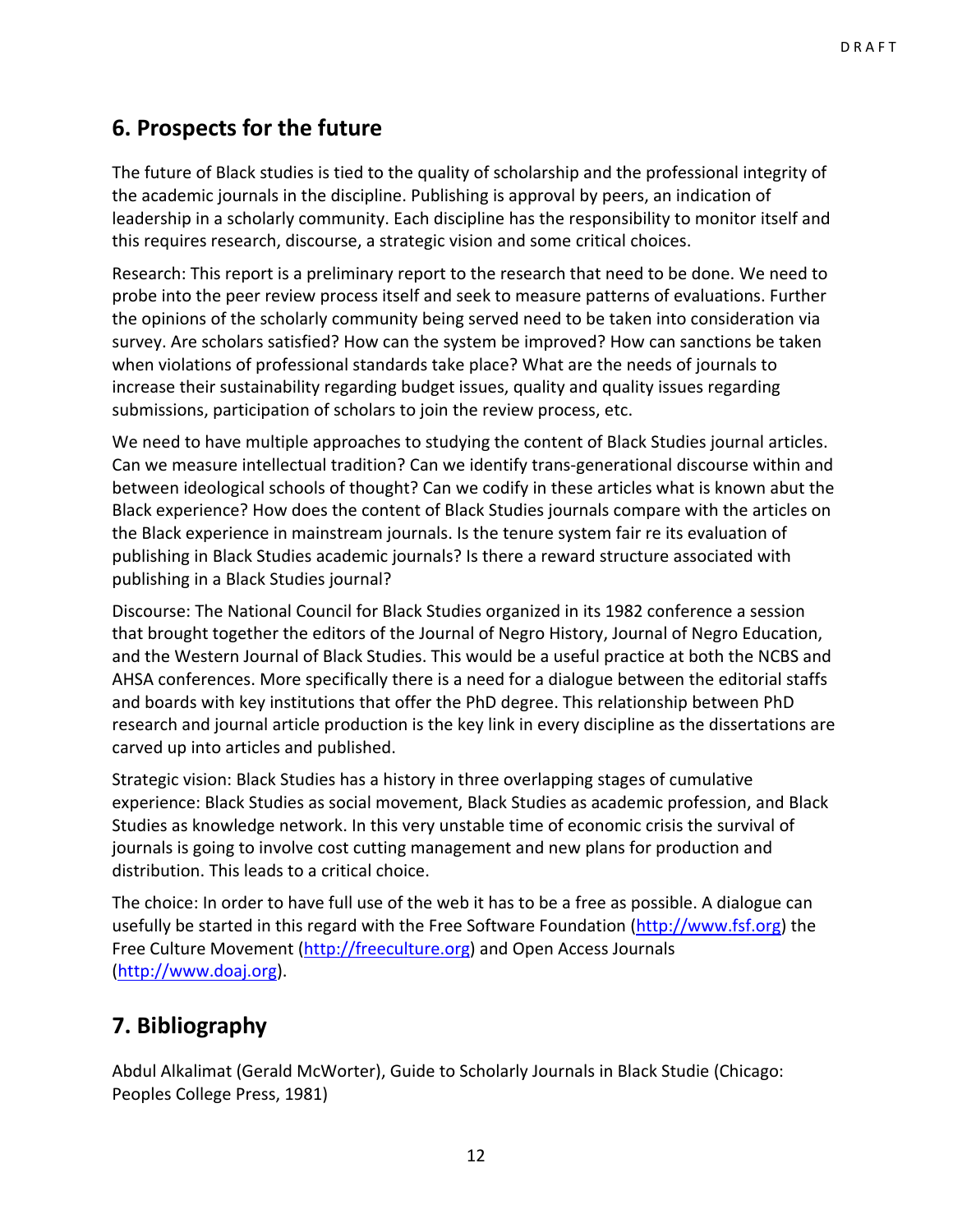Abdul Alkalimat (Gerald McWorter), "On Ranking Professional Achievement in Black Studies: A Reply to Brossard," The Journal of Negro Education Vol 55 No 2 (Spring 1986) pp 229‐235

Abdul Alkalimat, Guide to Scholarly Publishing in Black Studies (Peoples College Press, 1993)

Abdul Alkalimat, eBlack Studies: Journals, Newsletters, and Online Black Newspapers and Magazines (http://alkalimat.org/eblackstudies/journals.html, 2000)

"Black Scholarship, Black Journals" (Workshop Proceedings, Sixth Annual Conference of the National Council for Black Studies, 1982)

William Stanley Braithwaite, "Negro America's First magazine," Negro Digest vol 6, 1947 pages 21‐26

Mary Fair Burks, "The First Black Literary Magazine in American Letters," College Language Association Journal 19 (1976) pp 318‐321

Denise Glover, "Academic library support for Black Studies Programs," Journal of Negro Education, vol 53, no 3, 1984, pages 312 –

Abby Arthur Johnson and Ronald Mayberry Johnson, Propaganda and Aesthetics: The Literary Politics of Afro‐American Magazines in the Twentieth Century (Amherst: University of Massachusetts Press, 1979)

Charles Johnson, "The Rise of the Negro Magazine," Journal of Negro History 13(1928) pp 7‐21

John Mack, "Black Studies and the Library," Illinois Libraries vol 52, 1970, page 642

Clovis Semmes, Roots of Afro‐Centric Thought: A Reference Guide to the Negro Digest/Black World 1961‐1976 (Greenwood, 1998)

Thomas Weissinger, "Black Power Movement Book Publishing: Trends and Issues," Collection Management Vol 31 (4) 2006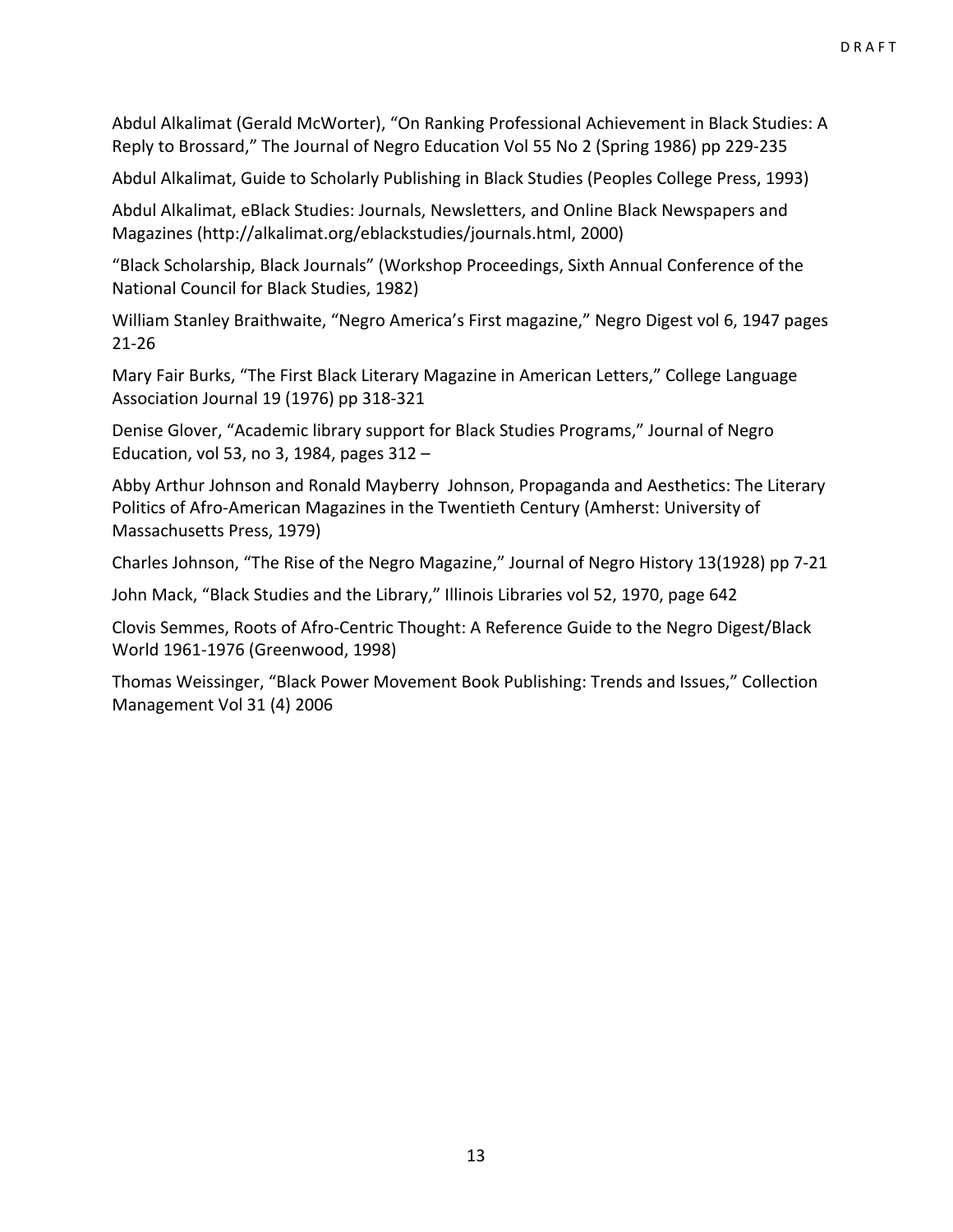### *8. Appendices*

### *A. Data on journals*

| n: a Howard University Quarterly Review of Issues Incident to the Education of Black People<br>1539-8250 Philosophia Africana (Print): Analysis of Philosophy and Issues in Africa and the Black Diaspora<br>: A Forum for Discussion of Afro-American Issues<br>luence of Literary, Cultural and Vision Arts<br>Black Politics, Culture, and Society<br>Phylon: The Atlanta University Review of Race and Culture<br>10 0161-2492 Callaloo: A Journal of African Diaspora Arts and Letters<br>Afro-Latin/American Research Association. Publication<br>lack Studies and Research<br>1742-058X   Du Bois Review: Social Science Research on Race<br>he African Diaspora<br>rican American Art<br>Afro-Americans in New York Life and History<br>ricana Studies<br>The Review of Black Political Economy<br>0197-4327 The Western Journal of Black Studies<br>15 1548-1867 Journal of African American History<br>1559-1646 Journal of African American Studies<br>Black Women, Gender & Families<br>22 0896-629X National Political Science Review<br>Black Music Research Journal<br>1051-0559 Transforming Anthropology<br>Journal of Black Psychology<br>Black Scholar: Journal of Bl<br>Negro Educational Review<br>Drumvoices Revue: A Conf<br>Obsidian III: Literature in t<br>International Journal of Af<br>International Review of Af<br>19 0022-2984 Journal of Negro Education<br>National Black Law Journa<br>Souls: A Critical Journal of<br>African American Review<br>Langston Hughes Review<br>0021-9347 Journal of Black Studies<br>Afro-Hispanic Review<br><b>Black Renaissance</b><br>1070-695X Trotter Review<br>0007-8549 CLA Journal<br>0364-2437<br>0278-8969<br>20 0737-0555<br>26 0031-8906<br>1089-3148<br>0276-3605<br>0896-0194<br>1935-2743<br>1045-0920<br>0095-7984<br>0034-6446<br>1099-9949<br>0006-4246<br>1093-5398<br>1080-0522<br>1062-4783<br>0548-1457<br>16<br>18<br>30 <sub>1</sub><br>31<br>28<br>14<br>25<br>29<br>23<br>12<br>$\overline{17}$<br>21<br>11<br>13<br>27<br>$\overline{24}$<br>$\circ$<br>S<br>$\infty$<br>G<br>$\sim$<br>$\sim$<br>4<br>$\overline{ }$<br>1 | $\mathbf{r}$ | <b>ISSN</b> | Title |
|-----------------------------------------------------------------------------------------------------------------------------------------------------------------------------------------------------------------------------------------------------------------------------------------------------------------------------------------------------------------------------------------------------------------------------------------------------------------------------------------------------------------------------------------------------------------------------------------------------------------------------------------------------------------------------------------------------------------------------------------------------------------------------------------------------------------------------------------------------------------------------------------------------------------------------------------------------------------------------------------------------------------------------------------------------------------------------------------------------------------------------------------------------------------------------------------------------------------------------------------------------------------------------------------------------------------------------------------------------------------------------------------------------------------------------------------------------------------------------------------------------------------------------------------------------------------------------------------------------------------------------------------------------------------------------------------------------------------------------------------------------------------------------------------------------------------------------------------------------------------------------------------------------------------------------------------------------------------------------------------------------------------------------------------------------------------------------------------------------------------------|--------------|-------------|-------|
|                                                                                                                                                                                                                                                                                                                                                                                                                                                                                                                                                                                                                                                                                                                                                                                                                                                                                                                                                                                                                                                                                                                                                                                                                                                                                                                                                                                                                                                                                                                                                                                                                                                                                                                                                                                                                                                                                                                                                                                                                                                                                                                       |              |             |       |
|                                                                                                                                                                                                                                                                                                                                                                                                                                                                                                                                                                                                                                                                                                                                                                                                                                                                                                                                                                                                                                                                                                                                                                                                                                                                                                                                                                                                                                                                                                                                                                                                                                                                                                                                                                                                                                                                                                                                                                                                                                                                                                                       |              |             |       |
|                                                                                                                                                                                                                                                                                                                                                                                                                                                                                                                                                                                                                                                                                                                                                                                                                                                                                                                                                                                                                                                                                                                                                                                                                                                                                                                                                                                                                                                                                                                                                                                                                                                                                                                                                                                                                                                                                                                                                                                                                                                                                                                       |              |             |       |
|                                                                                                                                                                                                                                                                                                                                                                                                                                                                                                                                                                                                                                                                                                                                                                                                                                                                                                                                                                                                                                                                                                                                                                                                                                                                                                                                                                                                                                                                                                                                                                                                                                                                                                                                                                                                                                                                                                                                                                                                                                                                                                                       |              |             |       |
|                                                                                                                                                                                                                                                                                                                                                                                                                                                                                                                                                                                                                                                                                                                                                                                                                                                                                                                                                                                                                                                                                                                                                                                                                                                                                                                                                                                                                                                                                                                                                                                                                                                                                                                                                                                                                                                                                                                                                                                                                                                                                                                       |              |             |       |
|                                                                                                                                                                                                                                                                                                                                                                                                                                                                                                                                                                                                                                                                                                                                                                                                                                                                                                                                                                                                                                                                                                                                                                                                                                                                                                                                                                                                                                                                                                                                                                                                                                                                                                                                                                                                                                                                                                                                                                                                                                                                                                                       |              |             |       |
|                                                                                                                                                                                                                                                                                                                                                                                                                                                                                                                                                                                                                                                                                                                                                                                                                                                                                                                                                                                                                                                                                                                                                                                                                                                                                                                                                                                                                                                                                                                                                                                                                                                                                                                                                                                                                                                                                                                                                                                                                                                                                                                       |              |             |       |
|                                                                                                                                                                                                                                                                                                                                                                                                                                                                                                                                                                                                                                                                                                                                                                                                                                                                                                                                                                                                                                                                                                                                                                                                                                                                                                                                                                                                                                                                                                                                                                                                                                                                                                                                                                                                                                                                                                                                                                                                                                                                                                                       |              |             |       |
|                                                                                                                                                                                                                                                                                                                                                                                                                                                                                                                                                                                                                                                                                                                                                                                                                                                                                                                                                                                                                                                                                                                                                                                                                                                                                                                                                                                                                                                                                                                                                                                                                                                                                                                                                                                                                                                                                                                                                                                                                                                                                                                       |              |             |       |
|                                                                                                                                                                                                                                                                                                                                                                                                                                                                                                                                                                                                                                                                                                                                                                                                                                                                                                                                                                                                                                                                                                                                                                                                                                                                                                                                                                                                                                                                                                                                                                                                                                                                                                                                                                                                                                                                                                                                                                                                                                                                                                                       |              |             |       |
|                                                                                                                                                                                                                                                                                                                                                                                                                                                                                                                                                                                                                                                                                                                                                                                                                                                                                                                                                                                                                                                                                                                                                                                                                                                                                                                                                                                                                                                                                                                                                                                                                                                                                                                                                                                                                                                                                                                                                                                                                                                                                                                       |              |             |       |
|                                                                                                                                                                                                                                                                                                                                                                                                                                                                                                                                                                                                                                                                                                                                                                                                                                                                                                                                                                                                                                                                                                                                                                                                                                                                                                                                                                                                                                                                                                                                                                                                                                                                                                                                                                                                                                                                                                                                                                                                                                                                                                                       |              |             |       |
|                                                                                                                                                                                                                                                                                                                                                                                                                                                                                                                                                                                                                                                                                                                                                                                                                                                                                                                                                                                                                                                                                                                                                                                                                                                                                                                                                                                                                                                                                                                                                                                                                                                                                                                                                                                                                                                                                                                                                                                                                                                                                                                       |              |             |       |
|                                                                                                                                                                                                                                                                                                                                                                                                                                                                                                                                                                                                                                                                                                                                                                                                                                                                                                                                                                                                                                                                                                                                                                                                                                                                                                                                                                                                                                                                                                                                                                                                                                                                                                                                                                                                                                                                                                                                                                                                                                                                                                                       |              |             |       |
|                                                                                                                                                                                                                                                                                                                                                                                                                                                                                                                                                                                                                                                                                                                                                                                                                                                                                                                                                                                                                                                                                                                                                                                                                                                                                                                                                                                                                                                                                                                                                                                                                                                                                                                                                                                                                                                                                                                                                                                                                                                                                                                       |              |             |       |
|                                                                                                                                                                                                                                                                                                                                                                                                                                                                                                                                                                                                                                                                                                                                                                                                                                                                                                                                                                                                                                                                                                                                                                                                                                                                                                                                                                                                                                                                                                                                                                                                                                                                                                                                                                                                                                                                                                                                                                                                                                                                                                                       |              |             |       |
|                                                                                                                                                                                                                                                                                                                                                                                                                                                                                                                                                                                                                                                                                                                                                                                                                                                                                                                                                                                                                                                                                                                                                                                                                                                                                                                                                                                                                                                                                                                                                                                                                                                                                                                                                                                                                                                                                                                                                                                                                                                                                                                       | 14           |             |       |
|                                                                                                                                                                                                                                                                                                                                                                                                                                                                                                                                                                                                                                                                                                                                                                                                                                                                                                                                                                                                                                                                                                                                                                                                                                                                                                                                                                                                                                                                                                                                                                                                                                                                                                                                                                                                                                                                                                                                                                                                                                                                                                                       |              |             |       |
|                                                                                                                                                                                                                                                                                                                                                                                                                                                                                                                                                                                                                                                                                                                                                                                                                                                                                                                                                                                                                                                                                                                                                                                                                                                                                                                                                                                                                                                                                                                                                                                                                                                                                                                                                                                                                                                                                                                                                                                                                                                                                                                       |              |             |       |
|                                                                                                                                                                                                                                                                                                                                                                                                                                                                                                                                                                                                                                                                                                                                                                                                                                                                                                                                                                                                                                                                                                                                                                                                                                                                                                                                                                                                                                                                                                                                                                                                                                                                                                                                                                                                                                                                                                                                                                                                                                                                                                                       |              |             |       |
|                                                                                                                                                                                                                                                                                                                                                                                                                                                                                                                                                                                                                                                                                                                                                                                                                                                                                                                                                                                                                                                                                                                                                                                                                                                                                                                                                                                                                                                                                                                                                                                                                                                                                                                                                                                                                                                                                                                                                                                                                                                                                                                       |              |             |       |
|                                                                                                                                                                                                                                                                                                                                                                                                                                                                                                                                                                                                                                                                                                                                                                                                                                                                                                                                                                                                                                                                                                                                                                                                                                                                                                                                                                                                                                                                                                                                                                                                                                                                                                                                                                                                                                                                                                                                                                                                                                                                                                                       |              |             |       |
|                                                                                                                                                                                                                                                                                                                                                                                                                                                                                                                                                                                                                                                                                                                                                                                                                                                                                                                                                                                                                                                                                                                                                                                                                                                                                                                                                                                                                                                                                                                                                                                                                                                                                                                                                                                                                                                                                                                                                                                                                                                                                                                       |              |             |       |
|                                                                                                                                                                                                                                                                                                                                                                                                                                                                                                                                                                                                                                                                                                                                                                                                                                                                                                                                                                                                                                                                                                                                                                                                                                                                                                                                                                                                                                                                                                                                                                                                                                                                                                                                                                                                                                                                                                                                                                                                                                                                                                                       |              |             |       |
|                                                                                                                                                                                                                                                                                                                                                                                                                                                                                                                                                                                                                                                                                                                                                                                                                                                                                                                                                                                                                                                                                                                                                                                                                                                                                                                                                                                                                                                                                                                                                                                                                                                                                                                                                                                                                                                                                                                                                                                                                                                                                                                       |              |             |       |
|                                                                                                                                                                                                                                                                                                                                                                                                                                                                                                                                                                                                                                                                                                                                                                                                                                                                                                                                                                                                                                                                                                                                                                                                                                                                                                                                                                                                                                                                                                                                                                                                                                                                                                                                                                                                                                                                                                                                                                                                                                                                                                                       |              |             |       |
|                                                                                                                                                                                                                                                                                                                                                                                                                                                                                                                                                                                                                                                                                                                                                                                                                                                                                                                                                                                                                                                                                                                                                                                                                                                                                                                                                                                                                                                                                                                                                                                                                                                                                                                                                                                                                                                                                                                                                                                                                                                                                                                       |              |             |       |
|                                                                                                                                                                                                                                                                                                                                                                                                                                                                                                                                                                                                                                                                                                                                                                                                                                                                                                                                                                                                                                                                                                                                                                                                                                                                                                                                                                                                                                                                                                                                                                                                                                                                                                                                                                                                                                                                                                                                                                                                                                                                                                                       |              |             |       |
|                                                                                                                                                                                                                                                                                                                                                                                                                                                                                                                                                                                                                                                                                                                                                                                                                                                                                                                                                                                                                                                                                                                                                                                                                                                                                                                                                                                                                                                                                                                                                                                                                                                                                                                                                                                                                                                                                                                                                                                                                                                                                                                       |              |             |       |
|                                                                                                                                                                                                                                                                                                                                                                                                                                                                                                                                                                                                                                                                                                                                                                                                                                                                                                                                                                                                                                                                                                                                                                                                                                                                                                                                                                                                                                                                                                                                                                                                                                                                                                                                                                                                                                                                                                                                                                                                                                                                                                                       |              |             |       |
|                                                                                                                                                                                                                                                                                                                                                                                                                                                                                                                                                                                                                                                                                                                                                                                                                                                                                                                                                                                                                                                                                                                                                                                                                                                                                                                                                                                                                                                                                                                                                                                                                                                                                                                                                                                                                                                                                                                                                                                                                                                                                                                       |              |             |       |
|                                                                                                                                                                                                                                                                                                                                                                                                                                                                                                                                                                                                                                                                                                                                                                                                                                                                                                                                                                                                                                                                                                                                                                                                                                                                                                                                                                                                                                                                                                                                                                                                                                                                                                                                                                                                                                                                                                                                                                                                                                                                                                                       |              |             |       |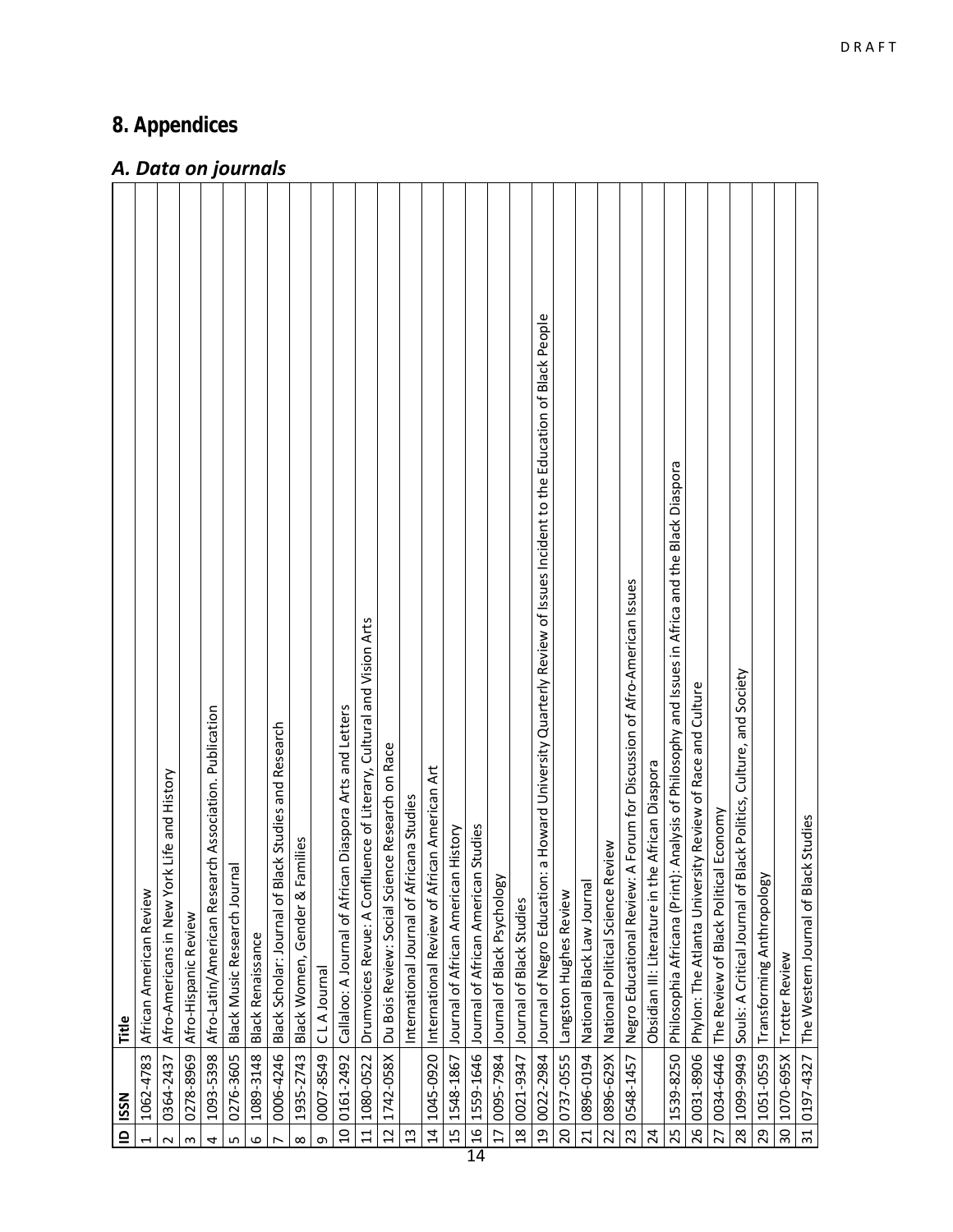| Journal type<br>$\mathbf{r}$          | Region    | Publisher Type           | Publishing Body                                                          |
|---------------------------------------|-----------|--------------------------|--------------------------------------------------------------------------|
| Disciplinary<br>1                     | Midwest   | University               | African American Review                                                  |
| Cross disciplinary<br>$\sim$          | Northeast | Professional Association | Afro-American Historical Association of the Niagara Frontier             |
| Disciplinary<br>S                     | South     | University               | Vanderbilt University, Department of Spanish and Portuguese              |
| Cross disciplinary<br>4               | Midwest   | University               | University of Missouri at Columbia, Afro-Romance Institute               |
| Thematic<br>LN.                       | Northeast | University               | University of Illinois Press                                             |
| Disciplinary<br>6                     | West      | Non Profit Organization  | New York University, Africana Studies Program                            |
| Cross disciplinary                    | Midwest   | University               | <b>Black World Foundation</b>                                            |
| Thematic<br>$\infty$                  | South     | University               | University of Illinois Press                                             |
| Cross disciplinary<br>G               | South     | Professional Association | College Language Association                                             |
| Thematic<br>10 <sub>1</sub>           | Midwest   | University               | The Johns Hopkins University Press                                       |
| Thematic<br>$\overline{1}$            | Northeast | Commercial Publisher     | Southern Illinois University at Edwardsville, English Department         |
| Disciplinary<br>12                    | West      | Professional Association | Cambridge University Press                                               |
| Cross disciplinary<br>13              | South     | University               | National Council for Black Studies                                       |
| Cross disciplinary<br>14              | Northeast | Professional Association | International Review of African American Art                             |
| Disciplinary<br>15                    | Midwest   | Commercial Publisher     | The Association for the Study of African-American Life and History, Inc. |
| 16 Cross disciplinary                 | West      | Commercial Publisher     | Springer New York LLC                                                    |
| Disciplinary<br>$17 \mid$             | West      | Commercial Publisher     | Sage Publications, Inc.                                                  |
| Cross disciplinary<br>$\overline{18}$ | South     | University               | Sage Publications, Inc.                                                  |
| Thematic<br>$\overline{0}$            | South     | University               | Howard University Press, Marketing Department                            |
| Cross disciplinary<br>20              | Northeast | University               | University of Georgia                                                    |
| Cross disciplinary<br>21              | Northeast | Commercial Publisher     | Columbia University, School of Law                                       |
| Cross disciplinary<br>22              | Northeast | University               | Transaction Publishers                                                   |
| Cross disciplinary<br>23              | South     | University               | Negro Educational Review, Inc.                                           |
| 24 Cross disciplinary                 | Midwest   | University               | North Carolina State University, English Department                      |
| 25 Cross disciplinary                 | Midwest   | University               | DePaul University, Department of Philosophy                              |
| 26 Disciplinary                       | South     | Commercial Publisher     | Atlanta University                                                       |
| Cross disciplinary<br>27              | Northeast | Commercial Publisher     | Springer New York LLC                                                    |
| Thematic<br>28                        | Northeast | Commercial Publisher     | Taylor & Francis Inc.                                                    |
| Cross disciplinary<br>29              | Northeast | University               | American Anthropological Association                                     |
| Thematic<br>30                        | Northeast | Commercial Publisher     | William Monroe Trotter Institute                                         |
| Disciplinary<br>31                    | West      | University               | Washington State University Press                                        |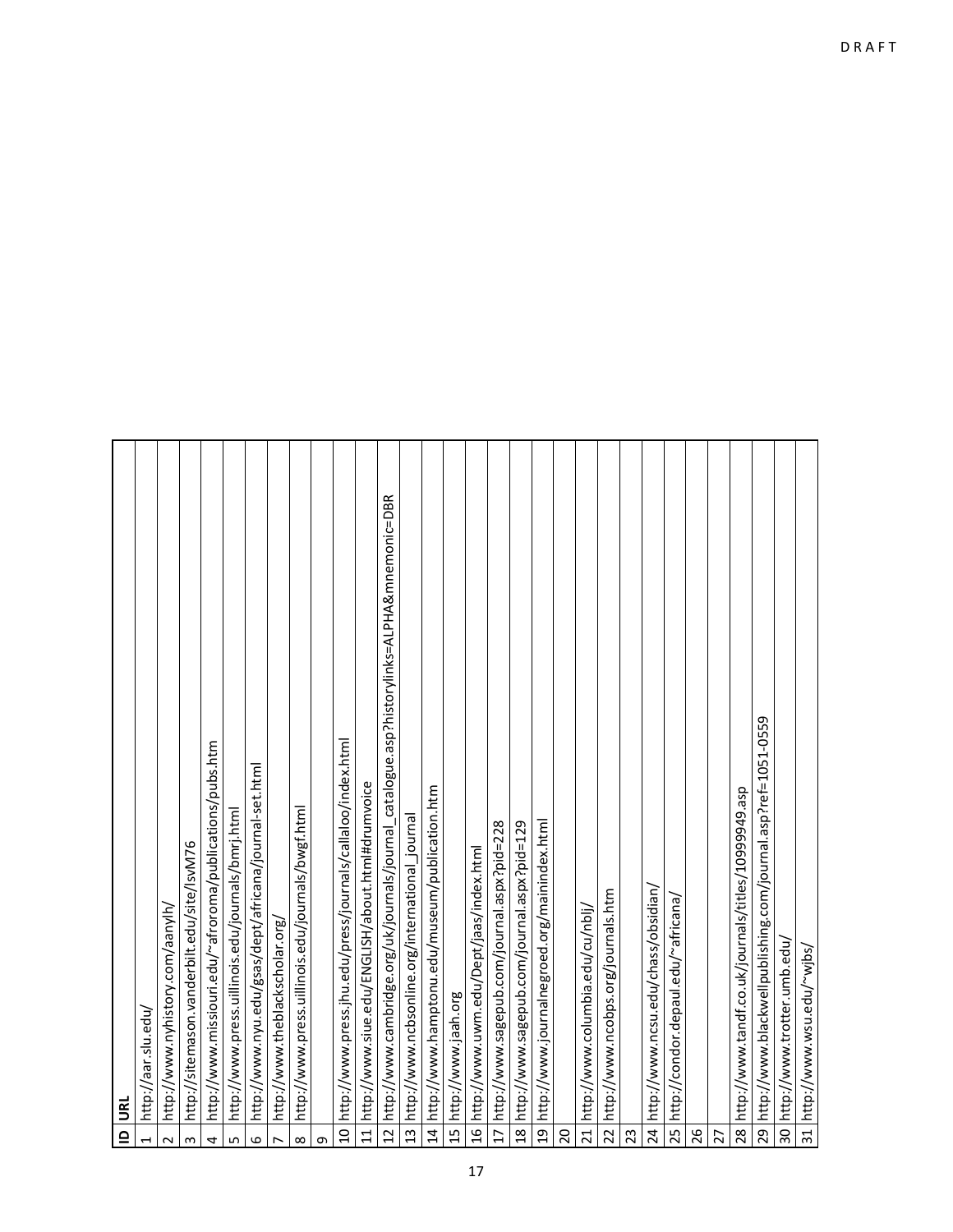### *B. Data on editors*

 *(see next pages)*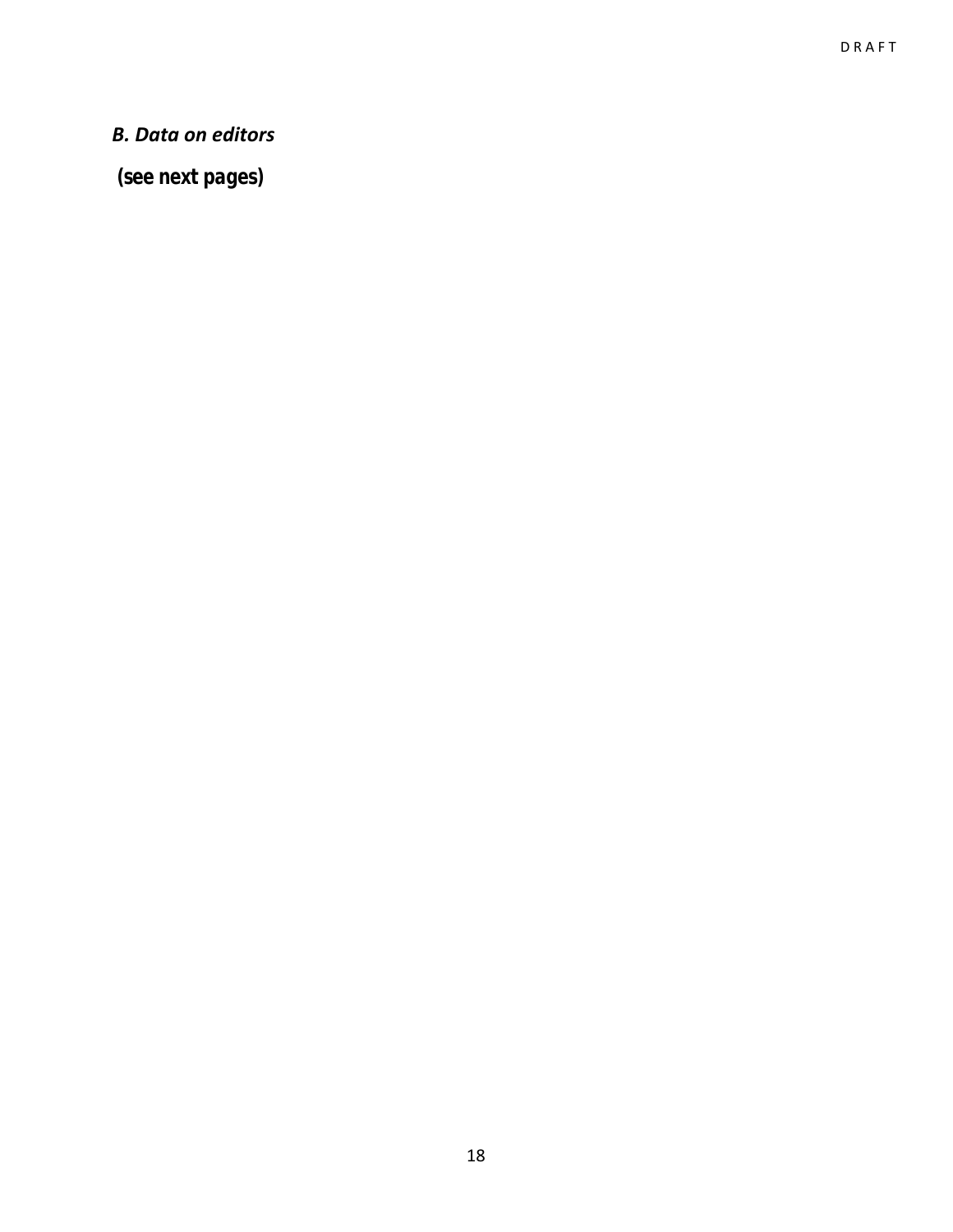| $\mathbf{r}$    | Whole Name                 | Journal Name                      | Gender                    | University                                 | RankCoded                      | Department Recoded       |
|-----------------|----------------------------|-----------------------------------|---------------------------|--------------------------------------------|--------------------------------|--------------------------|
| $\sim$          | Abron, JoNina M.           | Black Scholar                     | щ                         | Western Michigan U                         | Associate Professor            | Humanities               |
| $\mathsf{c}$    | Adams, Jr., Robert         | Transforming Anthropology         | Σ                         | U of California, San Diego                 | Adjunct (part time)            | Social Sciences          |
| 4               | Agard-Jones, Vanessa       | Souls                             | $\mathbf{L}$              | New York U                                 | Student                        | Social Sciences          |
| Б               | Agee, Joseph               | CLA Journal                       |                           | Atlanta U Center                           | [academic job title not known] | [not known]              |
| 6               | Aidi, Hisham               | Souls                             | ∑∣∑                       | Columbia U                                 | Other                          | Other                    |
|                 | Akbar, Na'im               | J of Black Psychology             | Σ                         | Florida State U                            | Professor                      | Social Sciences          |
| $\infty$        | Akom, Antwi A.             | Transforming Anthropology         | $\mathsf{\Sigma}$         | San Francisco State U                      | Assistant Professor            | African American Studies |
| G               | Aldridge, Delores P.       | Black Women, Gender and Families  | $\mathbf{L}$              | Emory U                                    | Professor                      | Social Sciences          |
| $\Xi$           | Aldridge, Delores P.       | J of African American Studies     | $\mathbf{L}$              | Emory U                                    | Professor                      | Social Sciences          |
| $\overline{a}$  | Aldridge, Delores P.       | Phylon                            | $\mathbf{L}$              | Emory U                                    | Professor                      | Social Sciences          |
| $\frac{3}{2}$   | Alexis, Marcus             | Review of Black Political Economy | Σ                         | Northwestern U                             | Professor                      | Social Sciences          |
| $\overline{1}$  | Ali, Zaheer                | Souls                             | $\geq$                    | Columbia U                                 | Student                        | History                  |
| 15              | Alkalimat, Abdul           | Black Scholar                     | $\geq$                    | U of Illinois, Urbana-Champaign            | Professor                      | African American Studies |
| $\overline{1}$  | Allen, Ernest              | Black Scholar                     | Σ                         | U of Massachusetts, Amherst                | [academic job title not known] | [not known]              |
| $\overline{c}$  | Allen, Robert L.           | Black Scholar                     | IΣ                        | U of California, Berkeley                  | Other                          | African American Studies |
| 16              | Allen, Troy                | J of Black Studies                | $\mathsf{\Sigma}$         | Southern U                                 | Assistant Professor            | [not known]              |
| $\frac{8}{18}$  | Allen, Walter A.           | J of African American History     | ⋝∣∟                       | U of California, Los Angeles               | Professor                      | Humanities               |
| $\overline{21}$ | Anderson, Joyce Owens      | J of African American History     |                           | Chicago State U                            | Assistant Professor            | Other                    |
| 20              | Anderson, Sam E.           | Black Scholar                     | Σ                         | [not at U]                                 | [not at university]            | [not at university]      |
| 22              | Andrews, William L         | African American Review           | Σ                         | U of North Carolina, Chapel Hill           | Professor                      | Humanities               |
| 23              | Angel-Ajani, Asale         | Souls                             | $\mathbf{H}_{\mathbf{r}}$ | New York U                                 | [academic job title not known] | Other                    |
| 24              | Angelou, Maya              | Drumvoices Review                 | $\mathbf{L}\mathbf{L}$    | [not a $U$ ]                               | [not at university]            | [not at university]      |
| 25              | Armfield, Felix            | Afro-Amer in NY Life and History  | Σ                         | State U of New York, Buffalo State College | Professor                      | History                  |
| 27              | Asante, Molefi Kete        | Afro-Amer in NY Life and History  | Σ                         | Temple U                                   | Professor                      | African American Studies |
| 26              | Asante, Molefi Kete        | J of Black Studies                | $\geq$                    | Temple U                                   | Professor                      | African American Studies |
| 28              | Asim, Jabari               | Drumvoices Review                 | $\geq$                    | [not known                                 | [not known]                    | [not known]              |
| 29              | Austin, Regina             | <b>Black Renaissance</b>          | $\mathbf{L}_\mathbf{L}$   | U of Pennsylvania                          | Professor                      | Social Sciences          |
| 30              | Awkward, Michael           | African American Review           | $\geq$                    | U of Michigan                              | Professor                      | Humanities               |
| 31              | Babb, Valerie              | Langston Hughes Review            | $\mathbf{u}_\mathbf{r}$   | U of Georgia                               | Professor                      | Humanities               |
| 32              | Baber, Willie L            | Transforming Anthropology         | $\geq$                    | U of North Carolina, Greensboro            | Professor                      | Social Sciences          |
| 33              | ⋖<br>Baker, Houston        | African American Review           | ∣≅                        | Duke U                                     | Professor                      | Humanities               |
| 34              | Baker, Houston A.          | <b>Black Renaissance</b>          | $\geq$                    | Vanderbilt U                               | Professor                      | Humanities               |
| 35              | Baker, Lee D.              | Souls                             | Σ                         | Duke U                                     | Associate Professor            | African American Studies |
| 36              | Baker, Lee D.              | Transforming Anthropology         | $\geq$                    | Duke U                                     | Associate Professor            | Social Sciences          |
| 57              | Bankole, Katherine         | J of Black Studies                |                           | West Virginia U                            | Associate Professor            | History                  |
| 38              | Banner-Haley, Charles Pete | Afro-Amer in NY Life and History  | $\mathbb{L}$ $\mathbb{Z}$ | Colgate U                                  | Associate Professor            | History                  |
| $\overline{4}$  | Baraka, Amiri              | Drumvoices Review                 | $\geq$                    | State U of New York, Stonybrook            | Retired                        | [not known]              |
| $\overline{4}$  | Baraka, Amiri              | Souls                             | Σ                         | State U of New York, Stonybrook            | Retired                        | [not known]              |
| $\overline{4}$  | Barbarin, Oscar A.         | J of Black Psychology             | Σ                         | U of Michigan                              | Retired                        | Humanities               |
| $\overline{4}$  | Battle, Juan               | J of African American Studies     | ΙΣ                        | City U of New York, the Graduate Center    | Professor                      | Social Sciences          |
| 43              | Battle, Thomas C.          | J of African American History     | $\geq$                    | Howard U                                   | Administrative                 | Other                    |
| 45              | Beal, Frances M.           | Black Scholar                     | $\geq$                    | [not known]                                | [not known]                    | [not known]              |
| 46              | Beavers, Herman            | African American Review           | Σ                         | U of Pennsylvania                          | Associate Professor            | Humanities               |
| 47              | Belgrave, Faye Z.          | J of Black Psychology             | $\mathbf{H}_{\mathbf{r}}$ | Virginia Commonwealth U                    | Professor                      | Social Sciences          |
| $\frac{8}{4}$   | Bell, Bernard W.           | African American Review           | Σ                         | Pennsylvania State U                       | Professor                      | Humanities               |
| 49              | Bernasconi, Robert         | Philosophia Africana              | Σ                         | U of Memphis                               | Professor                      | Humanities               |
|                 |                            |                                   |                           |                                            |                                |                          |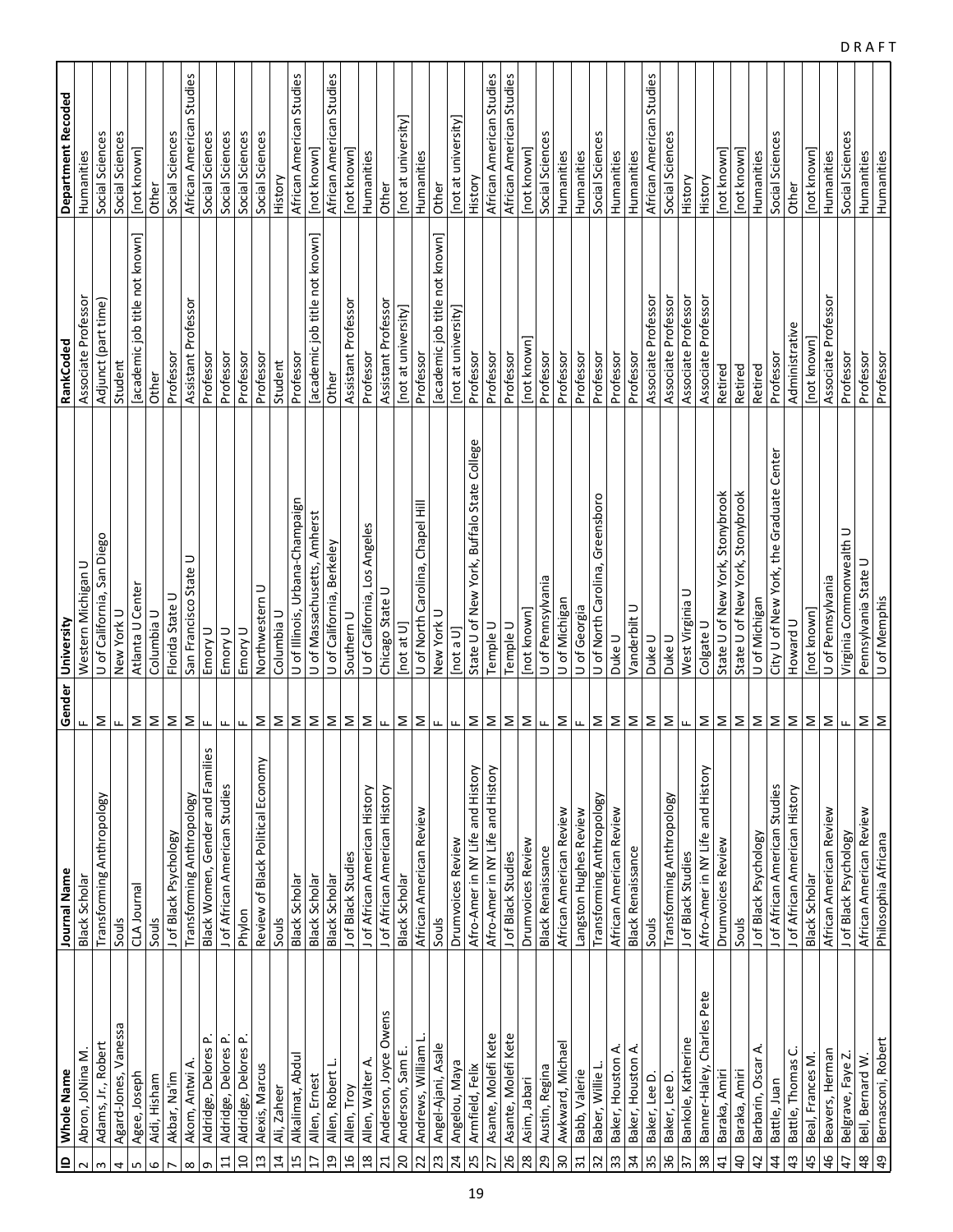| $\mathbf{r}$          | Whole Name            | Journal Name                      |                      | Gender University                              | RankCoded                      | <b>Department Recoded</b> |
|-----------------------|-----------------------|-----------------------------------|----------------------|------------------------------------------------|--------------------------------|---------------------------|
| 50                    | Berry, Mary Frances   | J of African American History     | ш.                   | U of Pennsylvania                              | Professor                      | History                   |
| 51                    | Berry, Shywon         | Black Women, Gender and Families  | щ                    | U of Illinois, Urbana-Champaign                | Student                        | Humanities                |
| 52                    | Bess, Georgene        | Drumvoices Review                 | щ                    | Atlanta U Center                               | Assistant Professor            | Humanities                |
| 53                    | Betsey, Charles       | Review of Black Political Economy | Σ                    | Howard U                                       | Professor                      | Social Sciences           |
| 54                    | Better, Shirley       | Black Scholar                     | щ                    | California State U, Los Angeles                | Professor                      | [not known]               |
| 55                    | Bewaji, Tunde         | Philosophia Africana              | Σ                    | U of the West Indies, Jamaica                  | Other                          | Humanities                |
| 56                    | Biggs, Shirley A      | Negro Educational Review          | щ                    | U of Pittsburgh                                | Retired                        | Humanities                |
| 57                    | Billingsley, Andrew   | Black Scholar                     | Σ                    | Morgan State L                                 | academic job title not known   | [not known]               |
| 58                    | Billops, Camille      | African American Review           | Щ                    | [not known]                                    | [not known]                    | [not known]               |
| 59                    | Blake, J. Herman      | <b>Black Scholar</b>              | Σ                    | Purdue U                                       | Administrative                 | Other                     |
| 8                     | Bobo, Lawrence D      | DuBois Review                     | Σ                    | Stanford U                                     | Professor                      | Social Sciences           |
| 61                    | Bolden, Millicent     | Afro-Hispanic Review              | ш.                   | Samford U                                      | Associate Professor            | Humanities                |
| 62                    | Bolles, Augusta Lynne | Souls                             | Щ.                   | U of Maryland, College Park                    | Professor                      | Humanities                |
| යි                    | Boone, William        | Phylon                            | Σ                    | Atlanta U Center                               | Administrative                 | Social Sciences           |
| 5                     | Bostick, Herman F.    | CLA Journal                       | Σ                    | Howard U                                       | academic job title not known   | [not known]               |
| 65                    | Boston, Thomas Danny  | Phylon                            | Σ                    | Georgia Institute of Technology                | Professor                      | Social Sciences           |
| 99                    | Botwe-Asamoah, Kwame  | J of Black Studies                | $\geq$               | U of Pittsburgh                                | Assistant Professor            | African American Studies  |
| 67                    | Bowser, Benjamin      | J of African American Studies     | Σ                    | East Bay<br>$\overline{z}$<br>California State | Administrative                 | Social Sciences           |
| 89                    | Boyd, Melba Joyce     | Black Scholar                     | ш.                   | Wayne State U                                  | Administrative                 | African American Studies  |
| 69                    | Boyd-Franklin, Nancy  | J of Black Psychology             | щ                    | Rutgers U                                      | Professor                      | Social Sciences           |
| 20                    | Boykin, Alfred Wade   | J of Black Psychology             | Σ                    | Howard U                                       | Professional Staff             | Social Sciences           |
| $\mathsf{r}$          | Boykin, Alfred Wade   | J of Negro Education              | Σ                    | Howard U                                       | Professional Staff             | Social Sciences           |
| 72                    | Branche, Jerome       | PALARA                            | Σ                    | U of Pittsburgh                                | Associate Professor            | Humanities                |
| 13                    | Brathwaite, Kamau     | <b>Black Renaissance</b>          | Σ                    | New York U                                     | Professor                      | Humanities                |
| 74                    | Braxton, Joanne M     | African American Review           | щ                    | and Mary<br>College of William                 | Professor                      | Humanities                |
| 75                    | Brewer, Rose M.       | Black Women, Gender and Families  | ш.                   | U of Minnesota                                 | Professional Staff             | African American Studies  |
| 76                    | Brewer, Rose M.       | Souls                             | щ                    | U of Minnesota                                 | Professional Staff             | African American Studies  |
|                       | 574 Brooks, Daphne A  | Black Music Research Journal      | щ                    | [not known]                                    | [not known]                    | [not known]               |
| 77                    | Brooks, Marcellus     | Afro-Hispanic Review              | Σ                    | Fisk U                                         | [academic job title not known] | [not known]               |
| 79                    | Brown, Nikki          | National Black Law Review         | $\mathbf{L}$         | [not known]                                    | [not known]                    | [not known]               |
| $\overline{78}$       | Brown, Paul           | Phylon                            | Σ                    | Atlanta U Center                               | Associate Professor            | Humanities                |
| $80\,$                | Brutus, Dennis        | Souls                             | Σ                    | U of Pittsburgh                                | Retired                        | African American Studies  |
| $\overline{\text{8}}$ | Bryant, Jacqueline    | Black Women, Gender and Families  | $\mathbf{H}_\bullet$ | Chicago State U                                | Associate Professor            | Humanities                |
| $82$                  | Bucker, B. Dilla      | CLA Journal                       | $\geq$               | Tougaloo College                               | [academic job title not known] | [not known]               |
| 83                    | Burkett, Randall K.   | Afro-Amer in NY Life and History  | Σ                    | Emory U                                        | Professional Staff             | Other                     |
| 85                    | Burnham, Linda        | Black Women, Gender and Families  | $\mathbf{L}$         | [not a U]                                      | [not at university]            | [not at university]       |
| 86                    | Burrow, Rufus         | Western J of Black Studies        | Σ                    | Christian Theological Seminary                 | Professor                      | [not known]               |
| 87                    | Butler, Robert James  | African American Review           | Σ                    | Canisius College                               | Professor                      | Humanities                |
| 88                    | Byerman, Keith E.     | African American Review           | Σ                    | Indiana State U                                | Professor                      | Humanities                |
| $\pmb{\mathcal{S}}$   | Cabral, Cristina R.   | Afro-Hispanic Review              | $\mathbf{H}_\bullet$ | North Carolina Central U                       | [academic job title not known] | [not known]               |
| 8                     | Callahan, John F.     | African American Review           | Σ                    | Lewis & Clark College                          | Professor                      | Humanities                |
| 92                    | Captain, Yvonne       | Afro-Hispanic Review              | $\mathbf{L}$         | George Washington U                            | [academic job title not known] | [not known]               |
| 93                    | Carazas, Milagros     | PALARA                            | Σ                    | National U of Peru-San Marcos                  | [academic job title not known] | [not known]               |
| 54                    | Carnegie, Charles     | Transforming Anthropology         | Σ                    | Bates College                                  | Professor                      | Social Sciences           |
| 55                    | Carr, IV, Peter       | National Black Law Review         | Σ                    | [not known]                                    | [not known]                    | [not known]               |
| 96                    | Carroll, Richard A.   | CLA Journal                       | Σ                    | Atlanta U Center                               | [academic job title not known] | Humanities                |

 $D$ RAFT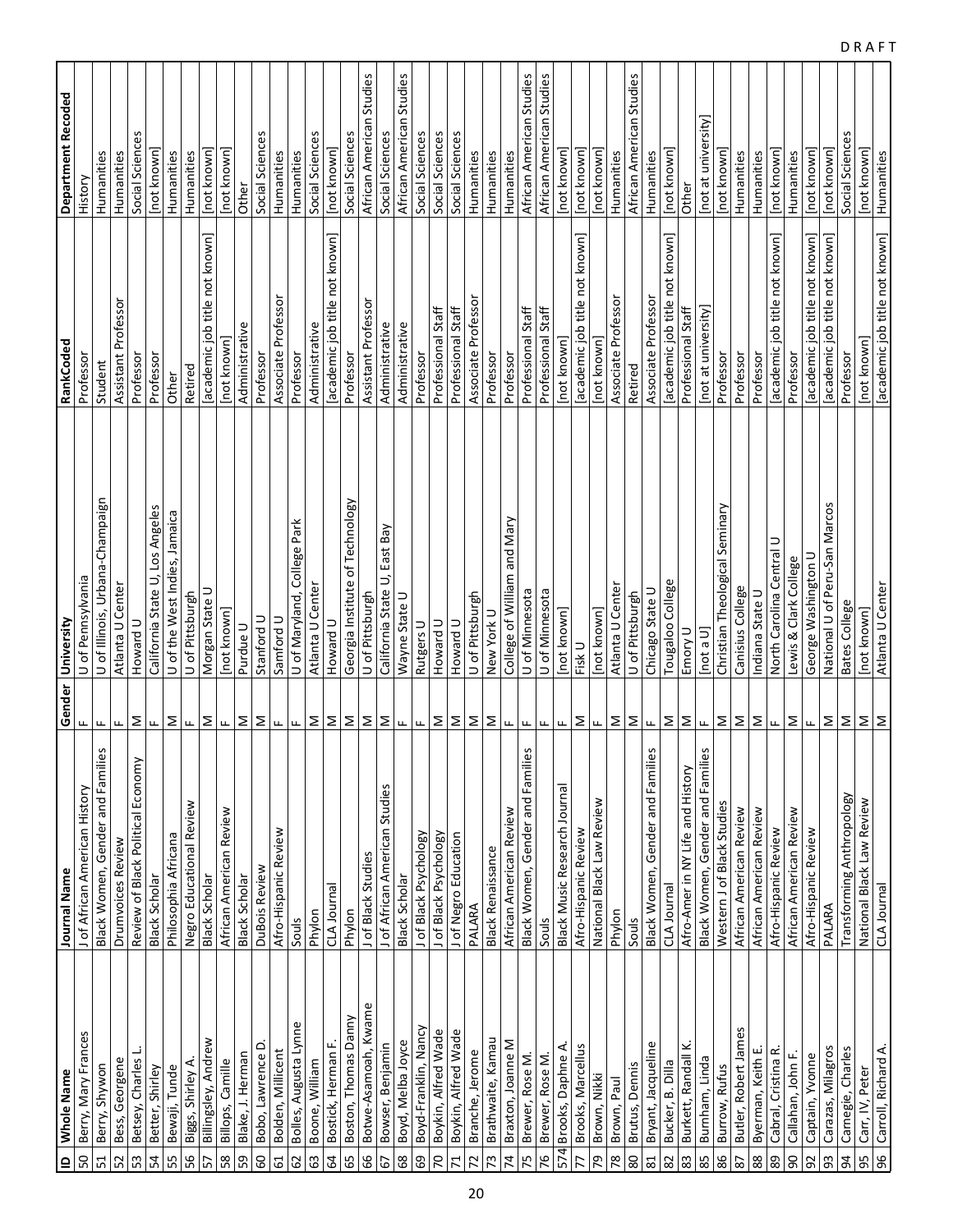| Whole Name<br>$\mathbf{r}$  |   | Journal Name                      |                           | Gender University                           | RankCoded                      | Department Recoded       |
|-----------------------------|---|-----------------------------------|---------------------------|---------------------------------------------|--------------------------------|--------------------------|
| Carson, Clayborne<br>56     |   | Souls                             | Σ                         | Stanford L                                  | Professor                      | History                  |
| Carson, Warren J.<br>98     |   | CLA Journal                       | Σ                         | of South Carolina<br>$\supset$              | [academic job title not known] | [not known]              |
| Carter, Charlie<br>99       |   | Phylon                            | Σ                         | Atlanta U Center                            | Associate Professor            | Social Sciences          |
| 100 Carter, June D.         |   | Afro-Hispanic Review              | ш.                        | U of South Carolina                         | academic job title not known   | [not known]              |
| 101 Carter, Prudence L.     |   | DuBois Review                     | Щ.                        | Harvard U                                   | Associate Professor            | Social Sciences          |
| 102 Castaneda, Digna        |   | PALARA                            | щ                         | U of Havana                                 | Professor                      | [not known]              |
| 103 Castillo, Daisy Rubiera |   | Afro-Hispanic Review              | ш.                        | [not a U]                                   | [not at university]            | [not at university]      |
| 104 Cha-Jua, Sundiata K.    |   | Black Scholar                     | Σ                         | U of Illinois, Urbana-Champaign             | Associate Professor            | African American Studies |
| 105 Cha-Jua, Sundiata K.    |   | J of African American Studies     | Σ                         | U of Illinois, Urbana-Champaign             | Associate Professor            | African American Studies |
| 106 Cha-Jua, Sundiata K.    |   | J of Black Studies                | Σ                         | U of Illinois, Urbana-Champaign             | Associate Professor            | African American Studies |
| 107 Cham, Mbye              |   | <b>Black Renaissance</b>          | $\geq$                    | Howard U                                    | Associate Professor            | African American Studies |
| 108 Chang, Grace            |   | Black Women, Gender and Families  | $\mathbf{H}_{\mathbf{r}}$ | U of California, Santa Barbara              | Assistant Professor            | Humanities               |
| 110 Charles, John           |   | Obsidian III                      | Σ                         | [not known]                                 | [not known]                    | [not known]              |
| 111 Chrisman, Laura         |   | Black Scholar                     | $\mathbf{L}$              | U of Washington                             | Professor                      | Humanities               |
| 112 Chrisman, Robert        |   | Black Scholar                     | Σ                         | [not known]                                 | [not known]                    | [not known]              |
| 113 Christian, Mark         |   | J of African American Studies     | Σ                         | Miami U, Ohio                               | Associate Professor            | Social Sciences          |
| 114 Christian, Mark         |   | J of Black Studies                | Σ                         | Miami U, Ohio                               | Associate Professor            | Social Sciences          |
| 115 Clark-Evans, Christine  |   | PALARA                            | щ                         | Pennsylvania State U                        | Associate Professor            | Humanities               |
| 116 Cleaver, Kathleen Nea   |   | Souls                             | ш.                        | Emory U                                     | Other                          | Social Sciences          |
| 117 Clowney, Earle D.       |   | CLA Journal                       | Σ                         | Atlanta U Center                            | Professional Staff             | [not known]              |
| 118 Clowney, Earle D.       |   | Phylon                            | Σ                         | Atlanta U Center                            | Professional Staff             | [not known]              |
| 119 Cobb-Roberts, Deirdre   |   | Negro Educational Review          | $\mathbf{H}_\bullet$      | U of South Florida                          | Associate Professor            | Humanities               |
| 120 Cobbs, Price            |   | Black Scholar                     | Σ                         | [not a U]                                   | [not at university]            | [not at university]      |
| 121 Codrington, Raymond     |   | Transforming Anthropology         | Σ                         | [not a U]                                   | [not at university]            | [not at university       |
| 122 Cofer, Judith Ortiz     |   | Langston Hughes Review            | $\mathbf{L}$              | U of Georgia                                | Professor                      | Humanities               |
| 123 Coker, Jr., Adeniyi     |   | J of Black Studies                | Σ                         | U of Alabama, Birmingham                    | Associate Professor            | African American Studies |
| 124 Cokley, Kevin           |   | J of Black Psychology             | Σ                         | Columbia<br>U of Missouri,                  | [academic job title not known] | [not known]              |
| 126 Cole, Elisabeth R.      |   | Black Women, Gender and Families  | Щ.                        | U of Michigan                               | Associate Professo             | Humanities               |
| 127 Cole, Johnnetta B       |   | Black Scholar                     | ш.                        | Bennett College for Women                   | Administrative                 | African American Studies |
| 125 Cole, Johnnetta B       |   | Souls                             | щ                         | Bennett College for Women                   | Administrative                 | African American Studies |
| 128 Cole, Jr., Thomas W     |   | Phylon                            | Σ                         | Atlanta U Cente                             | Retired                        | [not known]              |
| 129 Collier-Thomas, Bettye  |   | J of African American History     | $\mathbf{L}$              | Temple U                                    | Professor                      | Humanities               |
| 130 Collins, Michael S.     |   | Callaloo                          | Σ                         | Texas A&M U                                 | Associate Professor            | Humanities               |
| 131 Conde, Maryse           |   | <b>Black Renaissance</b>          | $\mathbf{H}_{\mathbf{r}}$ | Columbia U                                  | Retired                        | Humanities               |
| 132 Conrad, Cecilia         |   | Review of Black Political Economy | $\mathbf{L}$              | Scripps College                             | Professor                      | Social Sciences          |
| 133 Conyers, James E.       |   | Western J of Black Studies        | Σ                         | Indiana State U                             | Professor                      | Social Sciences          |
| 136 Conyers, Jr., James L   |   | J of African American Studies     | $\geq$                    | U of Houston                                | Professor                      | African American Studies |
| 134 Conyers, Jr., James L.  |   | J of Black Studies                | Σ                         | U of Houston                                | Administrative                 | African American Studies |
| 137 Conyers, Jr., James L.  |   | J of Negro Education              | $\geq$                    | U of Houston                                | Professor                      | African American Studies |
| 135 Conyers, Jr., James     | ∸ | Western J of Black Studies        | $\geq$                    | U of Houston                                | Professor                      | African American Studies |
| 139 Cornett, Sheryl         |   | Obsidian III                      | $\mathsf{L}\mathsf{L}$    | State U<br>North Carolina                   | Other                          | Humanities               |
| 140 Cortez, Jayne           |   | Black Scholar                     | $\mathsf{L}\mathsf{L}$    | [not known]                                 | [not known]                    | [not known]              |
| 141 Craige, Betty Jean      |   | Langston Hughes Review            | щ.                        | U of Georgia                                | Professor                      | Humanities               |
| 143 Cross Jr., William E.   |   | J of Black Psychology             | Σ                         | City U of New York, the Graduate Center     | Professor                      | Social Sciences          |
| 144 Crowder, Ralph L.       |   | Afro-Amer in NY Life and History  | Σ                         | U of California, Riverside                  | Associate Professor            | African American Studies |
| 145 Cummings, Elsa M.       |   | Negro Educational Review          | щ                         | International College of the Cayman Islands | Administrative                 | [not known]              |

 $D$ RAFT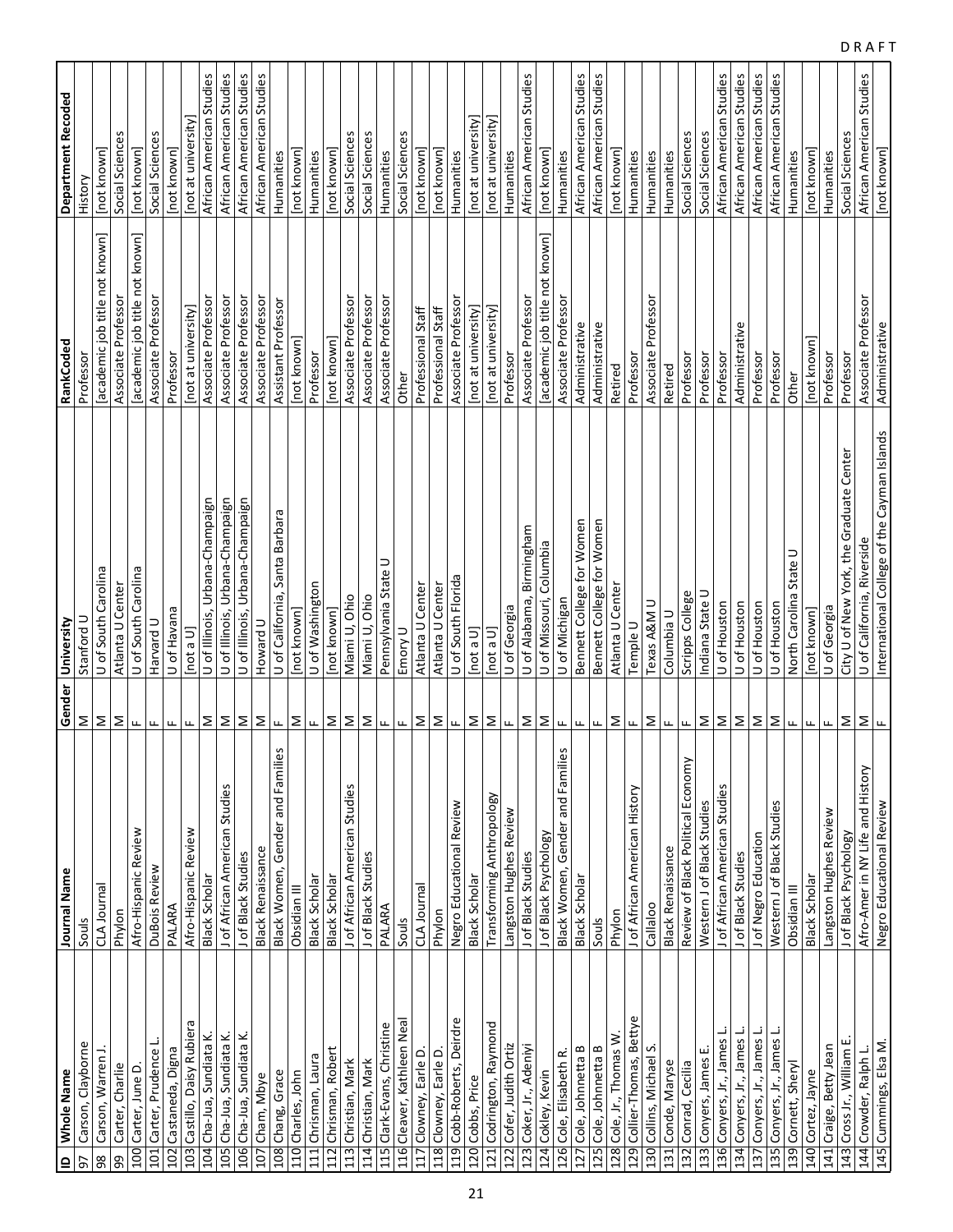| ID   Whole Name                  |                                     |                      |                                               | RankCoded                      | <b>Department Recoded</b>   |
|----------------------------------|-------------------------------------|----------------------|-----------------------------------------------|--------------------------------|-----------------------------|
|                                  | Journal Name                        |                      | Gender University                             |                                |                             |
| 146 Curtis, Mary                 | National Political Science Review   | щ                    | [not known]                                   | [not known]                    | [not known]                 |
| 147 Cyrus-Albritton, Sylvia Y    | J of African American History       | ш.                   | [Not a U]                                     | [not at university]            | [not at university          |
| 148 DaCosta, Kimberly McClain    | DuBois Review                       | щ                    | U brard U                                     | Associate Professor            | African American Studies    |
| 149 Dargan, Kyle G.              | Callaloo                            | Σ                    | American U                                    | Adjunct (part time)            | Humanities                  |
| 150 Darity, Jr., William A.      | Review of Black Political Economy   | Σ                    | U of North Carolina, Chapel Hill              | Administrative                 | African American Studies    |
| 151 Dauphin, Gary                | Intl Review of African American Art | Σ                    | [not known]                                   | [not known]                    | [not known]                 |
| 157 Davis, Angela Y.             | <b>Black Renaissance</b>            | щ                    | Santa Cruz<br>U of California,                | Professor                      | Humanities                  |
| 152 Davis, Angela Y.             | Black Scholar                       | Щ.                   | U of California, Santa Cruz                   | Professor                      | Humanities                  |
| 153 Davis, Angela Y.             | Souls                               | щ.                   | U of California, Santa Cruz                   | Professor                      | Humanities                  |
| 154 Davis, Dana-Ain              | Souls                               | щ                    | State U of New York, Purchase                 | Assistant Professor            | Social Sciences             |
| 155 Davis, James J.              | Afro-Hispanic Review                | Σ                    | Howard U                                      | [academic job title not known] | [not known]                 |
| 158 Dawkins, Marvin P.           | J of Negro Education                | Σ                    | U of Miami                                    | [academic job title not known] | [not known]                 |
| 159 Dawkins, Marvin P.           | Negro Educational Review            | Σ                    | U of Wisconsin                                | Retired                        | [not known]                 |
| 160 Dawson, Emma W               | CLA Journal                         | Щ                    | Florida A&M U                                 | academic job title not known   | [not known]                 |
| 162 Dawson, Michael              | DuBois Review                       | Σ                    | U of Chicago                                  | Professor                      | Social Sciences             |
| 161 Dawson, Michael              | Souls                               | Σ                    | U of Chicago                                  | Professor                      | Social Sciences             |
| 163 DeCosta-Willis, Miriam       | Afro-Hispanic Review                | $\mathbf{H}_\bullet$ | U of Maryland, Baltimore                      | [academic job title not known] | [not known]                 |
| 164 Dee, Ruby                    | Souls                               | щ                    | [not a $U$ ]                                  | [not at university]            | [not at university]         |
| 166 Dhadah, Mustapha             | Phylon                              | Σ                    | [not known]                                   | [not known]                    | [not known]                 |
| 167 Diamond, John B.             | J of Negro Education                | Σ                    | Harvard U                                     | Assistant Professor            | Humanities                  |
| 168 Diente, Pablo Martinez       | Afro-Hispanic Review                | Σ                    | Vanderbilt U                                  | [academic job title not known] | [not known]                 |
| 170 Dorsey, Joseph               | PALARA                              | Σ                    | Purdue U                                      | Associate Professor            | History                     |
| 171 Dorsey, William H.L          | Intl J of Africana Studies          | Σ                    | Atlanta Metropolitan College                  | [academic job title not known] | Social Sciences             |
| 172 Duncan, Charles              | Phylon                              | Σ                    | Atlanta U Center                              | Professor                      | Humanities                  |
| 173 Dunham, Audrea FeFe          | J of Black Studies                  | Щ.                   | Temple U                                      | [academic job title not known] | [not known]                 |
|                                  |                                     |                      |                                               |                                |                             |
| 174 Dunzo, Annettte              | Afro-Hispanic Review                | Щ                    | Howard U                                      | academic job title not known   | not known]                  |
| 175 Durham, Joseph T.            | Negro Educational Review            | Σ                    | Community College of Baltimore                | Retired                        | [not known]                 |
| 176 Dussel, Enrique              | Philosophia Africana                | Σ                    | Universidad Nacional Autonoma de Mexico       | academic job title not known   | [not known]                 |
| 177 Duvenage, Pieter             | Philosophia Africana                | $\geq$               | U of the North, South Africa                  | Professor                      | Humanities                  |
| 178 Dyson, Michael Eri           | Souls                               | Σ                    | U of Pennsylvania                             | Professor                      | Humanities                  |
| 179 Early, Mary Frances          | Phylon                              | Щ.                   | Atlanta U Center                              | Administrative                 | Humanities                  |
| 180 Edmond, Beverly              | Phylon                              | Щ                    | Alabama A&M U                                 | Administrative                 | Other                       |
| 182 Edwards, Brent Hayes         | Callaloo                            | Σ                    | Rutgers U                                     | Associate Professor            | Humanities                  |
| 181 Edwards, Harry               | Black Scholar                       | Σ                    | Berkeley<br>U of California,                  | [academic job title not known] | [not known]                 |
| 183 Evans, Daw-Nay               | Philosophia Africana                | Σ                    | DePaul U                                      | [academic job title not known] | Humanities                  |
| 184 Evans, Mari                  | Drumvoices Review                   | $\mathbf{H}_\bullet$ | Cornell U                                     | Associate Professor            | [not known]                 |
| 185 Everett, Percival            | Callaloo                            | Σ                    | U of Southern California                      | Professor                      | Humanities                  |
| 186 Eze, Emmanuel Chukwudi       | Philosophia Africana                | Σ                    | DePaul U                                      | Associate Professor            | Humanities                  |
| 187 Fabre, Michel                | <b>Black Renaissance</b>            | Σ                    | Universite de la Sorbonne Nouvelle, Paris III | [academic job title not known] | African American Studies    |
| 188 Farley, Ena                  | Afro-Amer in NY Life and History    | Щ                    | State U of New York, Brockport                | Retired                        | African American Studies    |
| 189 Farred, Grant                | Souls                               | Σ                    | Duke U                                        | Associate Professor            | Humanities                  |
| Geisdorfer<br>190 Feal, Rosemary | Afro-Hispanic Review                | Щ.                   | State U of New York, Buffalo                  | [academic job title not known] | [not known]                 |
| 192 Feracho, Leslie              | PALARA                              | ш.                   | U of Georgia                                  | Assistant Professor            | Studies<br>African American |
| 193 Fikes, Kesha                 | Transforming Anthropology           | щ                    | U of Chicago                                  | Assistant Professor            | Social Sciences             |
| 299 Fletcher, Jr., Bill          | Souls                               | Σ                    | [not a U]                                     | [not at university]            | [not at university]         |
| 194 Flores, Juan                 | <b>Black Renaissance</b>            | Σ                    | City U of New York, the Graduate Center       | Professor                      | African American Studies    |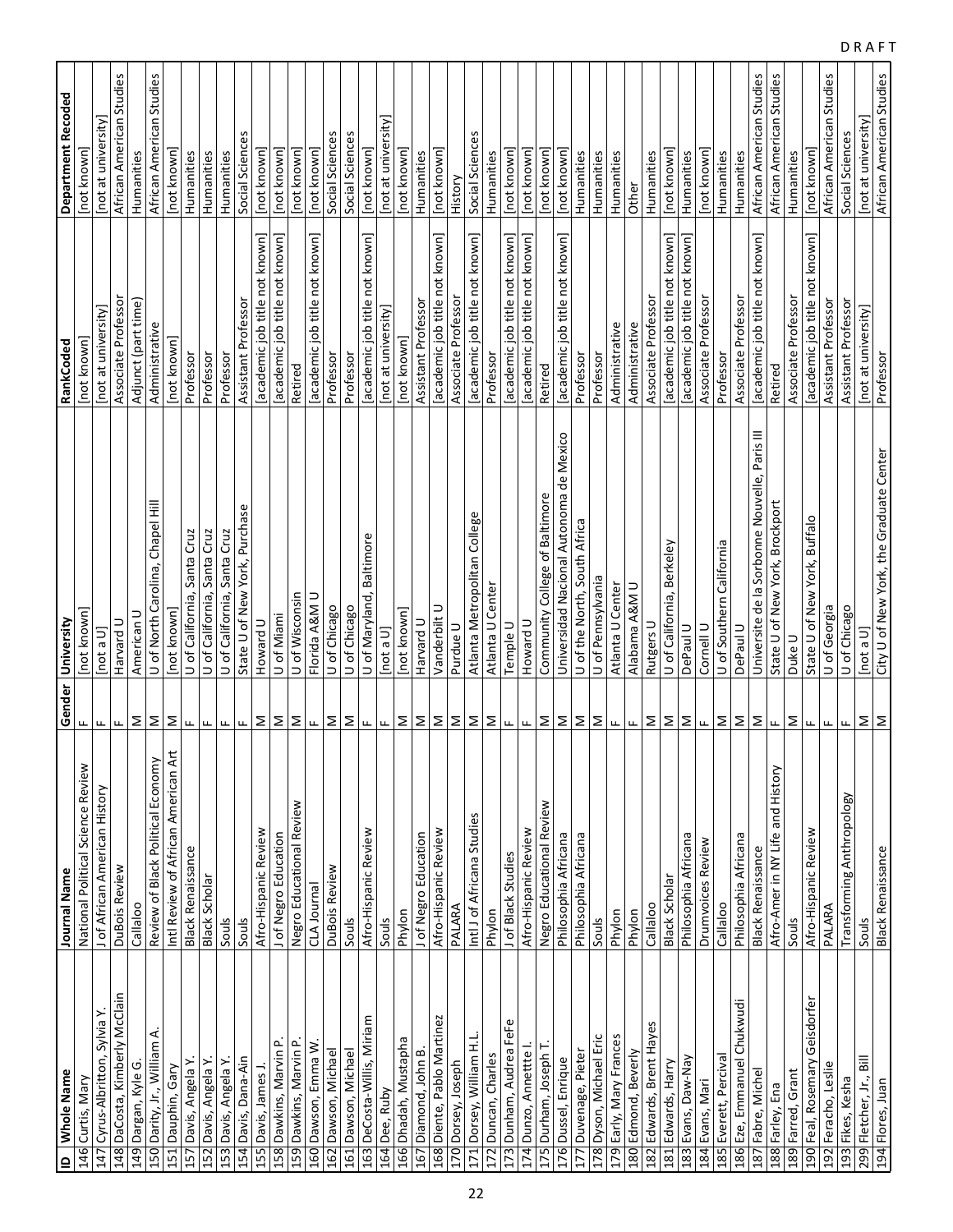|                  | ID   Whole Name              | Journal Name                      |                           | Gender University                            | RankCoded                      | Department Recoded       |
|------------------|------------------------------|-----------------------------------|---------------------------|----------------------------------------------|--------------------------------|--------------------------|
|                  | 195 Flynn, Karen             | Black Women, Gender and Families  | $\mathbf{L}$              | U of Illinois, Urbana-Champaign              | Assistant Professor            | African American Studies |
| 196 Foner, Eric  |                              | Souls                             | Σ                         | Columbia U                                   | Professor                      | History                  |
|                  | 197 Fordham, Monroe          | Afro-Amer in NY Life and History  | Σ                         | State U of New York, Buffalo State College   | Retired                        | History                  |
|                  | 198 Forman, Murray           | Souls                             | Σ                         | Northeastern U                               | Associate Professor            | Humanities               |
|                  | 199 Foster, Kevin Michael    | Transforming Anthropology         | $\mathsf{\Sigma}$         | U of Texas, Austin                           | [academic job title not known] | Inot known               |
|                  | 202 Franklin, V. P.          | Afro-Amer in NY Life and History  | $\mathsf{\Sigma}$         | Teachers College, Columbia U                 | Professor                      | History                  |
|                  | 201 Franklin, V. P.          | J of African American History     | Σ                         | Teachers College, Columbia U                 | Professor                      | History                  |
|                  | 203 Frederick, Marla F.      | DuBois Review                     | Щ.                        | Harvard U                                    | Assistant Professor            | African American Studies |
|                  | 204 Frederick, Marla F.      | Transforming Anthropology         | ш.                        | Harvard U                                    | Assistant Professor            | African American Studies |
|                  | 205 Fredrickson, George      | Souls                             | Σ                         | Stanford U                                   | Professor                      | History                  |
| 206 Fuller, Karl |                              | National Black Law Review         | $\geq$                    | Inot known                                   | [not known]                    | [not known]              |
|                  | 207 Gates, Jr., Henry Louis  | African American Review           | $\geq$                    | Harvard U                                    | Professor                      | African American Studies |
|                  | 208 George, Jr., Hermon      | <b>Black Scholar</b>              | $\geq$                    | U of North Colorado                          | academic job title not known   | [not known]              |
|                  | 209 Glasco, Laurence A.      | Afro-Amer in NY Life and History  | $\geq$                    | U of Pittsburgh                              | Associate Professor            | History                  |
|                  | 210 Goncalves, Ana Beatriz   | PALARA                            | $\mathbf{L}$              | Universidade Federal De Juiz de Fora, Brasil | [academic job title not known] | [not known]              |
|                  | 211 Goodin, Patrick          | Philosophia Africana              | Σ                         | Howard U                                     | Assistant Professor            | Humanities               |
|                  | 212 Gooding-Williams, Robert | Philosophia Africana              | IΣ                        | U of Chicago                                 | Professor                      | Social Sciences          |
|                  | 213 Gordon, Lewis            | Philosophia Africana              | $\geq$                    | Temple U                                     | Professor                      | Humanities               |
|                  | 214 Graham, Anthony          | Negro Educational Review          | ∟ ا≤                      | North Carolina A&T State U                   | Assistant Professor            | [not known]              |
|                  | 215 Graham, Mekada           | J of Black Studies                |                           | U of Oklahoma                                | Associate Professor            | Social Sciences          |
| 216              | Gratto, Karen Smith          | Negro Educational Review          | Щ.                        | North Carolina A&T State U                   | Associate Professor            | Other                    |
|                  | 217 Gratton, Peter M.        | Philosophia Africana              |                           | DePaul U                                     | Adjunct (part time)            | Humanities               |
|                  | 219 Gregory, Steven          | <b>Black Renaissance</b>          | Σ∣Σ                       | Columbia U                                   | Associate Professor            | Social Sciences          |
|                  | 218 Gregory, Steven          | Souls                             | $\geq$                    | Columbia U                                   | Professor                      | Social Sciences          |
|                  | 221 Griffin, Farah Jasmine   | J of African American History     | $\mathbf{L}$              | Columbia U                                   | Professor                      | Humanities               |
|                  | 220 Griffin, Farah Jasmine   | Souls                             | Щ.                        | Columbia U                                   | Professor                      | Humanities               |
|                  | 222 Grigsby, III, J. Eugene  | Western J of Black Studies        | Σ                         | U of California, Los Angeles                 | Administrative                 | Social Sciences          |
|                  | 223 Guillaume, Jr., Alfred J | Negro Educational Review          |                           | Indiana U-South Bend                         | Administrative                 | Other                    |
|                  | 224 Guy-Sheftall, Beverly    | Black Scholar                     | ∑∣ ⊾                      | Atlanta U Center                             | Professor                      | Humanities               |
|                  | 226 Guy-Sheftall, Beverly    | Phylon                            | $\mathbf{H}_{\mathbf{r}}$ | Atlanta U Center                             | [academic job title not known] | [not known]              |
|                  | 225 Guy-Sheftall, Beverly    | Souls                             | ш.                        | Atlanta U Center                             | Professor                      | Humanities               |
|                  | 227 Gyekye, Kwame            | Philosophia Africana              | Σ                         | U of Ghana                                   | Professor                      | Humanities               |
|                  | 573 Haefner, Laura           | Black Music Research Journal      | Щ                         | Inot known                                   | Inot known                     | [not known]              |
|                  | 228 Hamer, Jennifer          | Black Women, Gender and Families  | щ                         | U of Illinois, Urbana-Champaign              | Associate Professor            | African American Studies |
|                  | 229 Hamer, Jennifer          | J of African American Studies     | щ                         | U of Illinois, Urbana-Champaign              | Associate Professor            | African American Studies |
|                  | 230 Hamilton, Charles V      | Afro-Amer in NY Life and History  | Σ                         | Columbia U                                   | Retired                        | Social Sciences          |
|                  | 231 Hammonds, Evelynn M.     | DuBois Review                     | $\mathbf{u}_\text{r}$     | Harvard U                                    | Professor                      | History                  |
| 232              | Hampton, Janet J             | Afro-Hispanic Review              | Щ.                        | George Washington U                          | [academic job title not known] | [not known]              |
|                  | 233 Hanafi, Hassan           | Philosophia Africana              | Σ                         | U of Cairo                                   | Professor                      | Humanities               |
|                  | 234 Harding, Vincent         | Black Scholar                     | $\geq$                    | lliff School of Theology, Denver             | academic job title not known   | Inot known               |
|                  | 235 Harley, Sharon           | Black Women, Gender and Families  | Щ.                        | U of Maryland, College Park                  | Associate Professor            | African American Studies |
|                  | ≏<br>237 Harper, Frederick   | J of Negro Education              | Σ                         | Howard U                                     | Professor                      | Humanities               |
|                  | 236 Harper, Michael          | Black Scholar                     | Σ                         | Brown U                                      | Professor                      | Humanities               |
|                  | 239 Harris, Donald J         | Review of Black Political Economy | $\mathsf{\Sigma}$         | Stanford U                                   | Retired                        | Social Sciences          |
|                  | 241 Harris, Othello          | J of African American Studies     | Σ                         | Miami U, Ohio                                | Associate Professor            | Other                    |
|                  | 238 Harris, Robert L.        | Western J of Black Studies        | ∣≅                        | Cornell U                                    | Professional Staff             | Social Sciences          |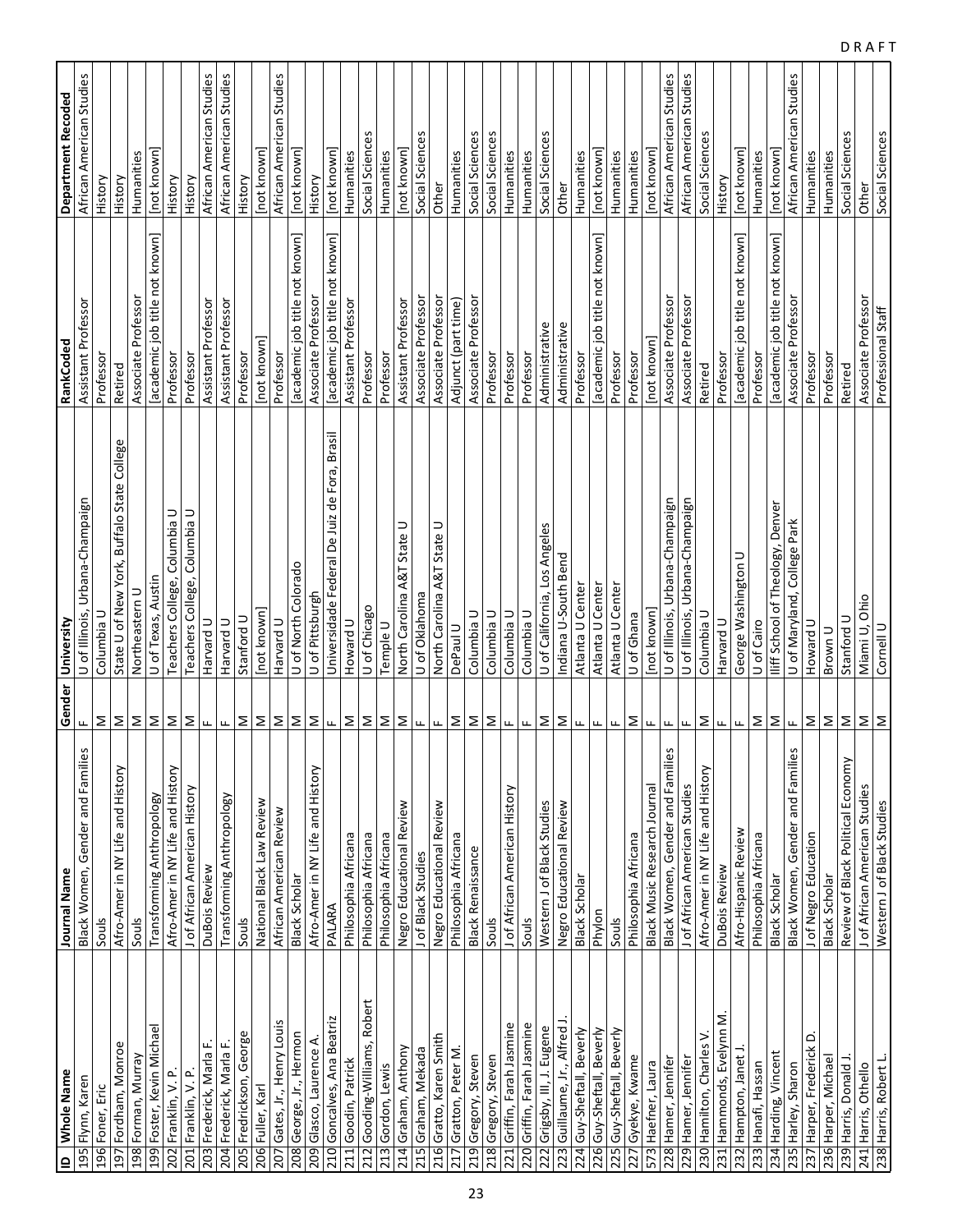| ID Whole Name                    | Journal Name                     | Gender                    | University                                      | RankCoded                      | Department Recoded       |
|----------------------------------|----------------------------------|---------------------------|-------------------------------------------------|--------------------------------|--------------------------|
| 240 Harris, William M.           | Western J of Black Studies       | Σ                         | ⊃<br>Jackson State                              | Professor                      | <b>Other</b>             |
| 242 Harrison, Faye V.            | Souls                            | ш.                        | U of Florida                                    | Professor                      | African American Studies |
| 243 Harrison, Faye V.            | Transforming Anthropology        | щ                         | U of Florida                                    | Professor                      | African American Studies |
| 244 Harvey, William B.           | Negro Educational Review         | Σ                         | U of Virginia                                   | Administrative                 | African American Studies |
| 245 Hawkins, Billy               | J of African American Studies    | $\geq$                    | U of Georgia                                    | Associate Professor            | Other                    |
| 246 Hayden, Lucy K.              | CLA Journal                      | $\mathbf{L}$              | Eastern Michigan Unversity                      | [academic job title not known] | [not known]              |
| 247 Helms, Janet E.              | J of Black Psychology            | $\mathbf{L}$              | Boston College                                  | Professor                      | Humanities               |
| 248 Hicks, Terence               | Negro Educational Review         | Σ                         | Fayetteville State U                            | Associate Professor            | Humanities               |
| 249 Hidalgo, Narciso J.          | Afro-Hispanic Review             | Σ                         | U of South Florida                              | [academic job title not known] | [not known]              |
| 250 Higginbotham, Elizabeth      | Black Women, Gender and Families | $\mathbf{L}$              | U of Delaware                                   | Professor                      | Social Sciences          |
| 251 Higginbotham, Evelyne Brooks | DuBois Review                    | $\mathbf{L}$              | Harvard U                                       | Professor                      | African American Studies |
| 252 Higgins, Kathleen            | Philosophia Africana             | щ                         | U of Texas, Austin                              | Professor                      | Humanities               |
| 254 Hill, Carson L.              | CLA Journal                      | Σ                         | Atlanta U Center                                | academic job title not known   | [not known]              |
| 253 Hill, Lenda P.               | J of Negro Education             | $\mathbf{H}_{\mathbf{r}}$ | [not a U]                                       | [not at university]            | [not at university]      |
| 255 Hillard, III, Asa G.         | Negro Educational Review         | $\geq$                    | Georgia State U, Atlanta                        | Professor                      | Humanities               |
| 256 Hillard, III, Asa G.         | Phylon                           | Σ                         | Georgia State U, Atlanta                        | Professor                      | Humanities               |
| 257 Hilton, Nelson               | Langston Hughes Review           | $\geq$                    | U of Georgia                                    | Professor                      | Humanities               |
| 258 Hine, Darlene Clark          | Black Women, Gender and Families | Щ                         | Northwestern U                                  | Professor                      | African American Studies |
| 259 Hine, Darlene Clark          | Souls                            | $\mathbf{L}$              | Northwestern U                                  | Professor                      | African American Studies |
| 260 Holder, Calvin B.            | Afro-Amer in NY Life and History | $\geq$                    | College of Staten Island<br>City U of New York, | Professor                      | History                  |
| 261 Holley, Sharon Y             | Afro-Amer in NY Life and History | Щ.                        | [not known]                                     | [not known]                    | [not known]              |
| 262 Holsey, Bayo                 | Transforming Anthropology        | $\mathbf{L}$              | Duke U                                          | Assistant Professor            | Social Sciences          |
| 263 Honneth, Axel                | Philosophia Africana             | $\geq$                    | Johann Wolfgang von Goethe Universitat          | Professor                      | [not known]              |
| 264 Hopson, Rodney K.            | J of Negro Education             | $\mathsf{\Sigma}$         | Duquesne U                                      | Professor                      | Other                    |
| 265 Hord, Fred                   | J of Black Studies               | IΣ                        | Knox College                                    | Professor                      | African American Studies |
| 266 Horne, Gerald                | Souls                            | $\vert \Sigma \vert$      | U of Houston                                    | Professor                      | African American Studies |
| 267 Hornsby, Jr., Alton          | Western J of Black Studies       | ∣≅                        | Atlanta U Center                                | Professor                      | History                  |
| 268 Hountondji, Paulin           | Philosophia Africana             | IΣ                        | Universite du Benin                             | Professor                      | Humanities               |
| 269 Howe, Darcus                 | Black Scholar                    | $\vert \Sigma \vert$      | [Not a U]                                       | [not at university]            | [not at university]      |
| 270 Hudson-Weems, Clenora        | Western J of Black Studies       | Щ.                        | U of Missouri, Columbia                         | Professor                      | Humanities               |
| 271 Huntley, Jessica             | Black Scholar                    | Щ.                        | [not a U]                                       | [not at university]            | [not at university]      |
| ق<br>273 Igwebuike, John         | Negro Educational Review         | $\geq$                    | Alcorn State U                                  | Assistant Professor            | Other                    |
| 274 Immel, Irmgard               | CLA Journal                      | $\mathbf{L}$              | Atlanta U Center                                | [academic job title not known] | [not known]              |
| 275 Irele, Francis Abiola        | Philosophia Africana             | $\mathsf{\Sigma}$         | Harvard U                                       | Other                          | African American Studies |
| 276 Irele, Francis Abiola        | Souls                            | ΙΣ                        | Harvard U                                       | Other                          | African American Studies |
| 279 Jackson, Fatimah L.C.        | Transforming Anthropology        | $\mathbf{H}_{\mathbf{r}}$ | U of Maryland, College Park                     | [academic job title not known] | [not known]              |
| 277 Jackson, John                | Souls                            | $\geq$                    | Duke U                                          | Assistant Professor            | Other                    |
| 280 Jackson, Jr, John            | Transforming Anthropology        | Σ                         | Duke U                                          | Assistant Professor            | Social Sciences          |
| 278 Jackson, Shirley             | Afro-Hispanic Review             | $\mathbf{H}_\mathbf{r}$   | U of the District of Columbia                   | [academic job title not known] | [not known]              |
| 281 James, Conrad                | PALARA                           | Σ                         | U of Birmingham, UK                             | Other                          | Humanities               |
| 283 James, E. Lincoln            | Western J of Black Studies       | $\geq$                    | Washington State U                              | Professor                      | Humanities               |
| 284 Jarrett, Robin               | Black Women, Gender and Families | $\mathbf{H}_{\mathbf{r}}$ | U of Illinois, Urbana-Champaign                 | Professor                      | Humanities               |
| 286 Jeffries, Judson             | Afro-Amer in NY Life and History | Σ                         | Ohio State U                                    | Professor                      | African American Studies |
| 285 Jeffries, Judson             | Negro Educational Review         | $\geq$                    | Ohio State U                                    | Professor                      | African American Studies |
| 287 Johnson, Charles             | J of African American Studies    | Σ                         | U of Washington                                 | [academic job title not known] | [not known]              |
| 288 Johnson, Karen               | J of African American History    | $\mathbf{u}$              | U of Utah                                       | Assistant Professor            | Humanities               |

D R A F T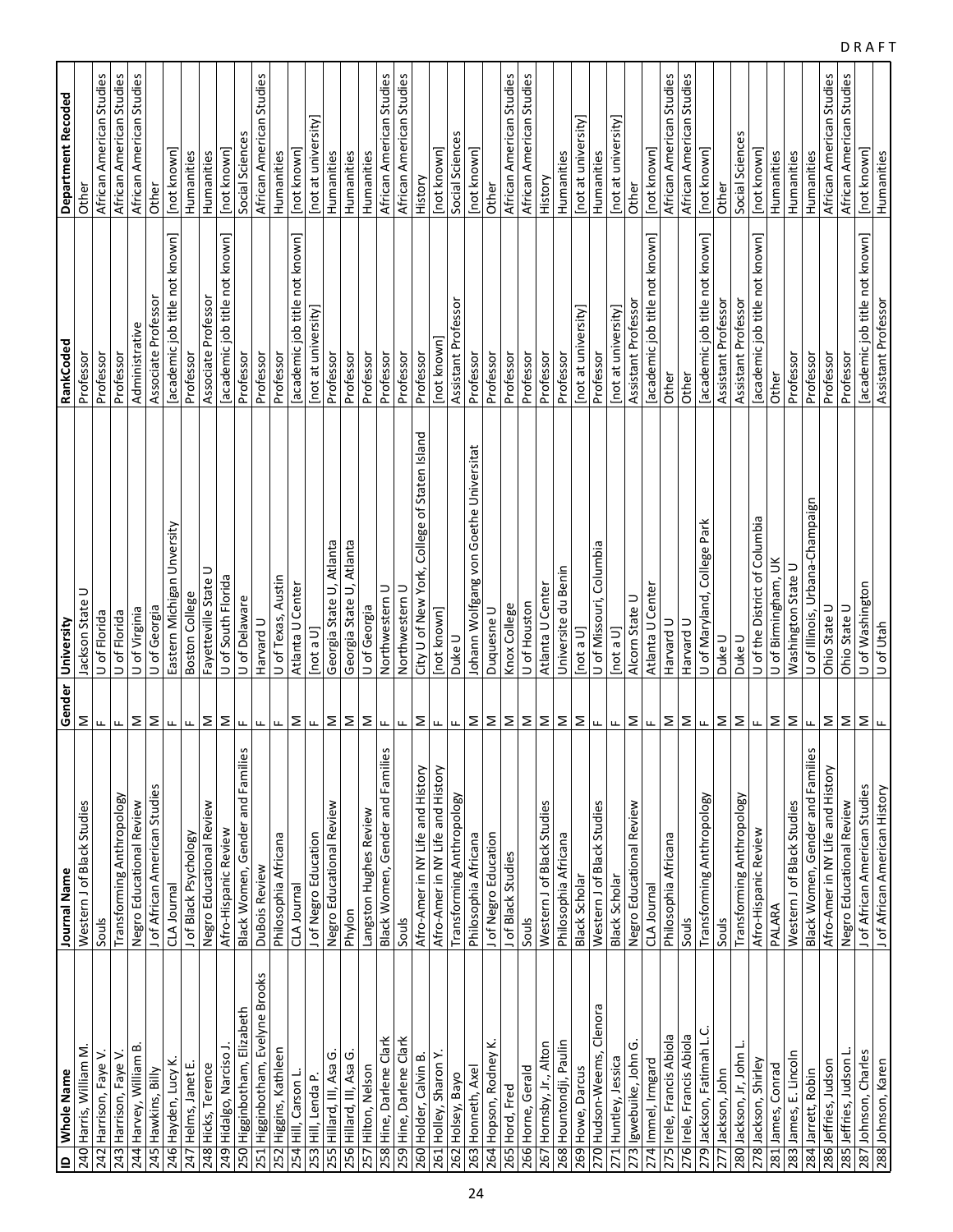| $\mathbf{r}$ | Whole Name                  | Journal Name                      |                           | Gender University                     | RankCoded                      | Department Recoded       |
|--------------|-----------------------------|-----------------------------------|---------------------------|---------------------------------------|--------------------------------|--------------------------|
|              | 292 Jones, Barbara A.P.     | Review of Black Political Economy | щ                         | Alabama A&M U                         | Professor                      | Social Sciences          |
|              | 289 Jones, Charles E        | Intl J of Africana Studies        | Σ                         | Georgia State U, Atlanta              | Associate Professor            | African American Studies |
|              | 293 Jones, Charles E        | J of Black Studies                | $\mathbf{\Sigma}$         | Georgia State U, Atlanta              | Associate Professor            | African American Studies |
|              | 294 Jones, James M.         | J of Black Psychology             | Σ                         | U of Delaware                         | Professor                      | African American Studies |
|              | 296 Jones, Mack             | Phylon                            | Σ                         | Atlanta U Center                      | Retired                        | [not known]              |
|              | 290 Jones, Martha           | Souls                             | $\mathbf{L}$              | U of Michigan                         | Associate Professor            | Social Sciences          |
|              | 291 Jones, Rhett S.         | Western J of Black Studies        | Σ                         | Brown U                               | Professor                      | African American Studies |
|              | 295 Jones, Ricky L.         | J of African American Studies     | $\geq$                    | U of Louisville                       | Associate Professor            | African American Studies |
|              | ш<br>297 Joseph, Peniel     | Souls                             | $\geq$                    | State U of New York, Stonybrook       | Assistant Professor            | African American Studies |
|              | 298 Josey, E.J.             | Afro-Amer in NY Life and History  | $\mathbf{\Sigma}$         | U of Pittsburgh                       | Retired                        | Social Sciences          |
|              | 300 Kalu, Anthonia          | J of African American Studies     | $\mathbf{H}_{\mathbf{r}}$ | U of Northern Colorado                | Professor                      | African American Studies |
|              | 302 Karenga, Maulana        | Black Scholar                     | Σ                         | California State U, Long Beach        | Professor                      | African American Studies |
|              | 301 Karenga, Maulana        | J of Black Studies                | $\geq$                    | California State U, Long Beach        | Professor                      | African American Studies |
|              | 303 Karenga, Maulana        | Western J of Black Studies        | $\geq$                    | California State U, Long Beach        | Professor                      | African American Studies |
|              | 304 Keenan, Aileen M        | African American Review           | $\mathbf{L}$              | St. Louis U                           | academic job title not known   | [not known]              |
|              | 306 Kelley, Robin D.G.      | <b>Black Renaissance</b>          | Σ                         | U of Southern California              | Professor                      | Humanities               |
|              | 305 Kelley, Robin D.G.      | J of African American History     | $\geq$                    | U of Southern California              | Professor                      | Humanities               |
|              | 307 Kelley, Robin D.G.      | Souls                             | $\vert \Sigma \vert$      | U of Southern California              | Professor                      | Humanities               |
|              | 309 Kerr-Ritchie, Jeffrey   | Souls                             |                           | U of North Carolina, Greensboro       | Assistant Professor            | History                  |
|              | 310 Kershaw, Terry          | Intl J of Africana Studies        | $\leq \leq$               | Virginia Polytechnic Institute        | Associate Professor            | Social Sciences          |
|              | 311 Kilkenny, Rosemary      | Negro Educational Review          | Щ.                        | Georgetown U                          | Administrative                 | African American Studies |
|              | 313 Ladner, Joyce A.        | <b>Black Scholar</b>              | $\mathbf{L}$              | Howard U                              | [academic job title not known] | [not known]              |
|              | 314 Lamont, Michele         | DuBois Review                     | ш.                        | Harvard U                             | Professor                      | Social Sciences          |
|              | 315 Lane, Pinkie Gordon     | Black Scholar                     | ш.                        | [not known]                           | [not known]                    | [not known]              |
|              | 316 Latortue, Regina A      | CLA Journal                       | $\mathbf{H}_{\mathbf{r}}$ | City U of New York, Brooklyn College  | Professor                      | African American Studies |
|              | 317 Laviera, Jesus Tato     | Afro-Hispanic Review              |                           | [not known]                           | [not known]                    | [not known]              |
|              | 318 Lawson, Erma            | Western J of Black Studies        | ⊾ ا≤                      | U of North Texas                      | Associate Professor            | Social Sciences          |
|              | 319 Lee, Helen Elaine       | Callaloo                          | $\mathbf{H}_{\mathbf{r}}$ | Massachusetts Institute of Technology | Associate Professor            | Humanities               |
|              | 320 Lemelle, Jr, Anthony J. | J of African American Studies     | $\mathsf{\Sigma}$         | City U of New York, John Jay College  | Professor                      | Social Sciences          |
|              | 321 Levant, Ron             | J of African American Studies     | $\mathbf{\Sigma}$         | U of Akron                            | Administrative                 | Humanities               |
|              | 322 Lewis, Dr. Barbara      | Trotter Review                    | $\mathbf{H}_{\mathbf{r}}$ | U of Massachusetts, Boston            | Administrative                 | Other                    |
|              | 323 Liking, Werewere        | <b>Black Renaissance</b>          | $\mathbf{H}_{\mathbf{r}}$ | [not known]                           | [not known]                    | [not known]              |
|              | 324 Lipski, John            | PALARA                            | Σ                         | Pennsylvania State U                  | Professor                      | Humanities               |
|              | 325 Lisk, Thomas            | Obsidian III                      | $\vert \Sigma \vert$      | North Carolina State U                | Professor                      | Humanities               |
|              | 326 Lloyd, Hortense D.      | Negro Educational Review          | Щ.                        | [Not a U]                             | [not at university]            | [not at university]      |
|              | 327 Long, Richard           | Phylon                            | ⊾ ا≤                      | [not known]                           | [not known]                    | [not known]              |
|              | 328 Lopez, Lorraine M.      | Afro-Hispanic Review              |                           | Vanderbilt U                          | [academic job title not known] | [not known]              |
|              | 330 Luis, William           | Afro-Hispanic Review              | Σ                         | Vanderbilt U                          | Professor                      | Humanities               |
|              | 329 Luis, William           | PALARA                            | $\geq$                    | Vanderbilt U                          | Professor                      | Humanities               |
|              | 331 Mabee, Carleton         | Afro-Amer in NY Life and History  | $\mathbf{\Sigma}$         | State U of New York College           | Retired                        | History                  |
|              | 332 Madhubuti, Haki R       | Black Scholar                     | $\mathsf{\Sigma}$         | Chicago State U                       | Professor                      | [not known]              |
|              | 333 Mahon, Maureen          | Transforming Anthropology         | Iщ.                       | U of California, Los Angeles          | Associate Professor            | Social Sciences          |
|              | 334 Malveaux, Julianne      | Black Scholar                     | ш.                        | Bennett College for Women             | Administrative                 | [not known]              |
|              | 335 Mamdani, Mahmood        | Souls                             | Σ                         | Columbia U                            | Professor                      | Social Sciences          |
|              | 336 Marable, Manning        | Souls                             | Σ                         | Columbia U                            | Professor                      | Other                    |
|              | 337 Marshall, Paule         | <b>Black Renaissance</b>          | $\mathbf{u}$              | New York U                            | Professor                      | Humanities               |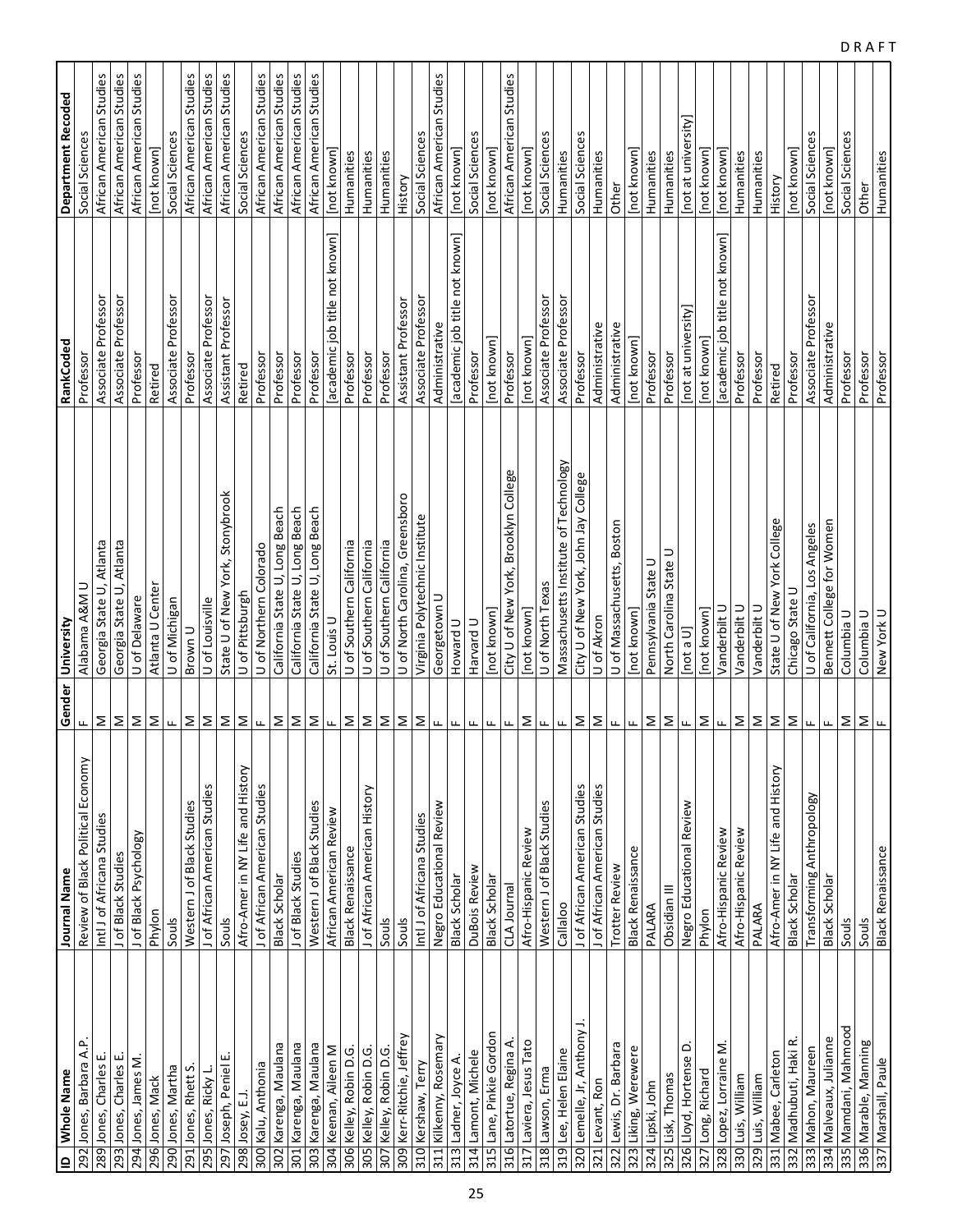| $\mathbf{r}$ | Whole Name                      | Journal Name                     | Gender                    | University                                              | RankCoded                        | <b>Department Recoded</b> |
|--------------|---------------------------------|----------------------------------|---------------------------|---------------------------------------------------------|----------------------------------|---------------------------|
|              | 339 Martin, Anthony             | J of Black Studies               | Σ                         | Wellesley College                                       | Professor                        | African American Studies  |
| 338          |                                 |                                  |                           |                                                         |                                  |                           |
|              | Martin, Tony                    | Afro-Amer in NY Life and History | Σ                         | Wellesley College                                       | Retired                          | African American Studies  |
|              | 340 Martinez-Echazabal, Lourdes | Afro-Hispanic Review             | Щ.                        | Merrill College                                         | job title not known<br>[academic | [not known]               |
|              | 341 Martin-Ogunsola, Dellita    | Afro-Hispanic Review             | щ                         | U of Alabama, Birmingham                                | Professor                        | Humanities                |
|              | 342 Marx, Anthony               | Souls                            | Σ                         | Amherst College                                         | Professor                        | Social Sciences           |
|              | 343 Mathews, Kristi             | National Black Law Review        | ш.                        | Inot known                                              | [not known]                      | [not known]               |
|              | 344 Mauer, Marc                 | J of African American Studies    | Σ                         | [not a $U$ ]                                            | [not at university]              | [not at university]       |
|              | 345 Mazama, Ama                 | J of Black Studies               | ш.                        | Temple U                                                | Associate Professor              | African American Studies  |
|              | 346 McAdoo, Harriette           | J of Black Psychology            | ш.                        | ⊃<br>Michigan State                                     | Professor                        | Social Sciences           |
|              | 347 McCarthy, Timothy Patrick   | Souls                            | Σ                         | Harvard U                                               | Adjunct (part time)              | Social Sciences           |
|              | 348 McClaurin, Irma             | Transforming Anthropology        | $\mathbf{H}_{\mathbf{r}}$ | U of Florida                                            | Associate Professor              | [not known]               |
|              | 350 McKoy, Sheila Smith         | Obsidian III                     | ш.                        | North Carolina State U                                  | Associate Professor              | Humanities                |
|              | 351 McNeil, Genna Rae           | J of African American History    | ш.                        | U of North Carolina, Chapel Hill                        | Professor                        | History                   |
|              | 352 Meeks, Brian                | Souls                            | Σ                         | of the West Indies, Jamaica<br>$\overline{\phantom{0}}$ | Professor                        | Social Sciences           |
|              | 355 Mercer, Kobena              | <b>Black Renaissance</b>         | $\mathbf{z}$              | Middlesex U                                             | Other                            | Humanities                |
|              | 354 Mercer, Walter              | Negro Educational Review         | $\geq$                    | Florida A&M U                                           | Professor                        | Humanities                |
|              | 356 Middlemass, Keesha          | Souls                            | $\mathbf{u}_\text{r}$     | Rutgers U                                               | Assistant Professor              | Social Sciences           |
|              | 358 Miller, Adam David          | Black Scholar                    | Σ                         | [not known]                                             | [not known]                      | [not known]               |
|              | 359 Miller, Fayneese            | J of Negro Education             | $\mathbf{H}_{\mathbf{r}}$ | U of Vermont                                            | Administrative                   | Other                     |
|              | 357 Miller, R. Baxter           | Langston Hughes Review           | Σ                         | U of Georgia                                            | Professor                        | Humanities                |
|              | 361 Mills, Alice                | PALARA                           | Щ.                        | Universite de Caen, France                              | [academic job title not known]   | [not known]               |
|              | 360 Mills, Charles              | Philosophia Africana             | $\geq$                    | U of Illinois, Chicago                                  | Professor                        | Humanities                |
|              | 362 Mintz, Sidney               | Transforming Anthropology        | Σ                         | John Hopkins U                                          | Professor                        | [not known]               |
|              | 363 Mirikitani, Janice          | Drumvoices Review                | $\mathbf{H}_\mathbf{r}$   | [not known]                                             | [not known]                      | [not known]               |
|              | 364 Moiles, Steve               | Drumvoices Review                | $\geq$                    | Southwestern Illinois College                           | Assistant Professor              | Humanities                |
|              | 365 Monye, Laurent P            | CLA Journal                      | Σ                         | Atlanta U Center                                        | Administrative                   | Humanities                |
|              | 366 Moody, Jocelyn K.           | African American Review          | $\mathbf{L}$              | [not known]                                             | [not known]                      | [not known]               |
|              | 367 Moore, Mignon R.            | Souls                            | Σ                         | UCLA                                                    | Assistant Professor              | Social Sciences           |
|              | 369 Morejon, Nancy              | Afro-Hispanic Review             | $\mathbf{H}_{\mathbf{m}}$ | [not a $U$ ]                                            | [not at university]              | [not at university]       |
|              | 368 Morejon, Nancy              | Black Scholar                    | $\mathbf{L}$              | [not a $U$ ]                                            | [not at university]              | [not at university]       |
|              | 370 Morgan, Harry               | Negro Educational Review         | Σ                         | State U of West Georgia                                 | Professor                        | Social Sciences           |
|              | 372 Morgan, Linda               | <b>Black Renaissance</b>         | Щ                         | [not known]                                             | [not known]                      | [not known]               |
|              | 371 Morgan, Marcyliena H        | <b>DuBois Review</b>             | щ                         | Stanford U                                              | Associate Professor              | Humanities                |
|              | 373 Morikawa, Suzuko            | J of Black Studies               | $\mathbf{L}$              | Chicago State U                                         | Associate Professon              | History                   |
|              | 374 Moses, Wilson J             | Studies<br>Western J of Black    | Σ                         | Pennsylvania State U                                    | Professor                        | History                   |
|              | 375 Mosley, Walter              | <b>Black Renaissance</b>         | Σ                         | [Not a U]                                               | [not at university]              | [not at university]       |
|              | 377 Mudimbe, Valentin Y.        | <b>Black Renaissance</b>         | Σ                         | Duke U                                                  | Professor                        | Humanities                |
|              | 379 Mullen, Edward J            | Afro-Hispanic Review             | Σ                         | U of Missouri, Columbia                                 | Professor                        | Humanities                |
|              | 380 Mullings, Leith             | Souls                            | $\mathbf{H}_{\mathbf{r}}$ | City U of New York, the Graduate Center                 | Professor                        | Social Sciences           |
|              | 378 Mullings, Leith             | Transforming Anthropology        | $\mathbf{L}$              | City U of New York, the Graduate Center                 | Professor                        | Social Sciences           |
|              | 381 Munford, Clarence           | J of Black Studies               | Σ                         | U of Guelph                                             | Retired                          | History                   |
|              | 382 Muratore, Mary Jo           | PALARA                           | $\mathbf{L}$              | U of Missouri, Columbia                                 | Professor                        | Humanities                |
| 383          | Nadasen, Premilla               | Souls                            | щ                         | City U of New York, Queens College                      | Associate Professor              | African American Studies  |
|              | 384 Nagel, James E.             | Langston Hughes Review           | Σ                         | U of Georgia                                            | Professor                        | Humanities                |
|              | 387 Neville, Helen              | Black Scholar                    | щ                         | U of Illinois, Urbana-Champaign                         | Professor                        | Humanities                |
|              | 386 Neville, Helen              | Black Women, Gender and Families |                           | U of Illinois, Urbana-Champaign                         | Professor                        | Humanities                |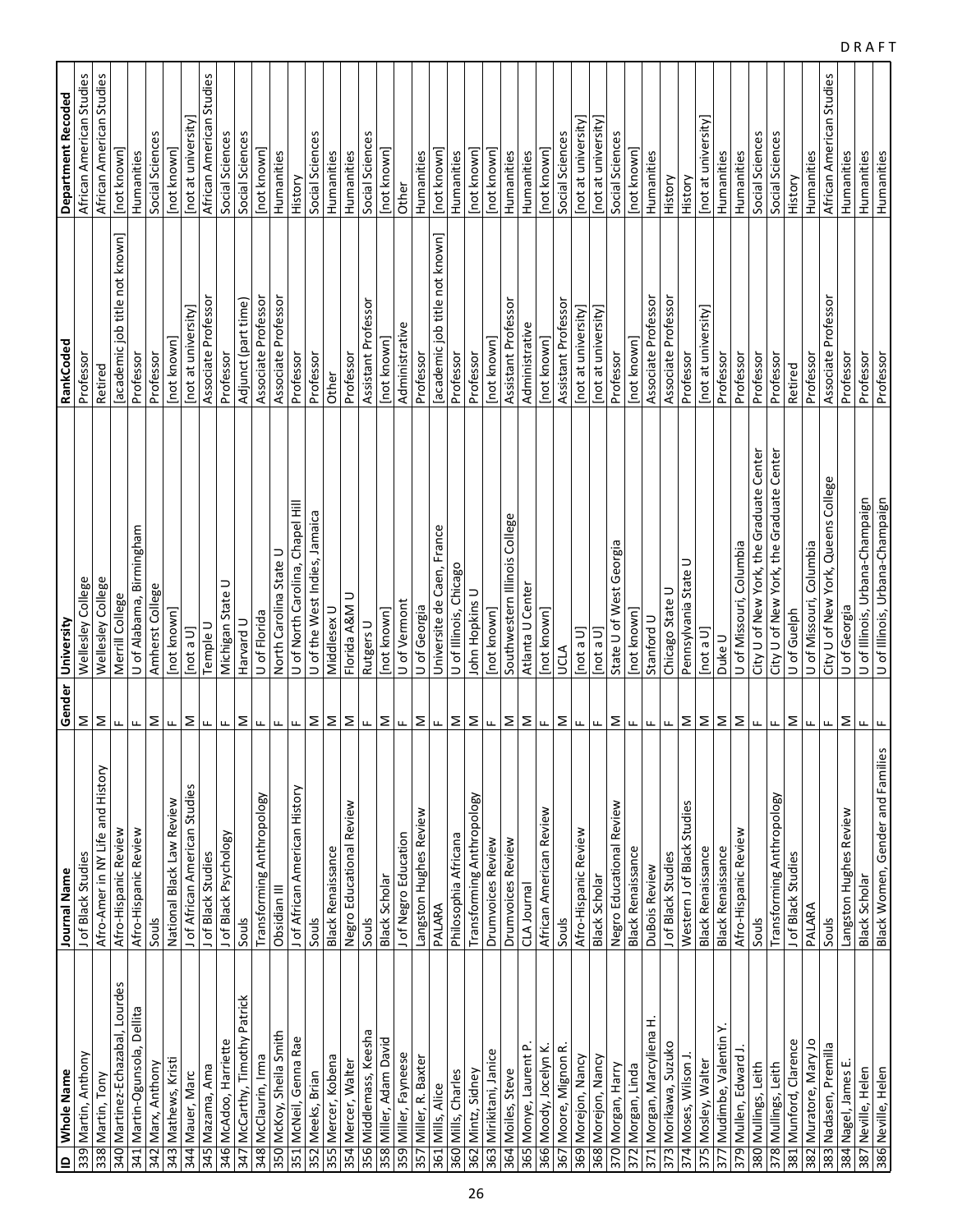| ID   Whole Name               | Journal Name                      |                           | Gender University                    | RankCoded                      | <b>Department Recoded</b> |
|-------------------------------|-----------------------------------|---------------------------|--------------------------------------|--------------------------------|---------------------------|
| 388 Newland, Marti            | Souls                             | Σ                         | Columbia U                           | Student                        | African American Studies  |
| 389 N'Gom, M'Bare             | PALARA                            | Σ                         | Morgan State U                       | Professor                      | African American Studies  |
| 390 Ngwainmbi, Emmanuel       | J of Black Studies                | $\mathbf{\Sigma}$         | Elizabeth City State U               | Administrative                 | Humanities                |
| 391 Nixon, Rob                | <b>Black Renaissance</b>          | Σ                         | U of Wisconsin                       | Professor                      | Humanities                |
| 392 Nosakhere, Akilah S.      | Intl J of Africana Studies        | $\mathbf{H}_{\mathbf{r}}$ | [not a U]                            | [not at university]            | [not at university]       |
| 393 Obadele, Imari Abubakari  | <b>Black Scholar</b>              | Σ                         | [not a $U$ ]                         | [not at university]            | [not at university]       |
| 394 Ocen, Priscilla           | National Black Law Review         | щ                         | U of California, Los Angeles         | Student                        | [not known]               |
| 395 O'Donovan, Susan E.       | DuBois Review                     | ш.                        | Harvard U                            | Associate Professor            | African American Studies  |
| 396 Olion, LaDelle            | Negro Educational Review          | Σ                         | Fayetteville State U                 | Professor                      | Humanities                |
| 397 Olivella, Manuel Zapata   | Black Music Research Journal      | Σ                         | [not known]                          | [not known]                    | Inot known                |
| 398 Olivera, Emanuelle        | Afro-Hispanic Review              | $\geq$                    | Vanderbilt U                         | academic job title not known   | [not known]               |
| 399 O'Meally, Robert          | Souls                             | $\geq$                    | Columbia U                           | Professor                      | Humanities                |
| 400 Omolade, Barbara          | Black Women, Gender and Families  | $\mathbf{u}_\text{r}$     | Calvin College                       | Professor                      | African American Studies  |
| 401 Osei, Akwasi              | J of Black Studies                | Σ                         | Delaware State U                     | Associate Professor            | History                   |
| 402 Ousmane, Sembene          | <b>Black Renaissance</b>          | $\geq$                    | [not known]                          | [not known]                    | [not known]               |
| 403 Outlaw, Lucius            | Philosophia Africana              | Σ                         | Vanderbilt U                         | Professor                      | Humanities                |
| 404 Owens, Christopher        | National Black Law Review         | $\geq$                    | [not known]                          | [not known]                    | [not known]               |
| 405 Painter, Nell Irvin       | J of African American History     | $\mathbf{u}_i$            | Princeton U                          | Retired                        | History                   |
| 406 Panford, Moses            | PALARA                            |                           | Virginia Polytechnic Institute       | Associate Professor            | Humanities                |
| 407 Parham, Thomas A.         | J of Black Psychology             | $\geq$ $\geq$             | U of California, Irvine              | Administrative                 | Other                     |
| 408 Parmar, Priya             | Souls                             | Щ.                        | City U of New York, Brooklyn College | Assistant Professor            | Humanities                |
| 409 Patton, Sharon            | <b>Black Scholar</b>              | $\mathbf{L}$              | Oberlin College                      | [academic job title not known] | [not known]               |
| 410 Persons, Georgia          | National Political Science Review | $\mathbf{L}$              | Georgia Institute of Technology      | Professor                      | Social Sciences           |
| 411 Phillips, Carl            | Callaloo                          | Σ                         | Washington U, St. Louis              | Professor                      | Humanities                |
| 412 Pierre, Jemima            | Transforming Anthropology         | $\mathbf{H}_{\mathrm{m}}$ | U of Texas, Austin                   | Assistant Professor            | Social Sciences           |
| 413 Pittman, John P.          | Philosophia Africana              | $\geq$                    | City U of New York, John Jay College | Professor                      | Humanities                |
| 414 Poe, Daryl Mtafuta-Ukweli | J of Black Studies                | $\geq$                    | Lincoln U                            | Assistant Professor            | African American Studies  |
| 415 Pogal, Patricia B.        | CLA Journal                       | $\mathbf{L}$              | Atlanta U Center                     | Associate Professor            | Humanities                |
| 416 Porterfield, Jeff         | Phylon                            | $\mathsf{\Sigma}$         | Atlanta U Center                     | Associate Professor            | Social Sciences           |
| 417 Poussaint, Alvin F.       | Black Scholar                     | $\geq$                    | Harvard U                            | Professor                      | Humanities                |
| 418 Powell, John              | Souls                             |                           | Ohio State U                         | Administrative                 | African American Studies  |
| 419 Pratt, Cornelius B.       | Western J of Black Studies        | $\leq \leq$               | Temple U                             | Professor                      | Humanities                |
| щ<br>421 Prescott, Laurence   | Afro-Hispanic Review              | $\mathbf{\Sigma}$         | Pennsylvania State U                 | Associate Professor            | Humanities                |
| 420 Prescott, Laurence E.     | PALARA                            | $\vert \Sigma \vert$      | Pennsylvania State U                 | Associate Professor            | Humanities                |
| 422 Price, Richard            | Transforming Anthropology         | ΙΣ                        | College of William and Mary          | Professor                      | Social Sciences           |
| 423 Price, Sally              | Transforming Anthropology         | $\mathbf{H}_{\mathbf{r}}$ | College of William and Mary          | Professor                      | Social Sciences           |
| 425 Purcell, Trevor           | Transforming Anthropology         | Σ                         | U of South Florida                   | Other                          | [not known]               |
| 426 Quesada, Carmen Canete    | Afro-Hispanic Review              | Щ.                        | Pennslyvania State U, Hazleton       | [academic job title not known] | [not known]               |
| 427 Rabaka, Reiland           | J of Black Studies                | Σ                         | U of Colorado at Boulder             | Associate Professor            | African American Studies  |
| 428 Ralph, Michael            | Transforming Anthropology         | $\geq$                    | Cornell U                            | Other                          | Social Sciences           |
| 429 Ramsay, Paulette          | PALARA                            | ш.                        | U of the West Indies, Jamaica        | Other                          | Humanities                |
| 430 Ransby, Barbara           | Black Women, Gender and Families  | $\mathbf{L}$              | U of Illinois, Chicago               | Associate Professor            | African American Studies  |
| 431 Reagon, Bernice Johnson   | Souls                             | Щ.                        | Atlanta U Center                     | Professor                      | Humanities                |
| 432 Redmond, Eugene B.        | Drumvoices Review                 | Σ                         | Southern Illinois U, Edwardsville    | Professor                      | Humanities                |
| 433 Richards, Henry J.        | Afro-Hispanic Review              | Σ                         | State U of New York, Buffalo         | Retired                        | Humanities                |
| 435 Richardson, F.C.          | Negro Educational Review          | $\geq$                    | Indiana U Southeast                  | Retired                        | African American Studies  |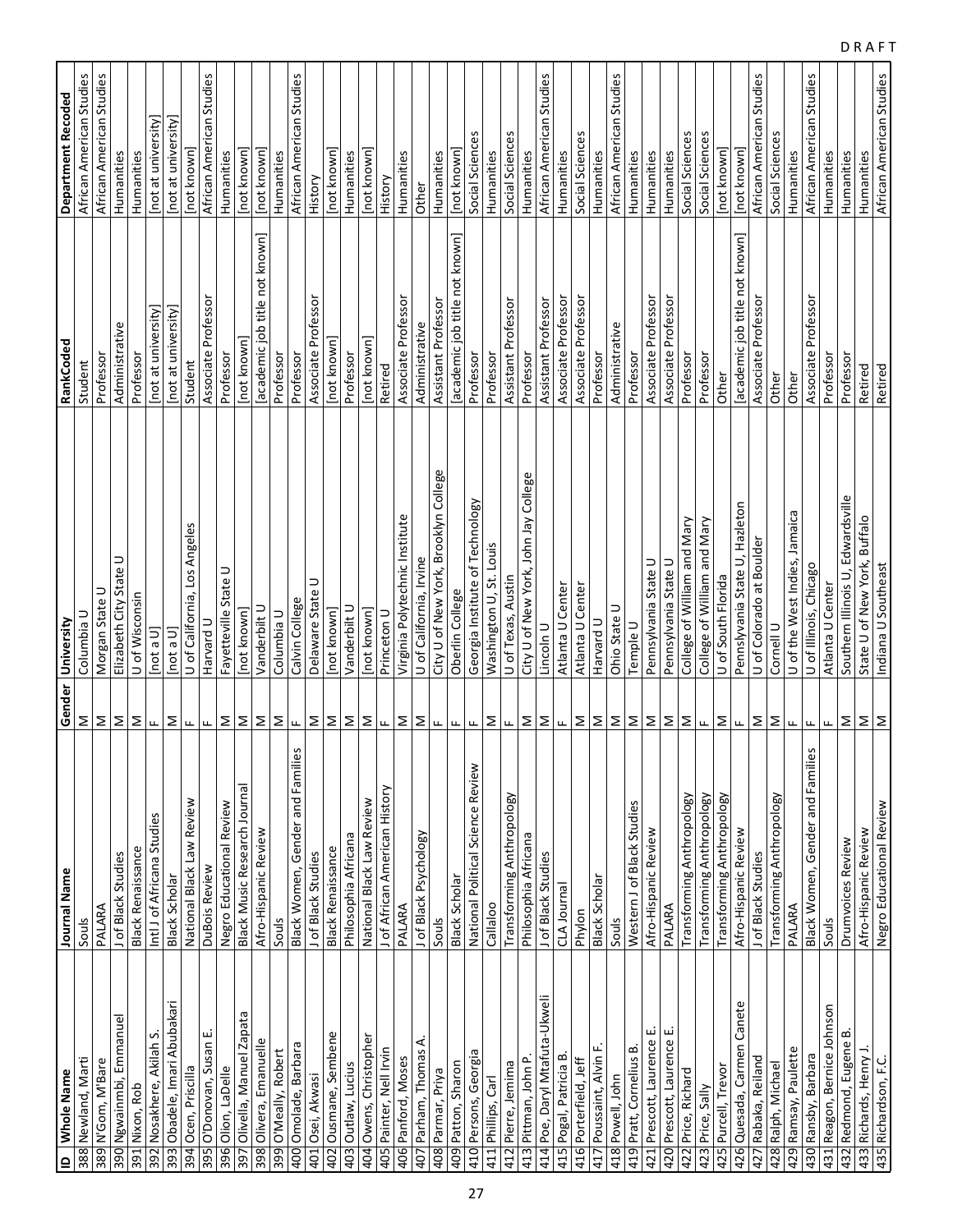| $\mathbf{r}$ | Whole Name                  | Journal Name                      | Gender                    | University                              | RankCoded                      | <b>Department Recoded</b> |
|--------------|-----------------------------|-----------------------------------|---------------------------|-----------------------------------------|--------------------------------|---------------------------|
|              | 434 Richardson, Jeanita W   | J of Negro Education              | щ                         | Virgnia State U                         | Associate Professor            | Humanities                |
|              | 436 Riviere, Ruth           | J of Black Studies                | ш.                        | U of the West Indies, Cave Hill         | [academic job title not known] | [not known]               |
|              | 437 Robotham, Don           | Souls                             | Σ                         | City U of New York, the Graduate Center | Professor                      | Social Sciences           |
|              | 438 Roediger, David         | Souls                             | Σ                         | U of Illinois, Urbana-Champaign         | Professor                      | History                   |
|              | 439 Rowell, Charles H       | Callaloo                          | $\geq$                    | Texas A&M U                             | Professor                      | Humanities                |
|              | 440 Roy, Darlene            | Drumvoices Review                 | $\mathbf{H}_{\mathbf{r}}$ | [not known]                             | [not known]                    | [not known]               |
|              | 441 Ruhumbika, Gabriel      | Langston Hughes Review            | Σ                         | U of Georgia                            | Professor                      | African American Studies  |
|              | 442 Ruppersburg, Hugh       | Langston Hughes Review            | $\geq$                    | U of Georgia                            | Administrative                 | Humanities                |
|              | 443 Sailes, Gary            | J of African American Studies     |                           | Indiana U                               | Associate Professor            | African American Studies  |
|              | 445 Sanchez, Sonia          | <b>Black Scholar</b>              | ⊾∣≥                       | Temple U                                | Professor                      | Humanities                |
|              | 444 Sanchez, Sonia          | Souls                             | $\mathbf{H}_\bullet$      | Temple U                                | Professor                      | Humanities                |
|              | ن<br>447 Saravanabhavan, R. | J of Negro Education              | Σ                         | Howard U                                | Associate Professor            | Humanities                |
|              | 448 Saville, Julie          | J of African American History     | $\mathbf{H}_{\mathbf{r}}$ | U of Chicago                            | Associate Professor            | History                   |
|              | 449 Sawyer, Mark Q          | Souls                             | Σ                         | JCLA                                    | Associate Professor            | Social Sciences           |
|              | 450 Scales, Alice M         | Negro Educational Review          | $\mathbf{H}_{\mathbf{r}}$ | U of Pittsburgh                         | Professor                      | Humanities                |
|              | 451 Schiele, Jerome H       | J of Black Studies                | Σ                         | Morgan State U                          | Administrative                 | Social Sciences           |
|              | 454 Scott, BarBara          | J of African American Studies     | $\mathbf{L}$              | Northeastern Illinois U                 | Professor                      | Social Sciences           |
|              | 453 Scott, Daryl M.         | J of African American History     | Σ                         | Howard U                                | Professor                      | History                   |
| 452          | Scott, Joseph W             | Western J of Black Studies        | Σ                         | U of Washington                         | Professor                      | Social Sciences           |
|              | vi<br>455 Selcke, Gretchen  | Afro-Hispanic Review              | Щ.                        | Vanderbilt U                            | [academic job title not known] | [not known]               |
|              | 456 Seraile, William        | Afro-Amer in NY Life and History  | Σ                         | City U of New York, Lehman College      | Professor                      | African American Studies  |
|              | 457 Shaw, Harry             | Western J of Black Studies        | Σ                         | U of Florida                            | Associate Professor            | Humanities                |
|              | 458 Shelby, Tommie          | DuBois Review                     | Σ                         | Harvard U                               | Professor                      | African American Studies  |
|              | 459 Shelman, Ralph W.       | Negro Educational Review          | $\mathsf{\Sigma}$         | $[$ not a U                             | [not at university]            | [not at university]       |
|              | 460 Simmons, David Sean     | Transforming Anthropology         | Σ                         | U of South Carolina                     | [academic job title not known] | [not known]               |
|              | 461 Simmons, Kimberly Eison | Transforming Anthropology         | ш.                        | U of South Carolina                     | academic job title not known   | [not known]               |
|              | 462 Simms, Margaret C.      | Review of Black Political Economy | Щ                         | [not a $U$ ]                            | [not at university]            | [not at university]       |
|              | 464 Singh, Nikhil P.        | Souls                             | Σ                         | U of Washington                         | Associate Professor            | History                   |
|              | 466 Skoblow, Jeffrey        | Drumvoices Review                 | Σ                         | Southern Illinois U, Edwardsville       | Professor                      | Humanities                |
|              | 467 Slocum, Karla           | Transforming Anthropology         | $\mathbf{H}_{\mathbf{r}}$ | U of North Carolina, Chapel Hill        | Associate Professor            | Social Sciences           |
|              | 469 Smart, lan              | Afro-Hispanic Review              | Σ                         | Howard U                                | Professor                      | Humanities                |
|              | 475 Smith Jr., Robert P.    | CLA Journal                       | $\geq$                    | Rutgers U                               | [academic job title not known] | [not known]               |
|              | 471 Smith, Charles U        | Negro Educational Review          | $\geq$                    | Florida A&M U                           | Retired                        | [not known]               |
|              | 474 Smith, David L          | Black Scholar                     | $\geq$                    | Williams College                        | Administrative                 | [not known]               |
|              | 472 Smith, Earl             | J of African American Studies     | $\geq$                    | Wake Forest U                           | Professor                      | African American Studies  |
|              | 470 Smith, Tracy K.         | Callaloo                          | ш.                        | Princeton U                             | Assistant Professor            | Humanities                |
|              | 477 Spears, Arthur K        | Transforming Anthropology         | Σ                         | City U of New York, City College        | Administrative                 | African American Studies  |
|              | 478 Spencer, Margaret Beale | J of Black Psychology             | $\mathbf{H}_\mathrm{m}$   | U of Pennsylvania                       | Professor                      | Social Sciences           |
|              | 479 Spillers, Hortense      | Black Scholar                     | $\mathbf{L}$              | Cornell U                               | [academic job title not known] | [not known]               |
|              | 480 Stam, Robert            | <b>Black Renaissance</b>          | Σ                         | New York U                              | Professor                      | Humanities                |
|              | 483 Staples, Robert         | Black Scholar                     | $\geq$                    | U of California, San Francisco          | Retired                        | Social Sciences           |
|              | 482 Staples, Robert         | J of African American Studies     | Σ                         | U of California, San Francisco          | Retired                        | Social Sciences           |
|              | 481 Staples, Robert         | Western J of Black Studies        | $\geq$                    | U of California, San Francisco          | Retired                        | Social Sciences           |
|              | 485 Stevenson, Brenda       | J of African American History     | $\mathbf{H}_{\mathbf{m}}$ | U of California, Los Angeles            | Professor                      | African American Studies  |
|              | ن<br>484 Stevenson, Howard  | J of Black Psychology             | Σ                         | U of Pennsylvania                       | Associate Professor            | Humanities                |
|              | 486 Steward, Mac A.         | Negro Educational Review          | $\geq$                    | Ohio State U                            | Associate Professor            | Humanities                |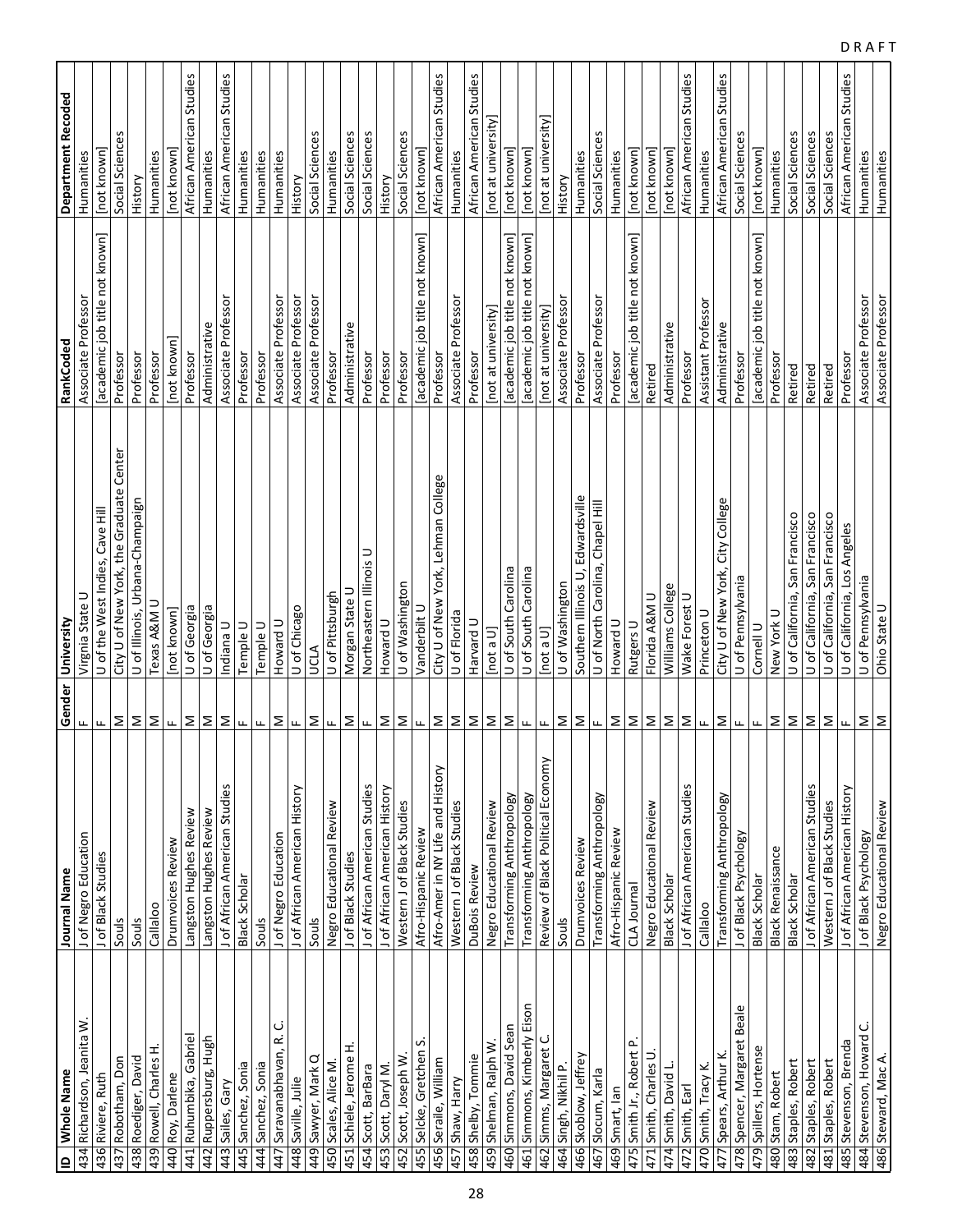| $\overline{a}$ | Whole Name                      | Journal Name                         | Gender                    | University                                           | RankCoded                      | <b>Department Recoded</b> |
|----------------|---------------------------------|--------------------------------------|---------------------------|------------------------------------------------------|--------------------------------|---------------------------|
|                | 488 Stone, Chuck                | Black Scholar                        | Σ                         | U of North Carolina, Chapel Hill                     | [academic job title not known] | [not known]               |
| 489            | Stuckey, Sterling               | J of African American History        | Σ                         | of California, Riverside<br>$\overline{\phantom{0}}$ | Retired                        | History                   |
|                | 490 Sudbury, Julia              | Souls                                | Щ.                        | Mills College                                        | Professor                      | African American Studies  |
|                | 492 Sumler-Edmond, Janice       | Phylon                               | Щ.                        | Hutson-Tillotson U                                   | Professor                      | History                   |
|                | 495 Taylor, Clarence            | Afro-Amer in NY Life and History     | Σ                         | [not known]                                          | [not known]                    | [not known]               |
|                | 497 Taylor, Clyde               | <b>Black Renaissance</b>             | Σ                         | [not known]                                          | [not known]                    | <b>Inot</b> known         |
|                | 499 Taylor, Clyde               | Drumvoices Review                    | Σ                         | New York U                                           | [academic job title not known] | African American Studies  |
|                | 493 Taylor, Eleanor             | Drumvoices Review                    | ш.                        | [not known]                                          | [not known]                    | [not known]               |
|                | 494 Taylor, Henry L.            | Afro-Amer in NY Life and History     | Σ                         | State U of New York, U at Buffalo                    | Professor                      | Other                     |
|                | 496 Taylor, Sandra              | Phylon                               | $\mathbf{L}$              | Atlanta U Center                                     | Professor                      | Social Sciences           |
|                | 498 Taylor, Sue Ann             | Afro-Amer in NY Life and History     | щ                         | [not known]                                          | [not known]                    | [not known]               |
|                | 501 Terborg-Penn, Rosalyn       | J of African American History        | ш.                        | Morgan State U                                       | Professor                      | History                   |
|                | 502 Terrell, Francis            | J of Black Psychology                | Σ                         | U of North Texas                                     | Professor                      | Social Sciences           |
|                | 503 Thelwell, Michael           | Black Scholar                        | Σ                         | of Massachusetts, Amherst<br>$\supset$               | [academic job title not known] | [not known]               |
|                | 504 Thiong'o, Ngugi Wa          | <b>Black Renaissance</b>             | $\geq$                    | U of California, Irvine                              | Professor                      | Humanities                |
|                | 505 Thomas, Deborah A.          | Transforming Anthropology            | $\mathbf{H}_{\mathbf{m}}$ | U of Pennsylvania                                    | [academic job title not known] | [not known]               |
|                | 506 Thomas-Smith, Emma Joahanne | Negro Educational Review             | $\mathbf{L}$              | Prairie View A&M U                                   | Administrative                 | Other                     |
|                | 507 Thornhill, Esmeralda        | J of Black Studies                   | щ.                        | Dalhousie U                                          | Professor                      | Social Sciences           |
|                | 508 Tillis, Antonio D.          | PALARA                               | Σ                         | Purdue U                                             | Associate Professor            | Humanities                |
|                | 509 Tolbert, Emory              | J of African American History        | Σ                         | Howard U                                             | Professor                      | History                   |
|                | 510 Tour, Kitia                 | <b>Black Renaissance</b>             | Щ.                        | not known                                            | [not known]                    | [not known]               |
|                | 511 Travis, Dempsey             | Black Scholar                        | Σ                         | [not known]                                          | [not known]                    | [not known]               |
|                | 512 Troupe, Margaret Porter     | <b>Black Renaissance</b>             | щ                         | U a ton                                              | [not at university]            | [not at university]       |
|                | 513 Troupe, Quincy              | <b>Black Renaissance</b>             | Σ                         | San Diego<br>U of California,                        | Retired                        | [not known]               |
|                | 514 Tsuruta, Dorothy            | 6S<br>Black Women, Gender and Famili | Щ.                        | San Francisco State U                                | Professor                      | African American Studies  |
|                | 516 Turner, James               | Black Scholar                        | Σ                         | Cornell U                                            | Professor                      | African American Studies  |
|                | 515 Turner, James               | J of African American History        | Σ                         | Cornell U                                            | Professor                      | African American Studies  |
|                | 517 Turner, Jr., George         | National Black Law Review            | Σ                         | $[$ not known $]$                                    | Student                        | [not known]               |
|                | 518 Utsey, Shawn O.             | J of Black Psychology                | $\geq$                    | Virginia Commonwealth U                              | Associate Professor            | African American Studies  |
|                | 519 Venkatesh, Sudhir           | Souls                                | $\geq$                    | Columbia U                                           | Professor                      | Social Sciences           |
|                | 520 Vickers, Lelia              | Negro Educational Review             | Щ.                        | North Carolina A&T State U                           | Administrative                 | Humanities                |
|                | 521 Waberi, Abdourahman A.      | <b>Black Renaissance</b>             | Σ                         | Wellesley College                                    | Other                          | Humanities                |
|                | 522 Wade, Jacqueline            | J of African American Studies        | Щ.                        | State U<br>Middle Tennessee                          | [academic job title not known] | [not known]               |
|                | 525 Walker, Sheila S.           | J of African American History        | $\mathbf{H}_{\mathbf{m}}$ | Atlanta U Center                                     | [academic job title not known] | [not known]               |
|                | 526 Walker, Sheila S.           | Transforming Anthropology            | ш.                        | Atlanta U Center                                     | [academic job title not known] | [not known]               |
|                | 527 Wallace, Michele            | Souls                                | ш.                        | City U of New York, the Graduate Center              | Professor                      | Humanities                |
|                | 528 Walter, John C.             | Afro-Amer in NY Life and History     | Σ                         | U of Washington                                      | Adjunct (part time)            | History                   |
|                | 529 Walters, Ronald             | Black Scholar                        | $\geq$                    | U of Maryland, College Park                          | [academic job title not known] | [not known]               |
|                | 530 Walton, Jr., Hanes          | Western J of Black Studies           | Σ                         | U of Michigan                                        | Professor                      | Humanities                |
|                | 531 Ward, Geoff                 | Souls                                | Σ                         | Northeastern U                                       | Assistant Professor            | Social Sciences           |
|                | 532 Warren, Dorian T            | Souls                                | Σ                         | Columbia U                                           | Assistant Professor            | Social Sciences           |
|                | 533 Waters, Mary                | DuBois Review                        | $\mathbf{H}_{\mathbf{m}}$ | Harvard U                                            | Professor                      | Social Sciences           |
|                | 536 Watkins, Rachel             | Transforming Anthropology            | Щ.                        | American U                                           | Assistant Professor            | Social Sciences           |
|                | 535 Watkins, Ralph              | Afro-Amer in NY Life and History     | Σ                         | Fuller Theological Seminary                          | Associate Professor            | Humanities                |
|                | 537 West, Cornel                | J of Black Studies                   | Σ                         | Princeton U                                          | Professor                      | African American Studies  |
|                | 538 West, Cornel                | <b>Souls</b>                         | $\geq$                    | Princeton U                                          | Professor                      | African American Studies  |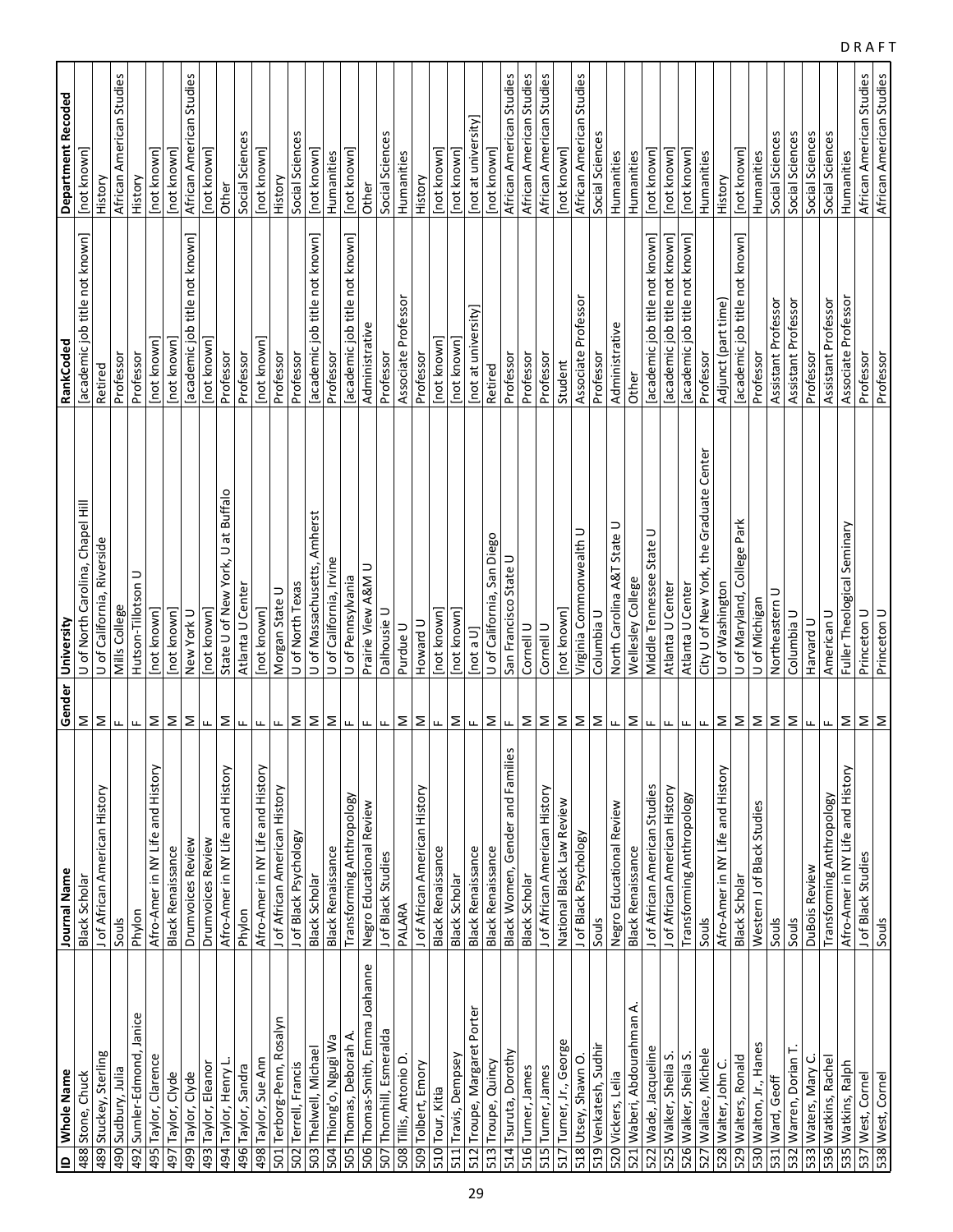|     | ID Whole Name                  | Journal Name                     |              | Gender University                         | RankCoded                      | <b>Department Recoded</b> |
|-----|--------------------------------|----------------------------------|--------------|-------------------------------------------|--------------------------------|---------------------------|
|     | 539 Whelchel, L. Henry         | Phylon                           | Σ            | Atlanta U Center                          | Professor                      | Humanities                |
|     | 540 White, Joseph              | Black Scholar                    | Σ            | U of California, Irvine                   | [academic job title not known] | not known                 |
|     | 541 White-Hood, Marian         | J of Negro Education             | Щ.           | [not a U]                                 | [not at university]            | [not at university]       |
|     | 542 Whitten, Lisa              | J of African American Studies    | Щ.           | State U of New York College, Old Westbury | Associate Professor            | Social Sciences           |
|     | 543 Wilcox, Preston            | Black Scholar                    | Σ            | [not a $U$ ]                              | [not at university]            | [not at university]       |
|     | 544 Wilder, Craig S.           | Afro-Amer in NY Life and History | Σ            | Dartmouth U                               | Professor                      | History                   |
|     | 545 Wilder, Margaret A         | J of Negro Education             | $\mathbf{L}$ | U of Georgia                              | Associate Professor            | Humanities                |
|     | 546 Wilkinson, Christopher     | Black Music Research Journal     | Σ            | ⊃<br>West Virginia                        | Professor                      | Humanities                |
| 551 | Williams, A. Cecil             | <b>Black Scholar</b>             | Σ            | [not known]                               | [not known]                    | [not known]               |
|     | 547 Williams, Claudette        | Afro-Hispanic Review             | $\mathbf{L}$ | U of the West Indies, Jamaica             | Other                          | Humanities                |
|     | 553 Williams, John A.          | Drumvoices Review                | Σ            | [not known]                               | [not known]                    | [not known]               |
|     | 549 Williams, Lillian          | Afro-Amer in NY Life and History | ш.           | State U of New York, U at Buffalo         | Associate Professor            | African American Studies  |
|     | 548 Williams, Lillian          | J of African American History    | ш.           | State U of New York, U at Buffalo         | Associate Professor            | African American Studies  |
|     | 554 Williams, Lillian          | J of African American History    | ш.           | State U of New York, U at Buffalo         | Associate Professor            | African American Studies  |
|     | 552 Williams, Rhonda Y.        | Black Women, Gender and Families | $\mathbf{L}$ | Case Western Reserve U                    | Associate Professor            | History                   |
|     | 555 Williams, Robert L.        | J of Black Psychology            | Σ            | Washington U, St. Louis                   | Professor                      | African American Studies  |
|     | 550 Williams, Vernon J.        | J of African American Studies    | $\geq$       | Indiana U                                 | Professor                      | African American Studies  |
|     | 556 Williams, Vernon J.        | Transforming Anthropology        | Σ            | Indiana U                                 | Professor                      | African American Studies  |
|     | 557 Williams, Vernon J.        | Western J of Black Studies       | $\geq$       | Indiana U                                 | Professor                      | African American Studies  |
|     | 558 Williams-Myers, A.         | Afro-Amer in NY Life and History | Σ            | State U of New York, New Paltz            | Professor                      | African American Studies  |
|     | 562 Wilson, Carlos Guillermo   | Afro-Hispanic Review             | Σ            | San Diego State U                         | Professor                      | Humanities                |
|     | 561 Wilson, Francille Rusan    | J of African American History    | $\mathbf{L}$ | U of Maryland, College Park               | Associate Professor            | African American Studies  |
|     | 563 Wilson, III, Ernest        | <b>Black Scholar</b>             | Σ            | U of Maryland, College Park               | [academic job title not known] | [not known]               |
|     | 560 Wilson, Melvin N.          | J of Negro Education             | Σ            | U of Virginia                             | Professor                      | Social Sciences           |
|     | 559 Wilson, William Julius     | DuBois Review                    | Σ            | Harvard U                                 | Professor                      | Social Sciences           |
|     | 564 Winant, Howard             | Souls                            | Σ            | U of California, Santa Barbara            | Professor                      | Social Sciences           |
|     | 565 Winbush, Ray               | J of Black Studies               | Σ            | Morgan State U                            | Administrative                 | Other                     |
|     | 566 Wiredu, Kwasi              | Philosophia Africana             | Σ            | U of South Florida                        | Professor                      | Humanities                |
|     | $\Delta$<br>567 Wiseman, David | Afro-Hispanic Review             | Σ            | Vanderbilt U                              | [academic job title not known] | [not known]               |
|     | 568 Woodford, Maize            | Black Scholar                    | Σ            | U of California, Berkeley                 | Professor                      | [not known]               |
|     | 570 Young, Ann Venture         | CLA Journal                      | щ            | Morgan State U                            | academic job title not known]  | [not known]               |
|     | 569 Young, Caroll M.           | CLA Journal                      | щ            | Indiana U of Pennsylvania                 | academic job title not known]  | [not known]               |
| 571 | Yuan, Ji                       | J of Black Studies               | Σ            | コ<br>三                                    | [academic job title not known] | [not known]               |
| 572 | Zephir, Flore                  | PALARA                           | Щ.           | U of Missouri, Columbia                   | Professor                      | Humanities                |
|     |                                |                                  |              |                                           |                                |                           |
|     |                                |                                  |              |                                           |                                |                           |
|     |                                |                                  |              |                                           |                                |                           |
|     |                                |                                  |              |                                           |                                |                           |
|     |                                |                                  |              |                                           |                                |                           |
|     |                                |                                  |              |                                           |                                |                           |
|     |                                |                                  |              |                                           |                                |                           |
|     |                                |                                  |              |                                           |                                |                           |
|     |                                |                                  |              |                                           |                                |                           |
|     |                                |                                  |              |                                           |                                |                           |

DRAFT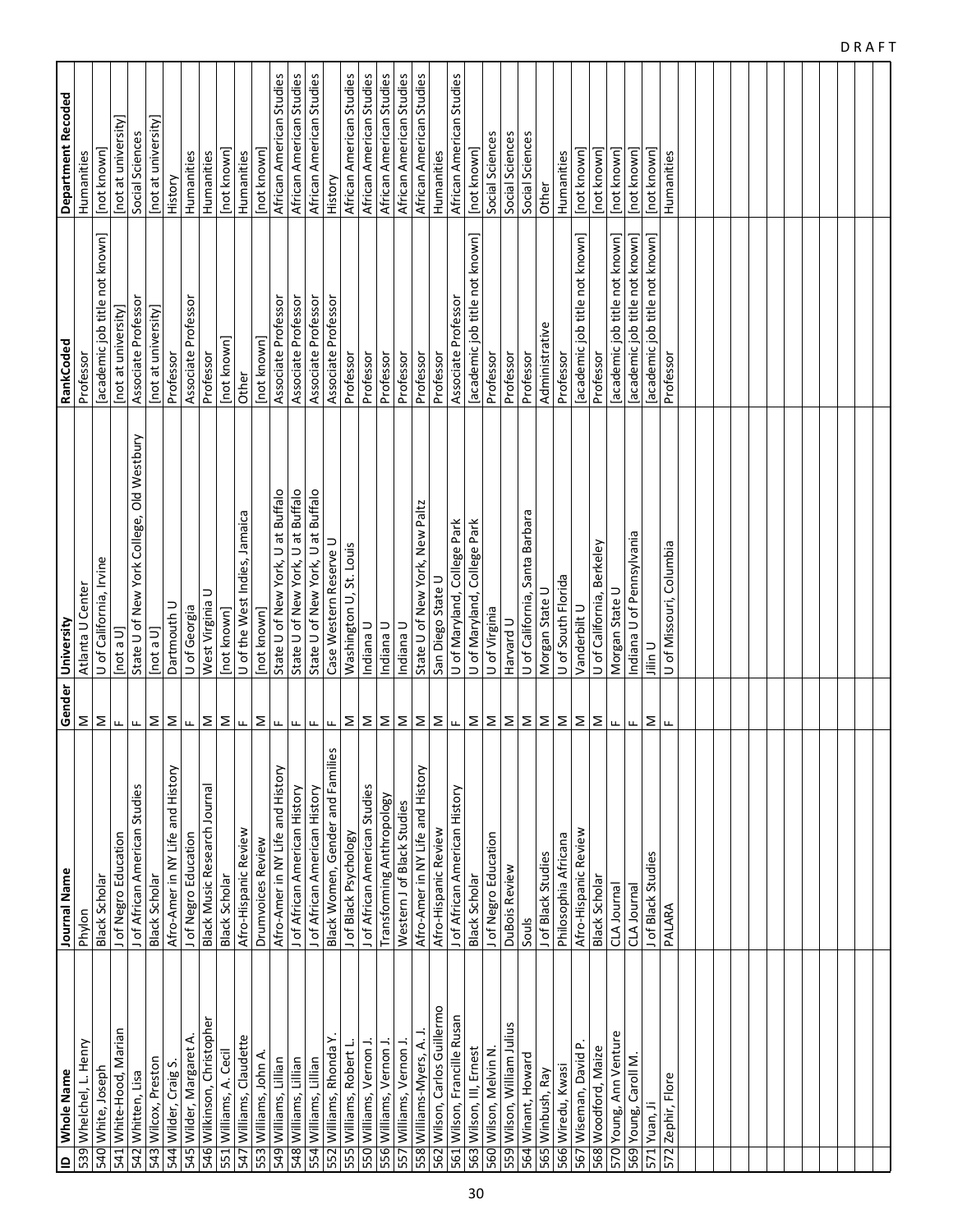### *C. Introduction to Guide to Scholarly Journals (1981)*

to be inserted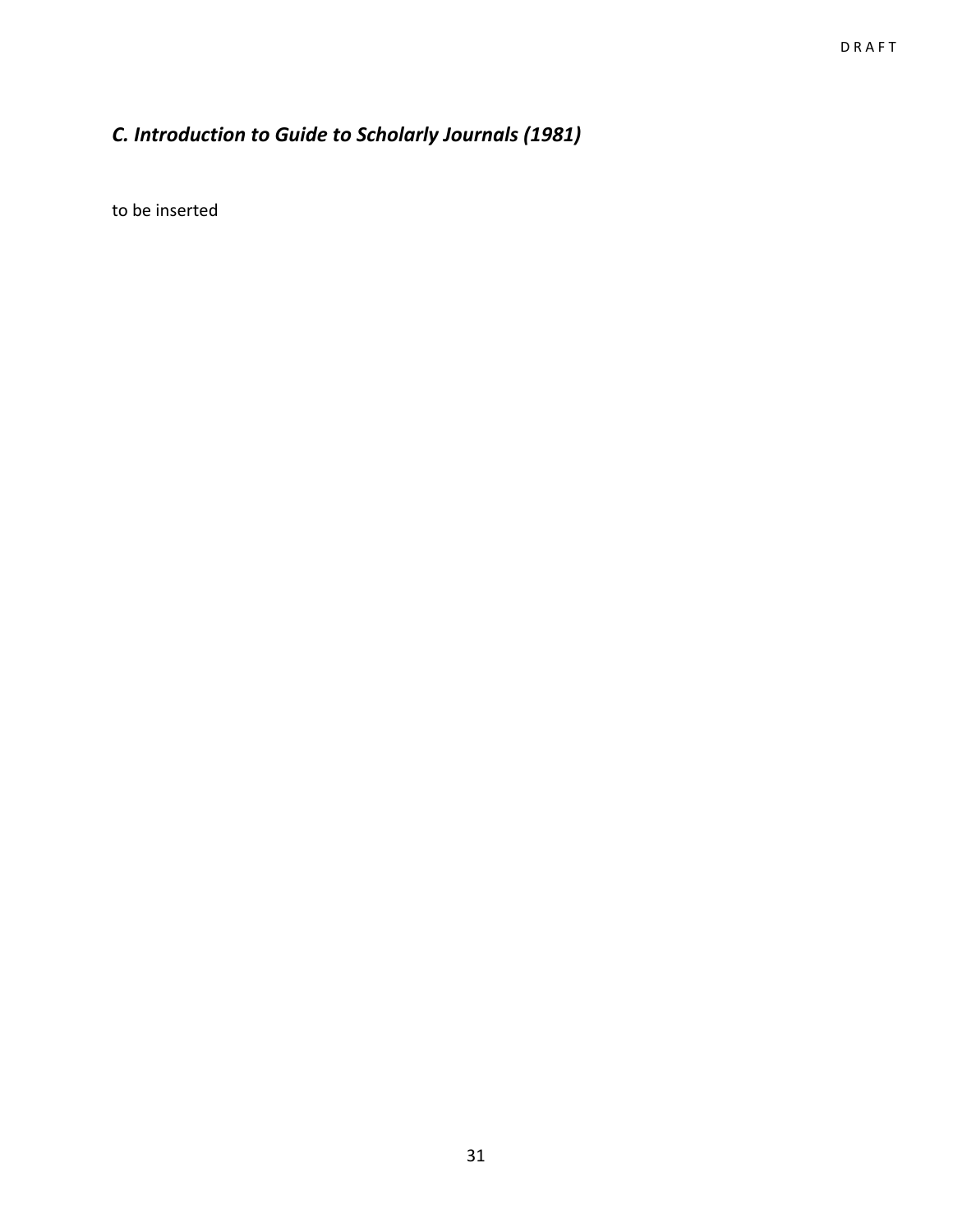### *D. Introduction to Guide to Scholarly Journals, second edition (1993)*

to be inserted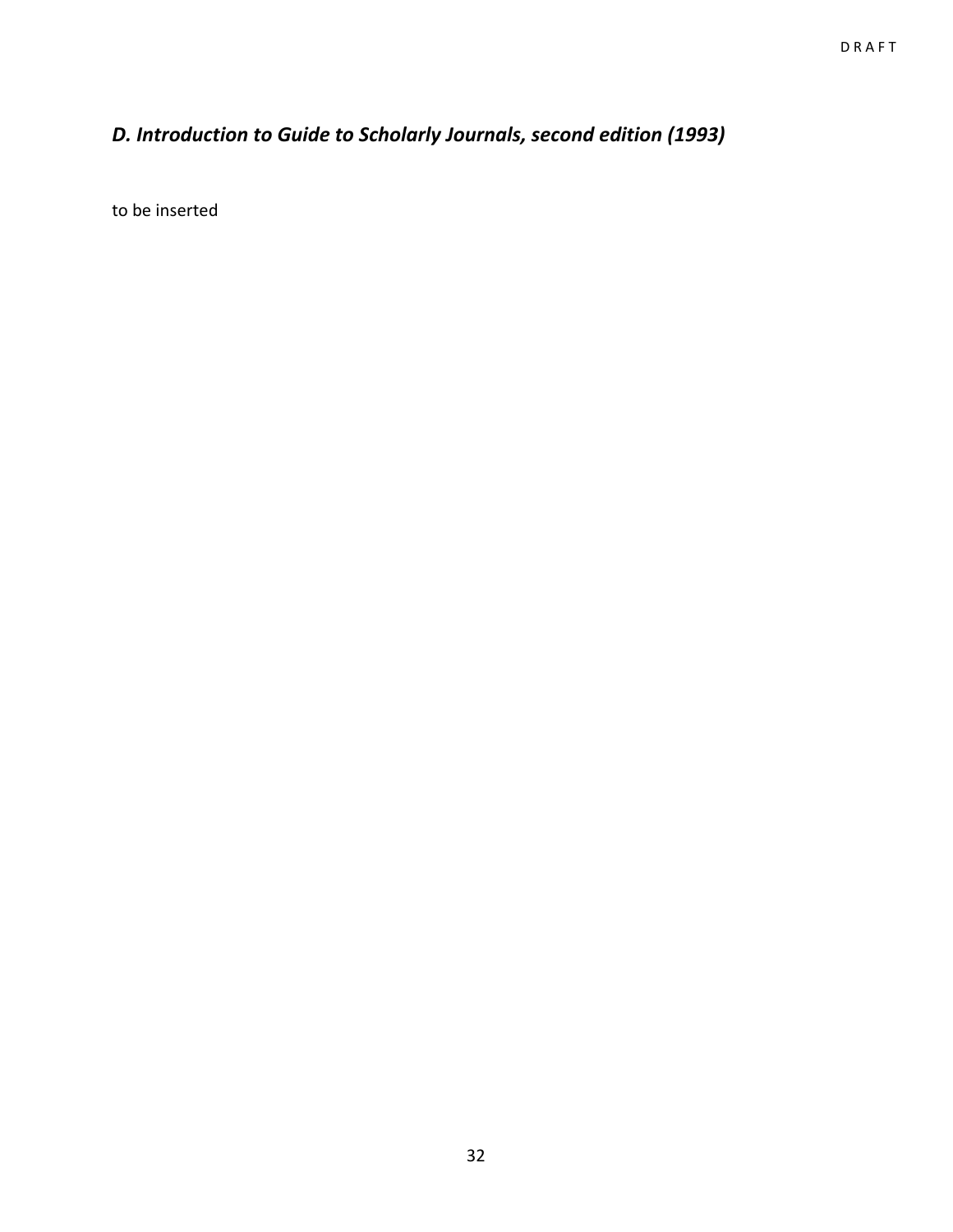*E.Africana Studies in the United States (2007)*

# Africana Studies in the US



Abdul Alkalimat, University of Toledo March 2007 Available at eblackstudies.org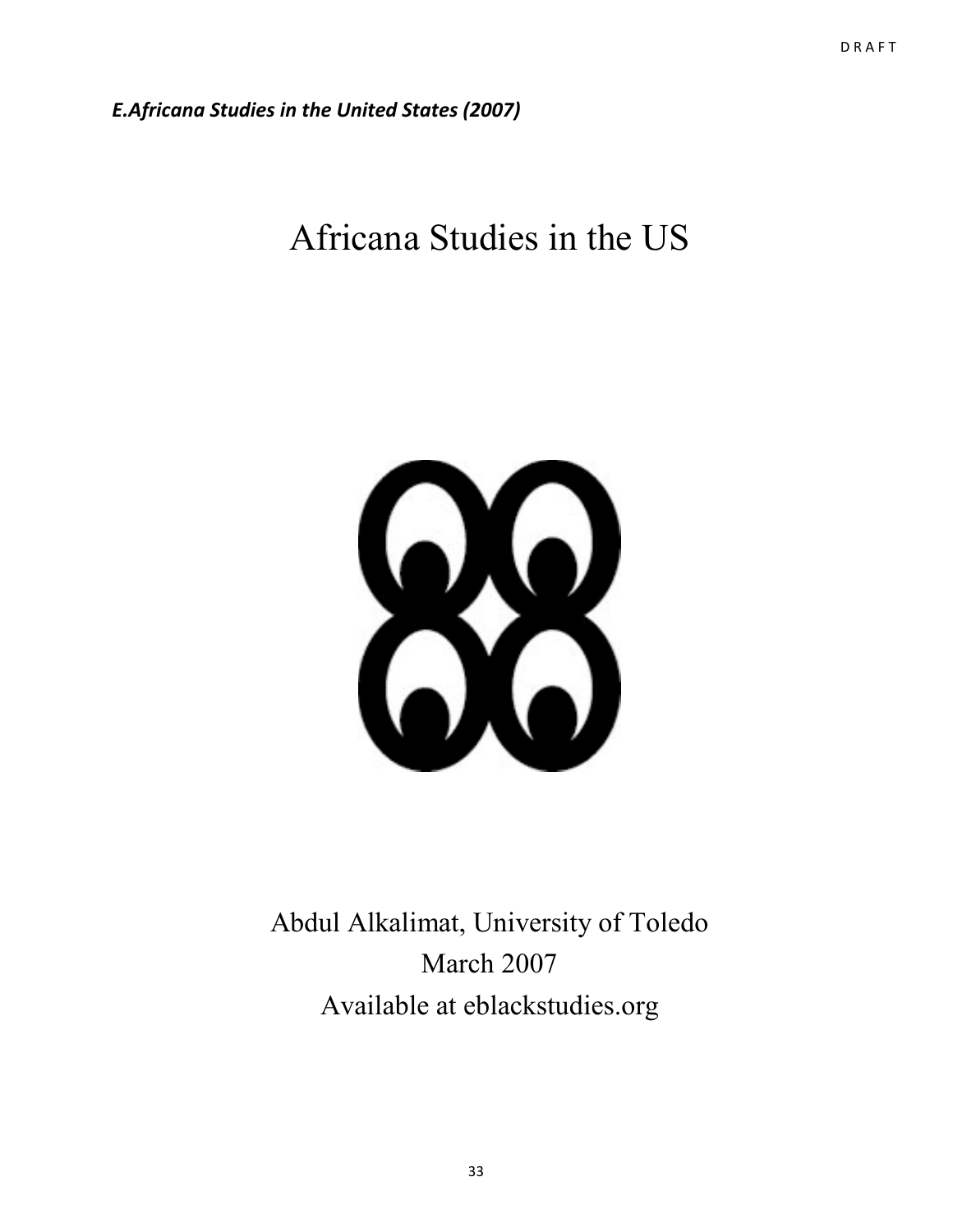## **Table of contents**

 $\overline{2}$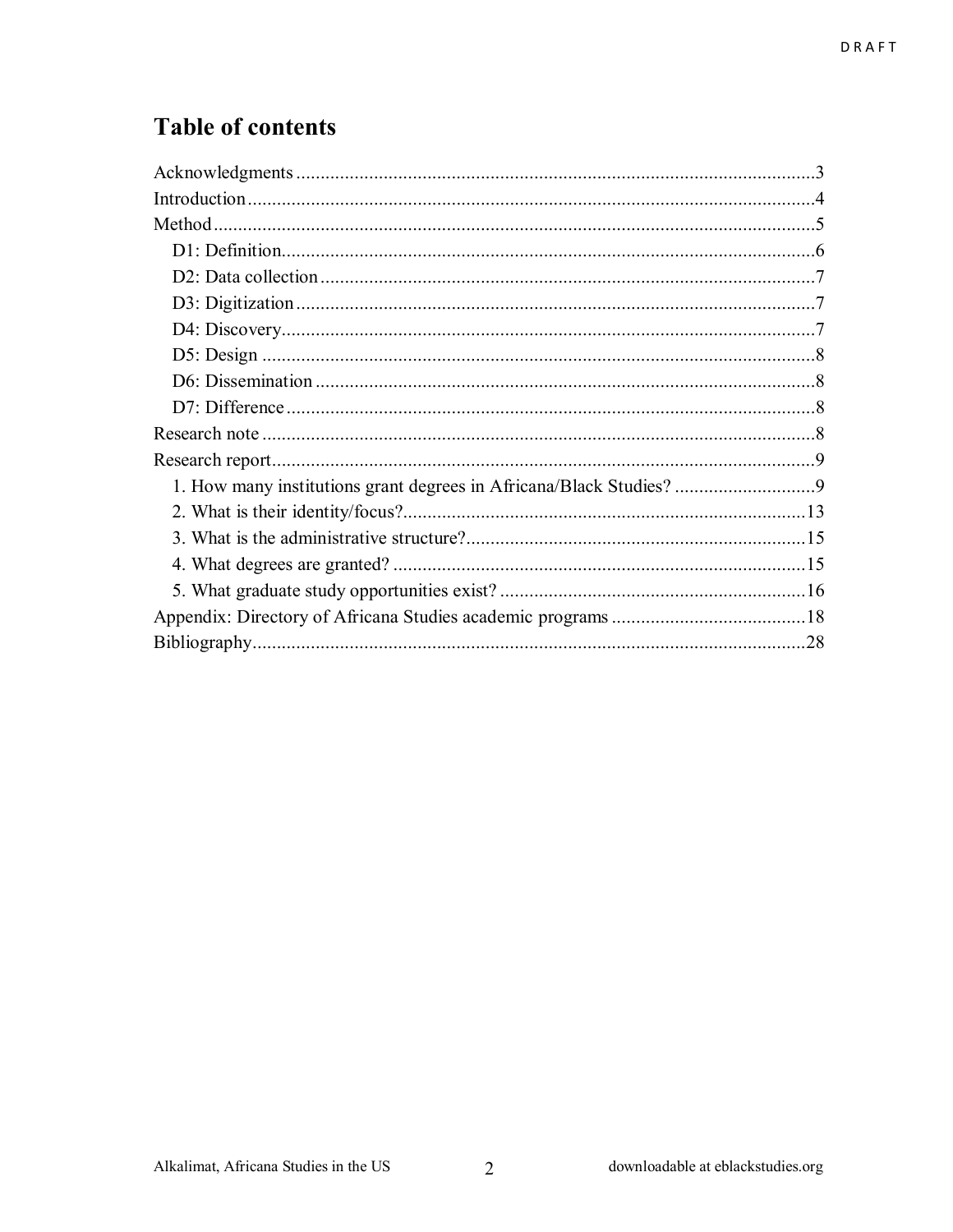### **List of tables**

| Table 2. Number of Africana degree granting institutions and Black population, by state. |  |
|------------------------------------------------------------------------------------------|--|
|                                                                                          |  |
| Table 3. Number of Africana Studies degree programs in each state, ordered               |  |
|                                                                                          |  |
| Table 4. Number of public institutions with Africana Studies degree programs, by region, |  |
| also showing public institutions as a percent of all institutions with programs13        |  |
|                                                                                          |  |
| Table 6. Percent of academic units which use a Diasporic name, by region14               |  |
|                                                                                          |  |
|                                                                                          |  |
|                                                                                          |  |
| Table 10. Percent of academic units offering a bachelor's degree, or major, as highest   |  |
|                                                                                          |  |
|                                                                                          |  |

### **Note on the cover image**

 The cover image is Mate Masie, an Adinkra symbol from Ghana. It represents two sets of eyes and has been translated as "I understand." It symbolizes knowledge, wisdom and "the prudence of taking into consideration what another person has said." The image itself is borrowed with appreciation from http://www.welltempered.net.

### **Acknowledgments**

 This research has been a wonderful journey over several years at the University of Toledo. Most of the labor came from students, mostly first generation college educated African Americans from the post industrial Midwest. First shout out has to go to the secretary of African Studies who was always on point and focused on productivity. The students included Rene Dunnavant, Loumeecha Gooch, Sarah Haughe, and Brian Zelip. And last, to my colleague and partner Kate Williams.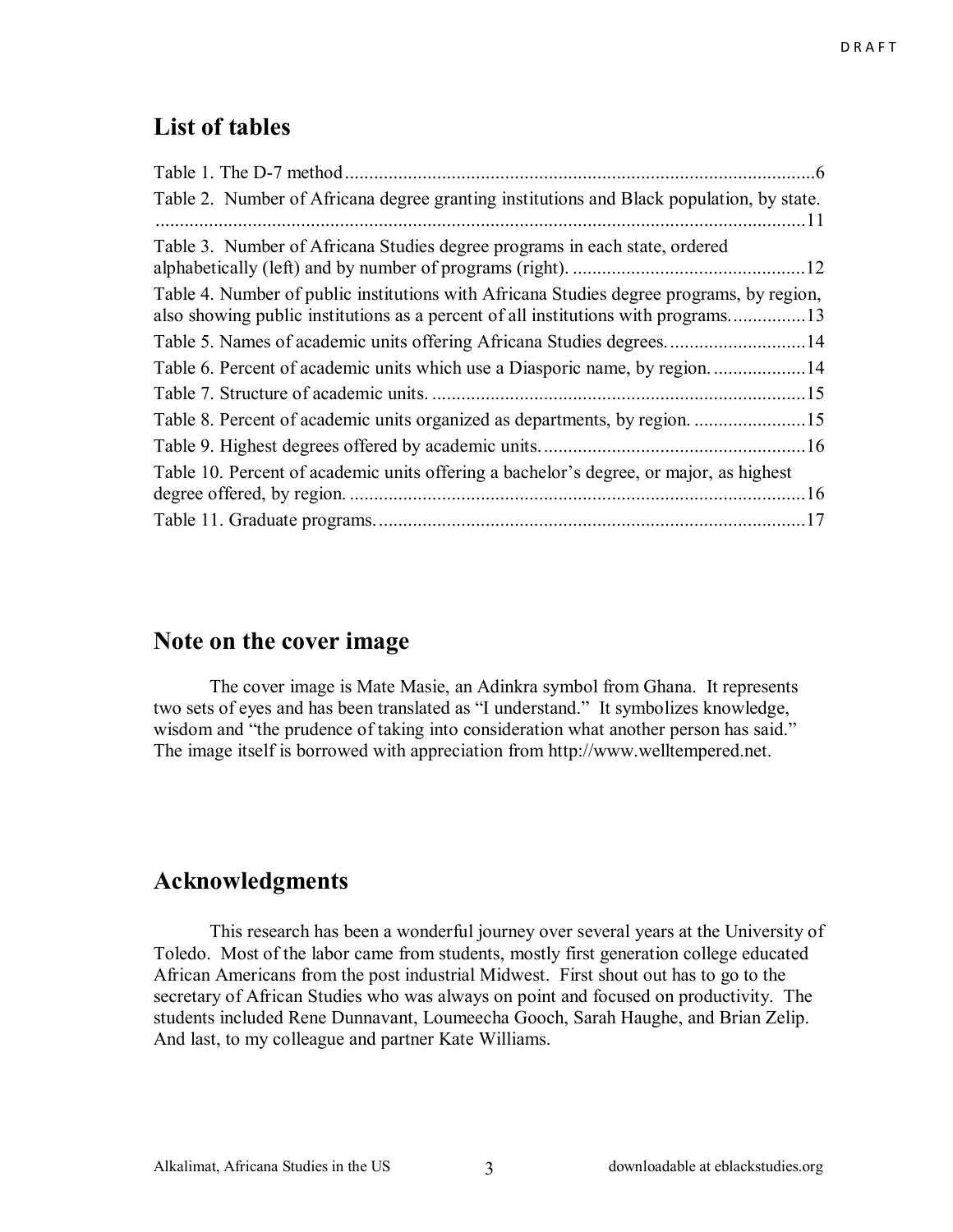### **Introduction**

 We are now entering the third stage of Black Studies since it began in the mid 1960's. This has been a precedent setting transformation of higher education over the last 40 years. The first stage of Black Studies was as a social movement, the Black power movement engaging higher education to transform to become not only a hospitable institution for Black students, faculty, and staff, but an institution that has practical utility for the transformation of the conditions of life faced by the Black community. The second stage was Black Studies becoming an academic profession, in which faculty and students could produce programmatic activity that met the highest standards of scholarship. Now, the third stage is Black Studies becoming a knowledge network. In this new stage the main tasks, based on the new information technologies, can be summed up in three terms: collaboration, production, and globalization.

 This report is an empirical summary of the current state of Africana Studies as of 2007 in the USA. This research is necessary because there are widely divergent assessments of Black Studies, including differences over basic facts as well as debates over interpretation. The conflict over facts is quite apparent when one reviews the answers to the basic empirical questions: how many Black Studies programs are there and has this number been increasing or decreasing? Almost on an annual basis an article comes out declaring that Black Studies is in crisis and the number of programs are in decline. However, all of this seems rather far fetched as there has not been an empirical census so that we have had no baseline data to determine whether or not the general trend is to increase or decrease or remain the same. In my own work over the past couple of years I have gone from a guesstimate of 500 programs, to the 400s, and now with an empirical database I can confidently say that the actual number is in the low 300s. Recent research using government statistics even went so far as to say in a forthcoming book that there are only a little more than 100 institutions granting degrees in Africana Studies. The main point is that the journalistic assessment has not been based on empirical research. This we are now correcting.

 There are also debates over the interpretation of the meaning of Black Studies. The mainstream focuses on general negative points of view that are repeated in the news media: "aren't Black Studies programs being eliminated"; "aren't these programs exclusionary and segregationist and only appealing to Black people"; "haven't we moved past racism and shouldn't we have just programs that include everybody in higher education"; "aren't there more important issues to deal with; haven't we dealt with this question already." All of these mainstream views have been engaged, but the debate has primarily been a policy debate based on ideological positions. This research enables us to engage these questions in an empirical way based on universally credible data.

There's also debate within the Black Studies movement. "Ideology is the key; it's all about a correct interpretations." "We have our way of doing it on our campus and we see no need or basis for conforming to national professional standards." "We need to stop hearing from the founders who are biased with a 60s orientation, and adjust to the new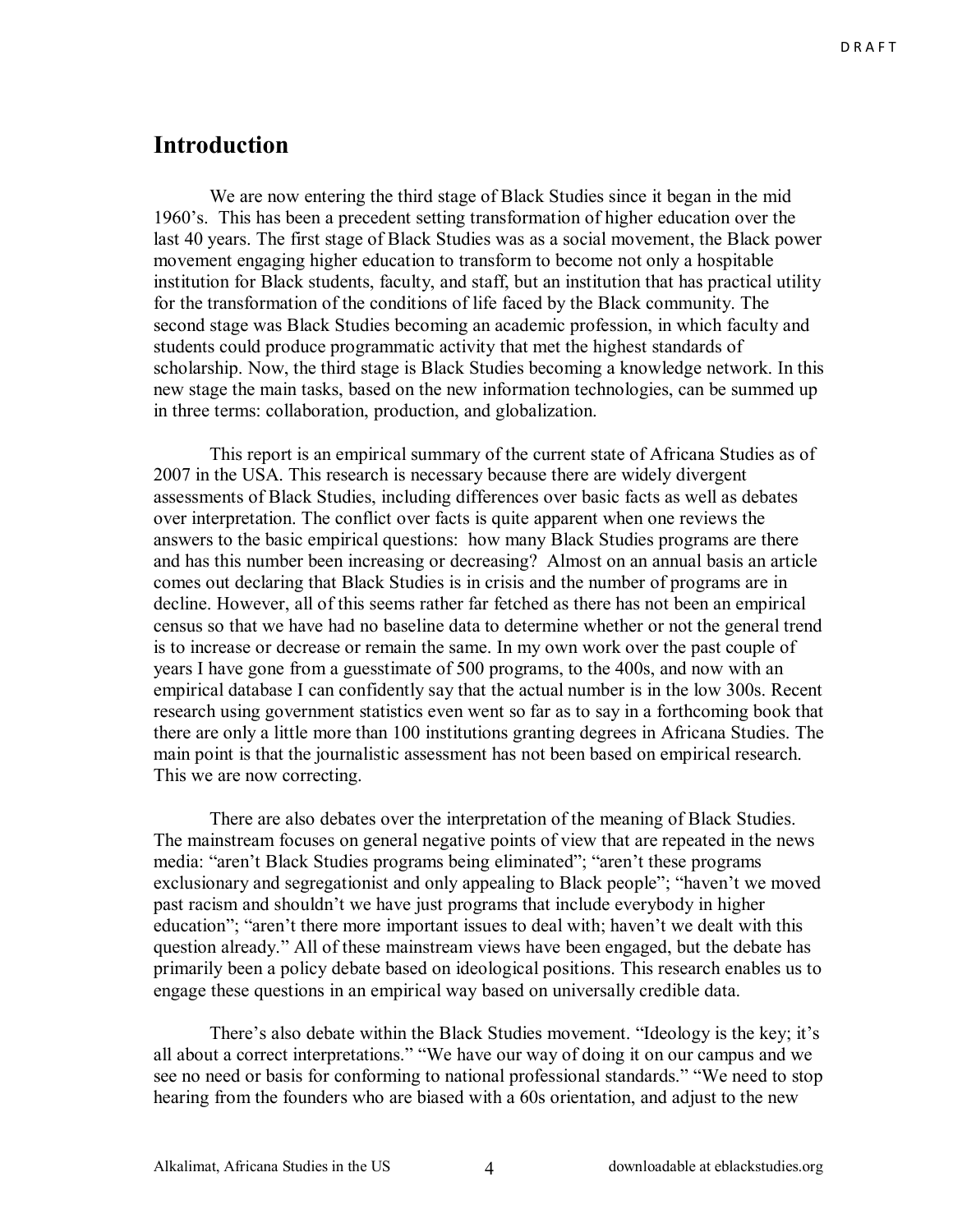world we're living in." These positions have proven to be useful by some in order to initiate activity on each campus, however, the debate today is not so much to continue the debates of yesterday but to ask the question, how do we need to change our approach so we can consolidate our resources and advance the discipline and profession. The key is to make a distinction between what Black Studies is, versus what we would like it to be, because on that basis we can actually change Black Studies from what it is to what we want it to be.

There is also a debate regarding the nature of graduate study in the field. First and foremost there is the question of what constitutes the core body of knowledge and set of methods around which the field maintains its consensus. There is also the question of what organizations, courses, and faculty make up Black Studies as a whole, only really defined by an empirical survey such as we're presenting in this report A major concern is to consolidate the field because then it can be constituted as an organized labor market. Every graduate student in Black Studies is interested in getting a degree so that they can become a professional in the field of Black Studies, in other words to get a job in their profession. This national survey is the first opportunity in recent times to define the labor market.

And last of course is the issue of public accountability. We are in need of transparency so that the campus becomes a reference point for the public. The public support needed to create Black Studies must be transformed into the public support we need for the sustainability of Black Studies. This can only occur with maximum transparency and accountability to the community.

In sum, comprehensive empirical data is necessary information for organizing an academic discipline. In fact, developing discipline of any kind requires organization, and the precondition for good organizing is to have factual data on who is to be in or under the discipline. This kind of data serves multiple constituencies:

- 1. People looking for a degree program;
- 2. Planners and policy makers in education
- 3. Graduate students looking for enrollment or employment
- 4. Faculty looking to relocate and/or find colleagues
- 5. Community activists looking for relevant research and/or academic collaboration.

No research such as in this report can be error free as we are measuring a moving target. We intend to update our data base as new information is accessed so we hope readers will collaborate with us to improve this data base.

### **Method**

Our general approach to this study is based on the D-7 method of research designed as part of the transition from Black Studies to eBlack Studies. This name change indicates that information technology is central to the new paradigm for the field.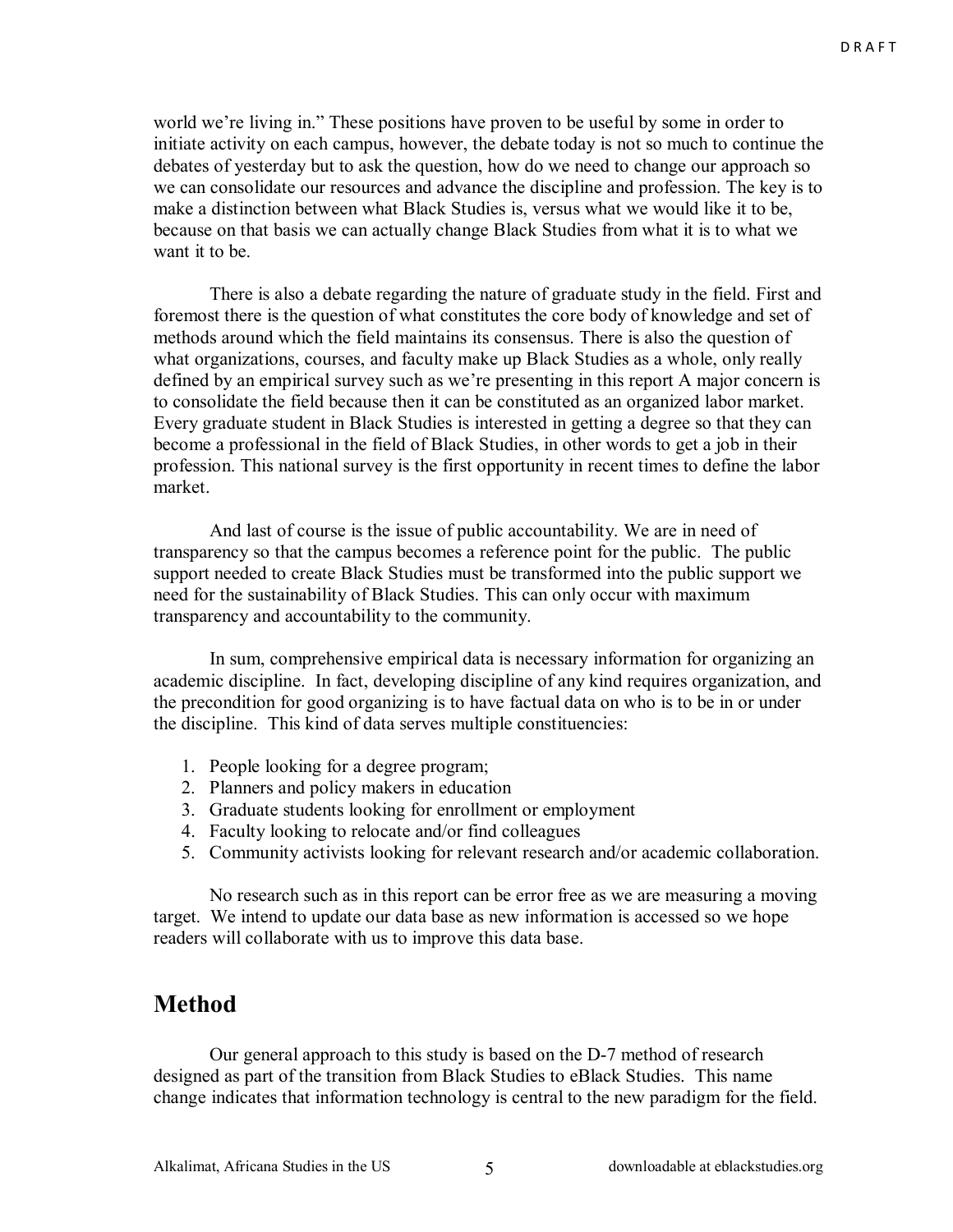As the chart indicates, the D-7 method stands for Definition of the Research Problem, Data Collection, Digitization, Discovery, Design, Dissemination and Difference.

| <b>D1. Definition</b>      | Defining the problem, summing up the relevant literature, formulating<br>the research question and/or hypothesis |
|----------------------------|------------------------------------------------------------------------------------------------------------------|
| <b>D2. Data collection</b> | Operationalizing the variables, drawing a population sample, collecting<br>data regarding the variables          |
| <b>D3. Digitization</b>    | Inputting, scanning, otherwise putting the data on a computer,<br>organized in a useful way                      |
| D4. Discovery              | Analysing the data to test the hypothesis or answer the research<br>question                                     |
| D5. Design                 | Laying out the data and analysis in text, tables, and figures to convey<br>the findings to various audiences     |
| <b>D6. Dissemination</b>   | Sharing the findings with the various audiences as widely and<br>effectively as possible                         |
| D7. Difference             | Using the research to make a difference in your research community<br>or the larger world                        |

**Table 1. The D-7 method** 

### *D1: Definition*

Our basic question is "What is Black Studies?" Our definition of the problem is simply the need to describe the basic features of academic degree programs that focus on the Black experience. The problem is that no one has constructed a solid empirical database on Black Studies. Our discourse has been ideological. This has been a focus in the field for some time, although there has never been an empirical data set that has been constructed for general use by scholars in the field. Our solution is not only to gather and report some basic data, but also to make it available to the research community for repeated use. In addition, we hope that this data set will be enhanced and expanded by subsequent research so that we can have adequate trend data for a more rigorous study of the history of the field.

 These data will be on the US. It is essential that we also include on our research agenda for future reports the forms of academic study outside of the US that focus on the African American, from the UK, France and Germany to Africa, the Caribbean and in Central and South America. In addition to this academic focus on the US it is also necessary to map and analyze the global academic study of Africa and the African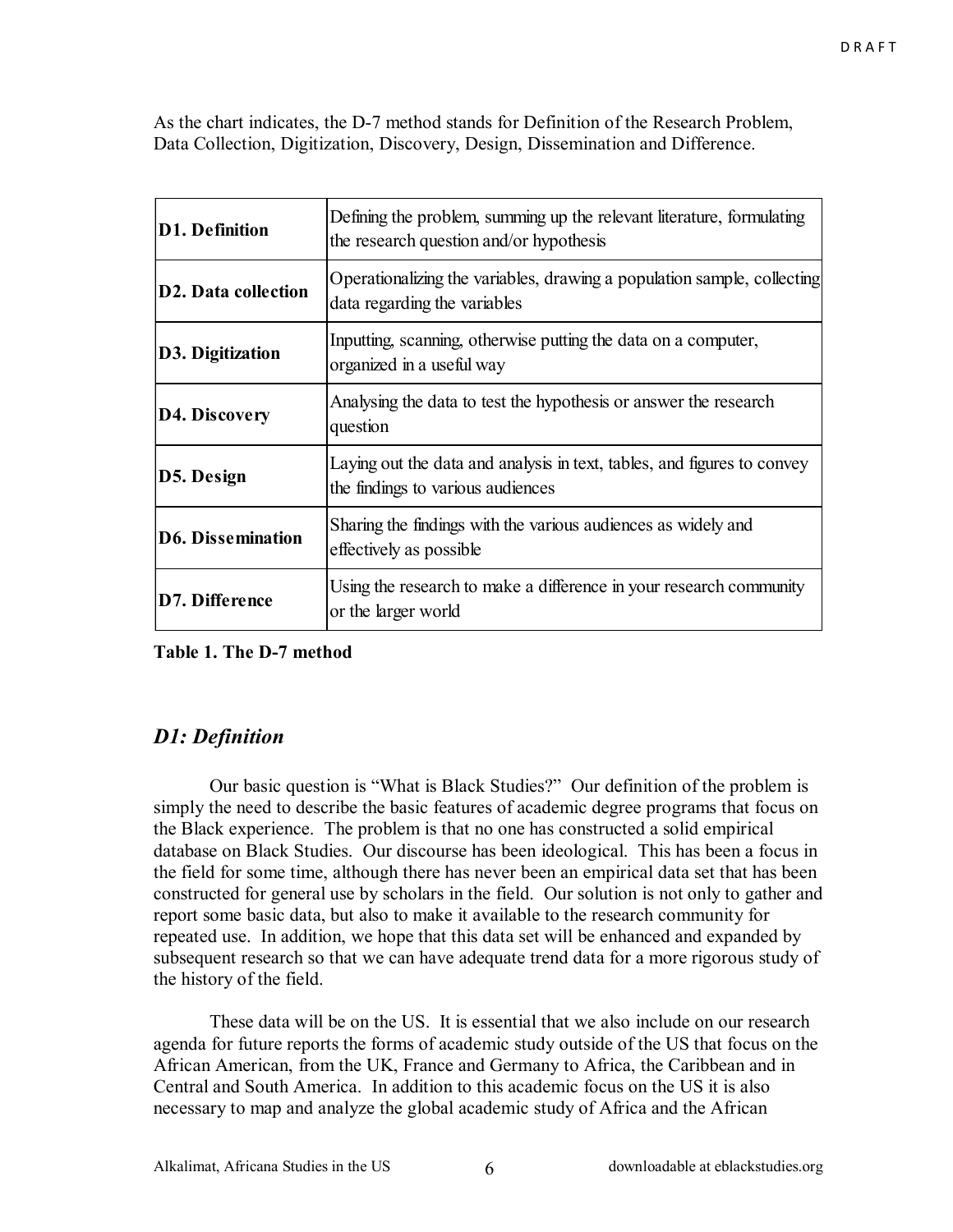Diaspora. If knowledge can be power then this knowledge must be available to the community.

### *D2: Data collection*

 Our data collection began with the list of postsecondary educational institutions provided online in each case by the Board of Higher Education (or Regents). A survey of the Web sites of these institutions was done to find which ones offered degrees focusing on the Black experience–specifically African Americans. Once these were identified we had to conduct several additional searches to complete our data collection:

- 1. We downloaded and printed the web site of the academic program.
- 2. We downloaded and printed every course listed as part of the curriculum of the program.
- 3. We identified every faculty member and did an Internet search for background information.
- 4. We used the Census Bureau web site to find socioeconomic and demographic information about the communities in which the academic institutions were located (www.census.gov).
- 5. We obtained data from the *Chronicle of Higher Education* web site.
- 6. We used email to request help in building the data set.

### *D3: Digitization*

 Our data sources were online so some of our work was a cut-and-paste operation, taking from one Web site and placing it into one of our worksheets. The data was coded and represented numerically allowing for statistical analysis. The data set is organized into three spreadsheets–institutions, curriculum, and faculty, and all data manipulation and analysis was in Excel.

### *D4: Discovery*

 This is a descriptive study that sets forth basic empirical parameters of Black Studies as an academic discipline. There are definite findings to be reported, but perhaps more important is that this report will serve as the base for future studies that can add additional variables to the data set, and measured trend data over time. Toward that end everyone who reads this study is invited to contribute their criticisms and especially new data. This first report is merely a work in progress until it meets our collective standards for accuracy, clarity, and policy relevance.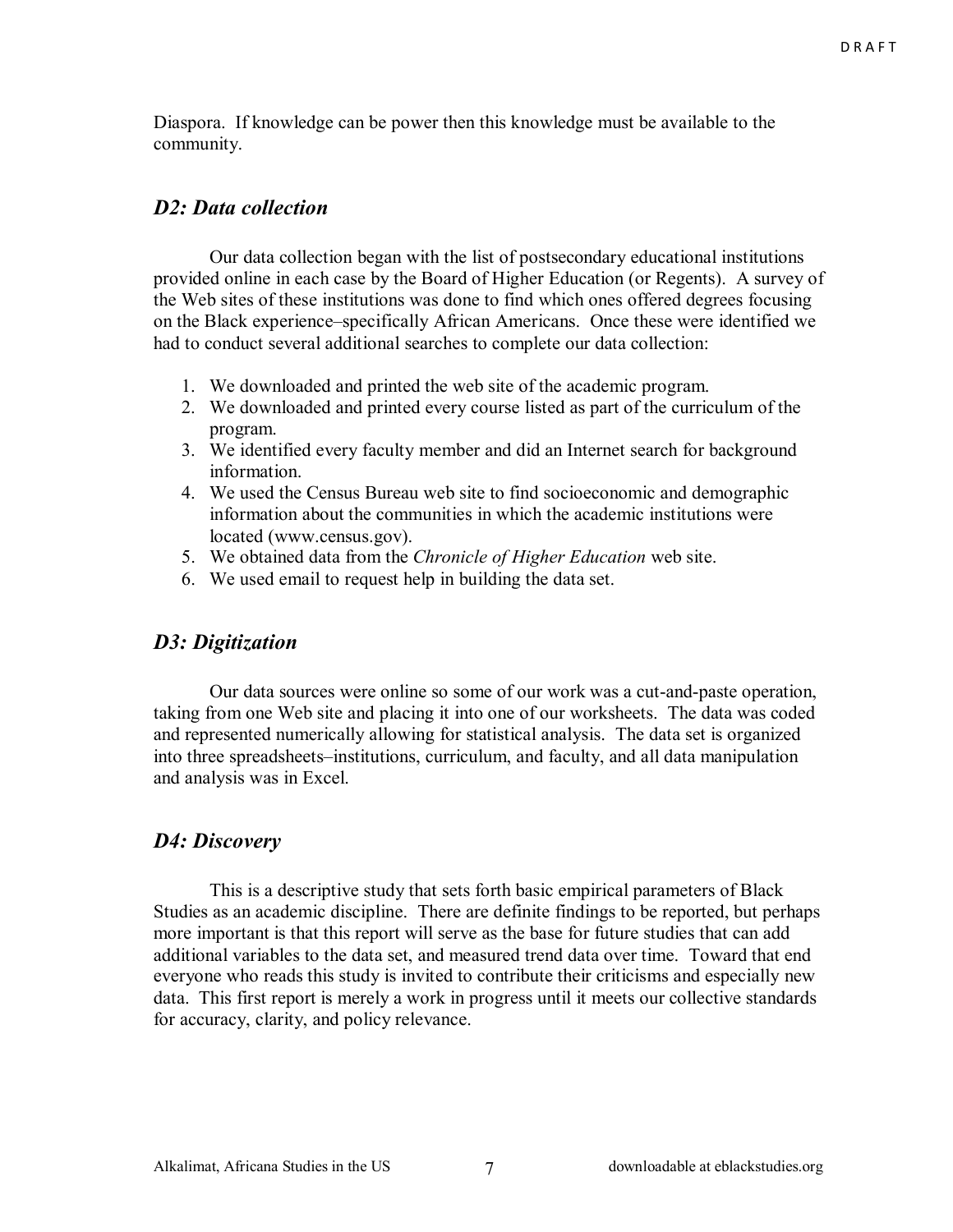#### *D5: Design*

This initial report will report some basic findings. A monograph will present all of the analysis including the empirical tables. This monograph will be posted on the Web site www.eblackstudies.org and distributed via email to appropriate lists like H-Afro-Am. The second format will be a journal article that concentrates the findings and integrates them into the general literature.

#### *D6: Dissemination*

We will distribute this report at national professional meetings and to all institutions involved. A final revised edition will be widely sent out via the Internet. The journal article will be submitted to a refereed journal in Black Studies. We will also propose discussion of this report in all graduate studies-level programs throughout the country.

#### *D7: Difference*

We intend for Black Studies professionals and relevant campus administrators to use this report to make better decisions to position their campus within the national framework. We want to place our findings in the hands of policy makers who can assist with funding and other forms of support for the sustainability of Black Studies. Also, we hope to counter the annual Black Studies obituary in the popular media by demonstrating the scope and achievements of these programs, their continuity and sustainability.

### **Research note**

It is important to contextualize this report. In the recent literature on Africana Studies several distinct research foci can be described.

- 1. Theoretical/ideological models (e.g. Asante, Karenga, Alkalimat)
- 2. Anecdotal historical narratives (e.g. Perry, James, Rooks, Joseph)
- 3. Archive-based case studies (e.g. Small)
- 4. Anthologies (e.g. Norment, Azevedo, Aldridge & Young)
- 5. eBlack Studies Research (e.g. Rojas, Weissinger, Alkalimat)

All of these distinct approaches are making contributions in various ways. However, until now, none have laid a solid empirical foundation for research on the discipline. Our intention is to begin using this report as the research data base we need.

Finally, it is important to clarify what is not in this report: (A) Social context-Community, (B) Institutional Context–Campus, (C) Course Enrollments, (D) Course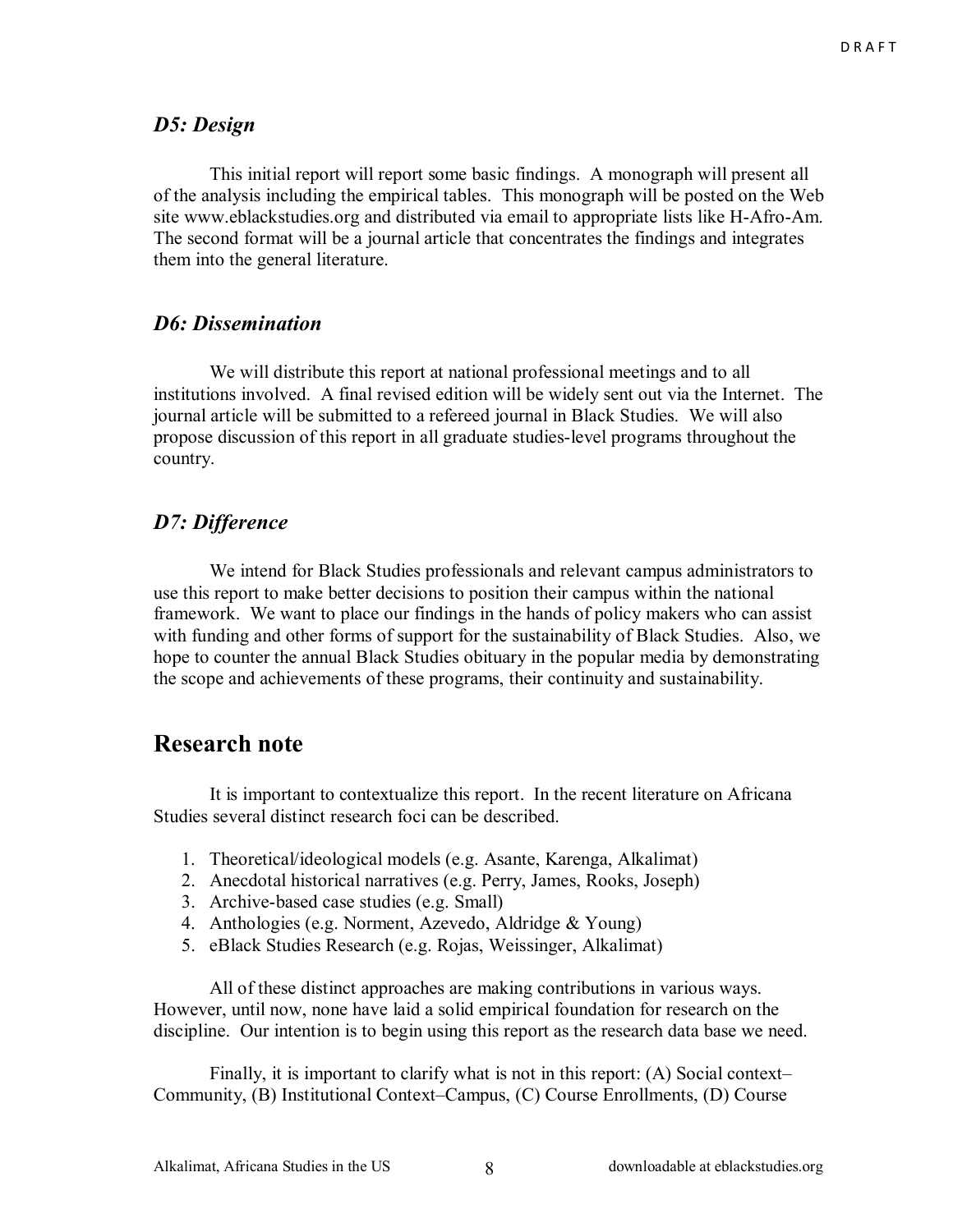Content, (E) Student Involvement, (F) Faculty Evaluations, (G) Black Cultural Centers, (H) Campus Connection to Africa and the African Diaspora, and (I) Campus Political Culture.

 The focus of this report is to present baseline empirical information in answer to five basic questions.

- 1. How many Black Studies programs exist?
- 2. What is their substantive focus?
- 3. What is their administrative structure?
- 4. What degrees can you get?
- 5. Where are the specific programs throughout the country?

Each of these questions is addressed by specific tables that will be included in the analysis of this report.

 The research and policy development we need in terms of future work might include the following:

- 1. What curriculum foci can be the basis for collaborative unity in curriculum development?
- 2. To what extent are Black Studies programs a labor market (jobs) for graduates of Black Studies PhD programs?
- 3. How many students get degrees in the field and what is the pattern of flow between B.A.'s, M.A.'s, and PhD degrees?
- 4. What patterns of collaborations exist between institutions?
- 5. What patterns of using information technology have emerged and what are our best practices regarding this?
- 6. What is the relationship of campus programs to local regional and national Black communities?

### **Research report**

#### *1. How many institutions grant degrees in Africana/Black Studies?*

 As table two on page 11 indicates, there are 311 degree granting institutions in the field of Black Studies. However they are not randomly distributed throughout the US. The two regions with states having the smallest Black populations have the largest number of institutions that grant degrees in Black Studies, the East and the West. This is because of the leading role played by New York and California. Of the six states that have at least ten degree granting institutions, two are in the East (Massachusetts and Pennsylvania), two in the South (Florida and Georgia), and two in the Midwest (Illinois and Ohio).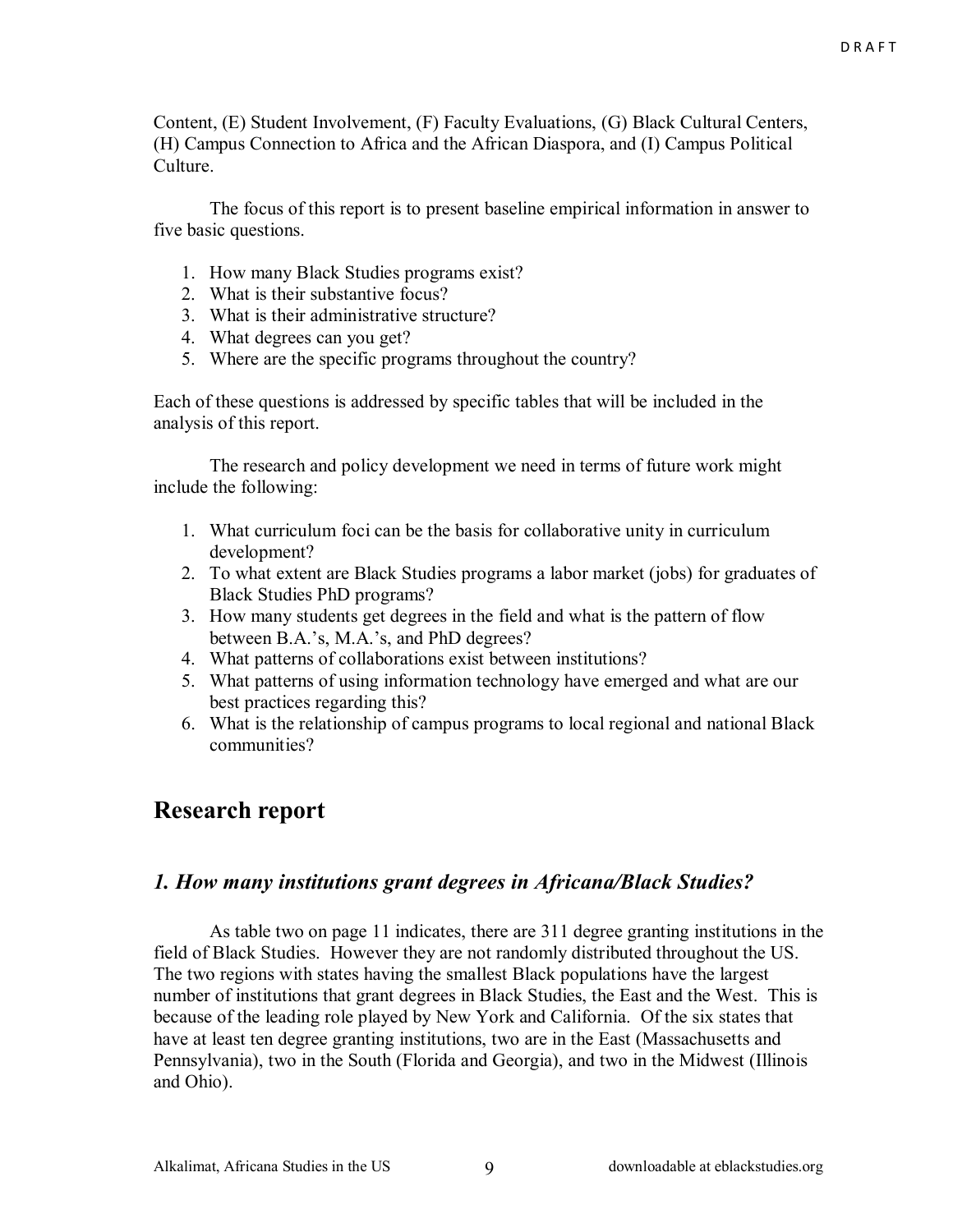At the other end of the spectrum there are nine states with no degrees in the field of Black Studies: Alaska, Hawaii, Idaho, North Dakota, South Dakota, Utah, Vermont, West Virginia, and Wyoming. Every state should at least have a minor offered at the flagship public institution of that state. This is a national responsibility to give students an option to study a national curriculum and not one narrowly limited to the demographics of a state.

 In terms of population several states can be identified as either ahead or behind the number of degree programs we would expect. Of course both New York and California lead the country in both total number of Black people and the total number of institutions that grant degrees in Black Studies. Leading in both is what we would expect. However, among the other fifteen states with at least one million African Americans three states stand out as falling short of our expectations. Texas has 3 institutions that grant degrees with population of 2,493,057. Louisiana has 2 institutions that grant degrees with a Black population base of 1,468,317. Mississippi has 1 institution that grants a degree and a population of 1,041,708 African Americans. On the other hand two states far exceed our expectations. Massachusetts has 17 institutions and a population of 398,479. Maine has 3 institutions with a population base of 9,553.

 Table three on page 12 lists the states alphabetically and ranked by number of degree granting institutions. This can be the basis for discussions within each state to determine whether Black Studies has its market share of academic turf.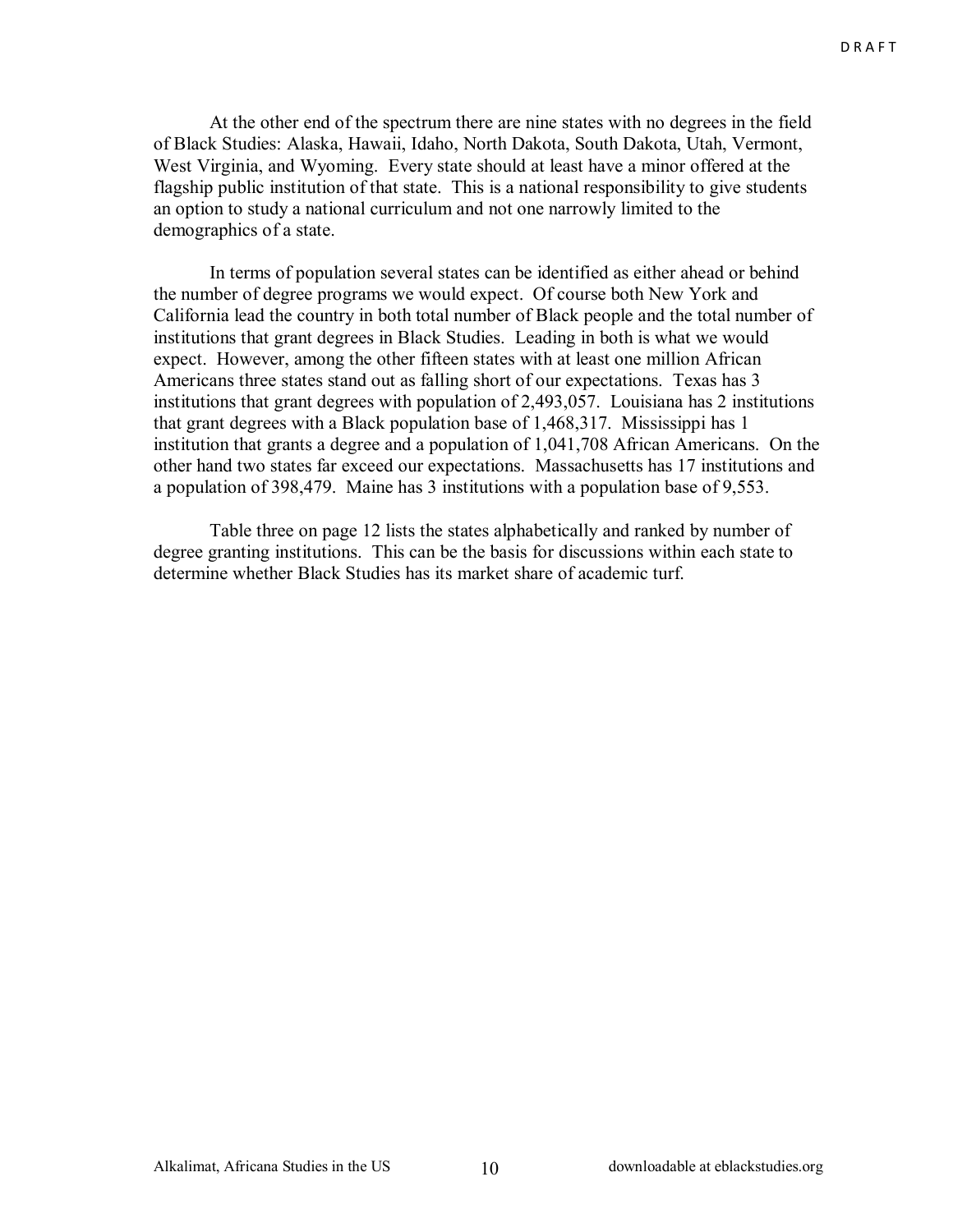|                         |                         |                         | <b>Black</b> population |
|-------------------------|-------------------------|-------------------------|-------------------------|
|                         | Programs                | <b>Black</b> population | as percent              |
| Connecticut             | 6                       | 339,078                 | 10.0%                   |
| Maine                   | 3                       | 9,553                   | 0.7%                    |
| Massachusetts           | 17                      | 398,479                 | 6.3%                    |
| New Hampshire           | 1                       | 12,218                  | 1.0%                    |
| New Jersey              | $\overline{7}$          | 1,211,750               | 14.4%                   |
| New York                | 58                      | 3,234,165               | 17.0%                   |
| Pennsylvania            | 14                      | 1,289,123               | 10.5%                   |
| Rhode Island            | $\overline{c}$          | 58,051                  | 5.5%                    |
| Vermont                 | $\boldsymbol{0}$        | 4,492                   | 0.7%                    |
| <b>East subtotal</b>    | 108                     | 6,556,909               | 12.2%                   |
| <b>Illinois</b>         | 12                      | 1,937,671               | 15.6%                   |
| Indiana                 | 6                       | 538,015                 | 8.8%                    |
| Iowa                    | 4                       | 72,512                  | 2.5%                    |
| Kansas                  | 4                       | 170,610                 | 6.3%                    |
| Michigan                | $\boldsymbol{7}$        | 1,474,613               | 14.8%                   |
| Minnesota               | $\overline{c}$          | 202,972                 | 4.1%                    |
| Nebraska                | $\overline{c}$          | 75,833                  | 4.4%                    |
| Ohio                    | 15                      | 1,372,501               | 12.1%                   |
| Wisconsin               | 4                       | 326,506                 | 6.1%                    |
| <b>Midwest subtotal</b> | 56                      | 6,171,233               | 10.8%                   |
| Alabama                 | 3                       | 1,168,998               | 26.3%                   |
| Arkansas                | $\mathbf{1}$            | 427,152                 | 16.0%                   |
| Delaware                | $\mathbf{1}$            | 157,152                 | 20.1%                   |
| District of Columbia    | 3                       | 350,455                 | 61.3%                   |
| Florida                 | 11                      | 2,471,730               | 15.5%                   |
| Georgia                 | 10                      | 2,393,425               | 29.2%                   |
| Kentucky                | $\mathfrak{Z}$          | 311,878                 | 7.7%                    |
| Louisiana               | $\overline{c}$          | 1,468,317               | 32.9%                   |
| Maryland                | 4                       | 1,525,036               | 28.8%                   |
| Mississippi             | $\mathbf 1$             | 1,041,708               | 36.6%                   |
| Missouri                | 5                       | 655,377                 | 11.7%                   |
| North Carolina          | 8                       | 1,776,283               | 22.1%                   |
| Oklahoma                | $\overline{c}$          | 284,766                 | 8.3%                    |
| South Carolina          | $\overline{\mathbf{3}}$ | 1,200,901               | 29.9%                   |
| Tennessee               | 5                       | 953,349                 | 16.8%                   |
| Texas                   | 3                       | 2,493,057               | 12.0%                   |
| Virginia                | 6                       | 1,441,207               | 20.4%                   |
| West Virginia           | $\boldsymbol{0}$        | 62,817                  | 3.5%                    |
| South subtotal          | 71                      | 20,183,608              | 19.1%                   |
| Alaska                  | $\boldsymbol{0}$        | 27,147                  | 4.3%                    |
| Arizona                 | $\overline{2}$          | 185,599                 | 3.6%                    |
| California              | 60                      | 2,513,041               | 7.4%                    |
| Colorado                | 5                       | 190,717                 | 4.4%                    |
| Hawaii                  | $\boldsymbol{0}$        | 33,343                  | 2.8%                    |
| Idaho                   | $\boldsymbol{0}$        | 8,127                   | 0.6%                    |
| Montana                 | 1                       | 4,441                   | 0.5%                    |
| Nevada                  | $\mathbf{1}$            | 150,508                 | 7.5%                    |
| New Mexico              | 1                       | 42,412                  | 2.3%                    |
| North Dakota            | $\boldsymbol{0}$        | 5,372                   | 0.8%                    |
| Oregon                  | 3                       | 72,647                  | 2.1%                    |
| South Dakota            | $\boldsymbol{0}$        | 6,687                   | 0.9%                    |
| Utah                    | $\boldsymbol{0}$        | 24,382                  | 1.1%                    |
| Washington              | 3                       | 238,398                 | $4.0\%$                 |
| Wyoming                 | $\boldsymbol{0}$        | 4,863                   | 1.0%                    |
| West subtotal           | 76                      | 3,507,684               | 5.4%                    |
| <b>Total</b>            | 311                     | 36,419,434              | 12.9%                   |

#### **Table 2. Number of Africana degree granting institutions and Black population, by state.**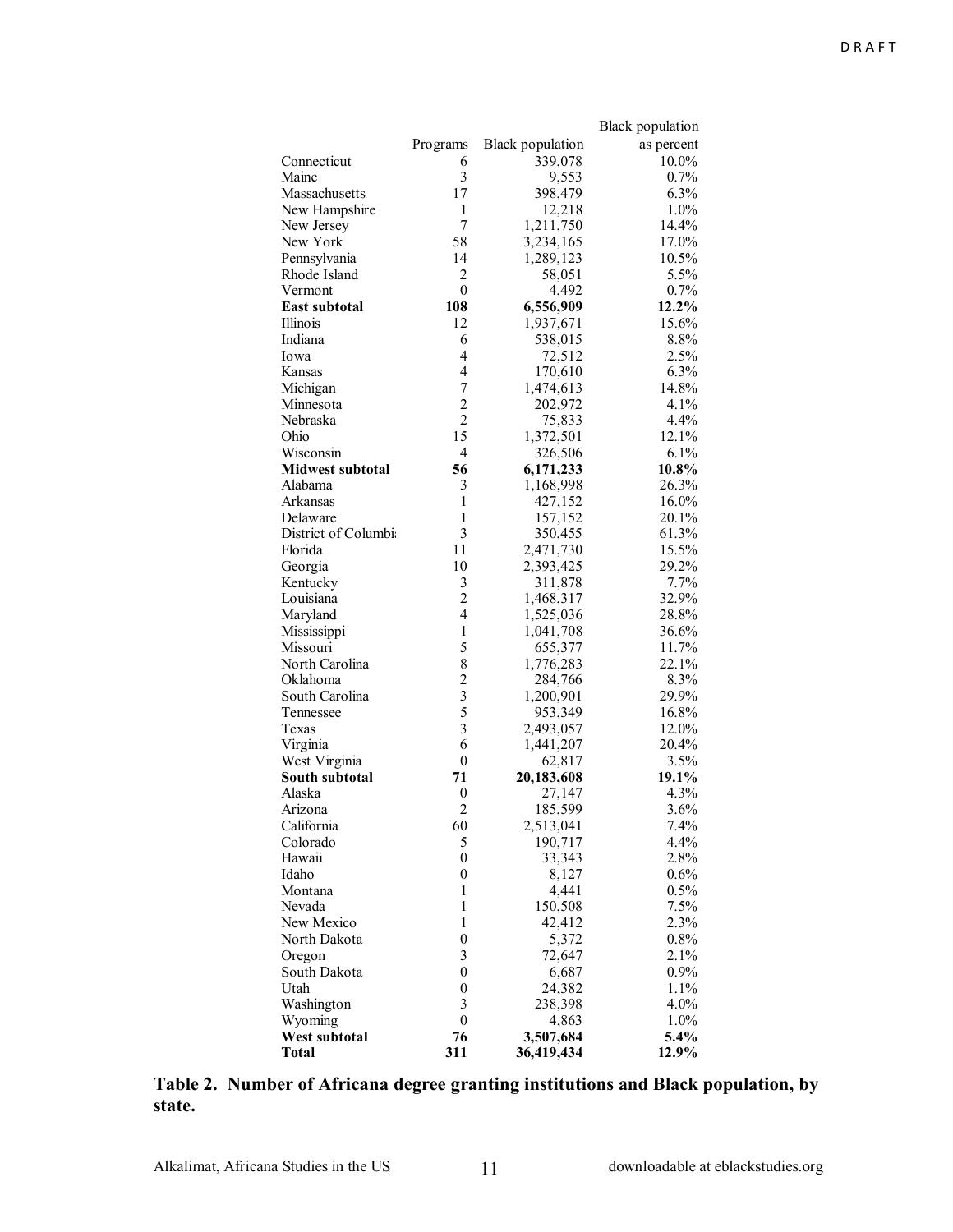| Alabama              | 3                       | California            | 60             |
|----------------------|-------------------------|-----------------------|----------------|
| Alaska               | $\boldsymbol{0}$        | New York              | 58             |
| Arizona              | $\overline{c}$          | Massachusetts         | 17             |
| Arkansas             | $\mathbf{1}$            | Ohio                  | 15             |
| California           | 60                      | Pennsylvania          | 14             |
| Colorado             | 5                       | Illinois              | 12             |
| Connecticut          | 6                       | Florida               | 11             |
| Delaware             | 1                       | Georgia               | 10             |
| District of Columbia | 3                       | North Carolina        | 8              |
| Florida              | 11                      | Michigan              | 7              |
| Georgia              | 10                      | New Jersey            | 7              |
| Hawaii               | $\boldsymbol{0}$        | Connecticut           | 6              |
| Idaho                | $\boldsymbol{0}$        | Indiana               | 6              |
| Illinois             | 12                      | Virginia              | 6              |
| Indiana              | 6                       | Colorado              | 5              |
| Iowa                 | 4                       | Missouri              | 5              |
| Kansas               | $\overline{4}$          | Tennessee             | 5              |
| Kentucky             | 3                       | Iowa                  | $\overline{4}$ |
| Louisiana            | $\overline{2}$          | Kansas                | $\overline{4}$ |
| Maine                | $\overline{3}$          | Maryland              | 4              |
| Maryland             | $\overline{4}$          | Wisconsin             | 4              |
| Massachusetts        | 17                      | Alabama               | 3              |
| Michigan             | 7                       | District of Columbia  | 3              |
| Minnesota            | $\overline{c}$          | Kentucky              | $\mathfrak{Z}$ |
| Mississippi          | $\mathbf{1}$            | Maine                 | 3              |
| Missouri             | 5                       | Oregon                | 3              |
| Montana              | $\mathbf{1}$            | South Carolina        | 3              |
| Nebraska             | $\overline{2}$          | Texas                 | 3              |
| Nevada               | 1                       |                       | 3              |
|                      | 1                       | Washington<br>Arizona | $\overline{2}$ |
| New Hampshire        | 7                       | Louisiana             | $\overline{c}$ |
| New Jersey           | 1                       |                       | $\overline{c}$ |
| New Mexico           |                         | Minnesota             | $\overline{c}$ |
| New York             | 58                      | Nebraska              | $\overline{2}$ |
| North Carolina       | 8                       | Oklahoma              | $\overline{2}$ |
| North Dakota         | $\boldsymbol{0}$        | Rhode Island          |                |
| Ohio                 | 15                      | Arkansas              | 1              |
| Oklahoma             | $\overline{2}$          | Delaware              | 1              |
| Oregon               | 3                       | Mississippi           | 1              |
| Pennsylvania         | 14                      | Montana               | 1              |
| Rhode Island         | $\overline{c}$          | Nevada                | 1              |
| South Carolina       | $\overline{\mathbf{3}}$ | New Hampshire         | 1              |
| South Dakota         | $\boldsymbol{0}$        | New Mexico            | 1              |
| Tennessee            | 5                       | Alaska                | $\overline{0}$ |
| Texas                | $\overline{3}$          | Hawaii                | $\overline{0}$ |
| Utah                 | $\boldsymbol{0}$        | Idaho                 | $\overline{0}$ |
| Vermont              | $\boldsymbol{0}$        | North Dakota          | 0              |
| Virginia             | 6                       | South Dakota          | 0              |
| Washington           | 3                       | Utah                  | 0              |
| West Virginia        | $\boldsymbol{0}$        | Vermont               | 0              |
| Wisconsin            | 4                       | West Virginia         | 0              |
| Wyoming              | $\boldsymbol{0}$        | Wyoming               | $\theta$       |
| Total                | 311                     | Total                 | 311            |

**Table 3. Number of Africana Studies degree programs in each state, ordered alphabetically (left) and by number of programs (right).**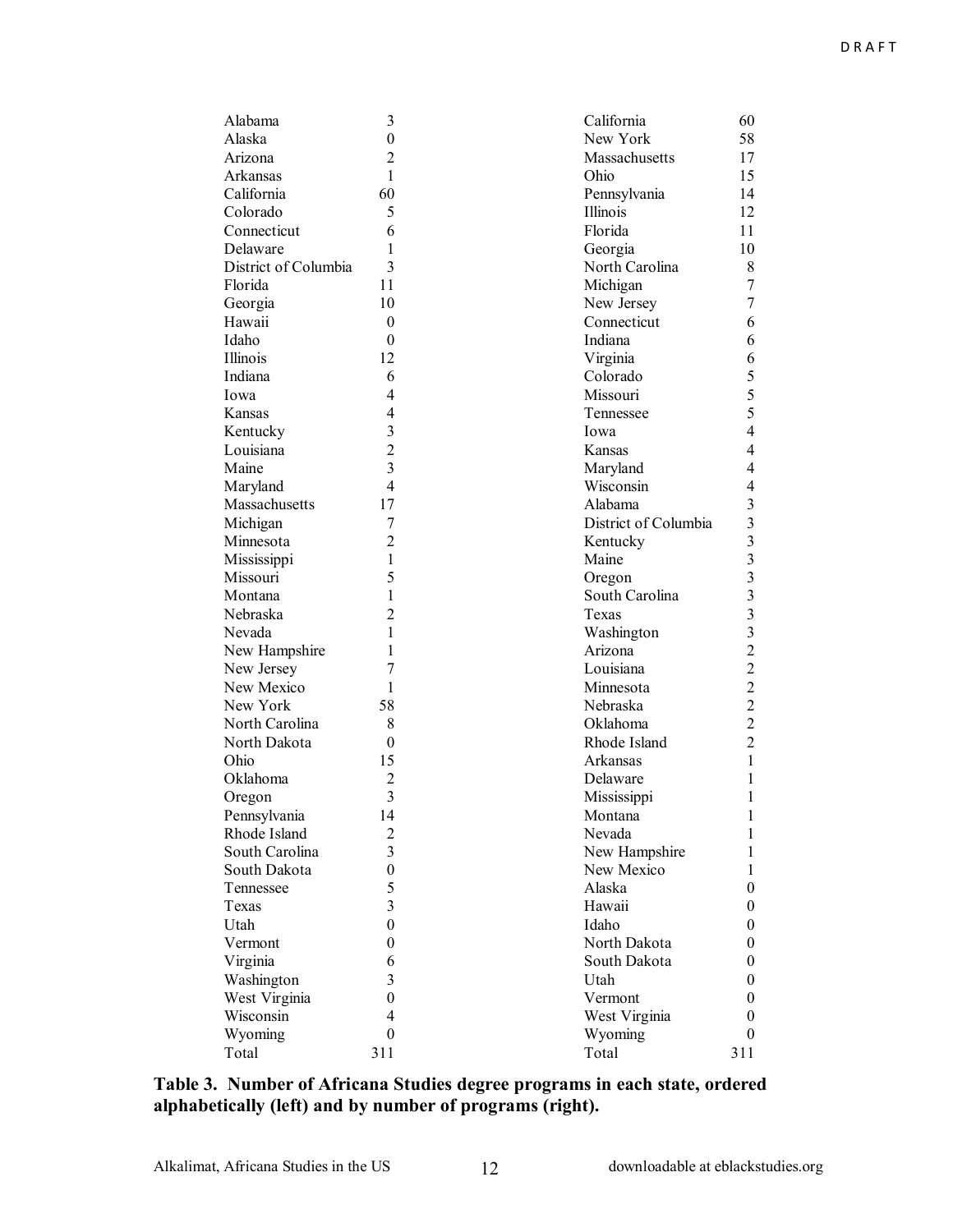Table four indicates that a majority of institutions that grant degrees are in the public sector. On a regional basis this is true for every region except the East. Institutions in the West are twice as likely to be in the public sector than the East. In general this follows the general trend in higher education for private institutions to be more concentrated in the East.

|         | Public institutions | As percent of all institutions |
|---------|---------------------|--------------------------------|
| East    | 38                  | 35%                            |
| Midwest | 37                  | 66%                            |
| South   | 50                  | 70%                            |
| West    | 60                  | 79%                            |
| Total   | 185                 | 59%                            |

**Table 4. Number of public institutions with Africana Studies degree programs, by region, also showing public institutions as a percent of all institutions with programs.** 

#### *2. What is their identity/focus?*

 Table five gives the distribution of the names of the 311 institutions that grant degrees in Black Studies. About 83% have names that connect with the African Diaspora. This is a high level of consensus on the focus and identity of the field.

 It is also interesting to note that a majority of the institutions that use Ethnic in their name are located in California and New York (24 of 42, or 57%). This suggests that the majority of the country has a greater level of consensus, and that the demographic diversity of these border states accounts for unity programs with Latino's and the Caribbean.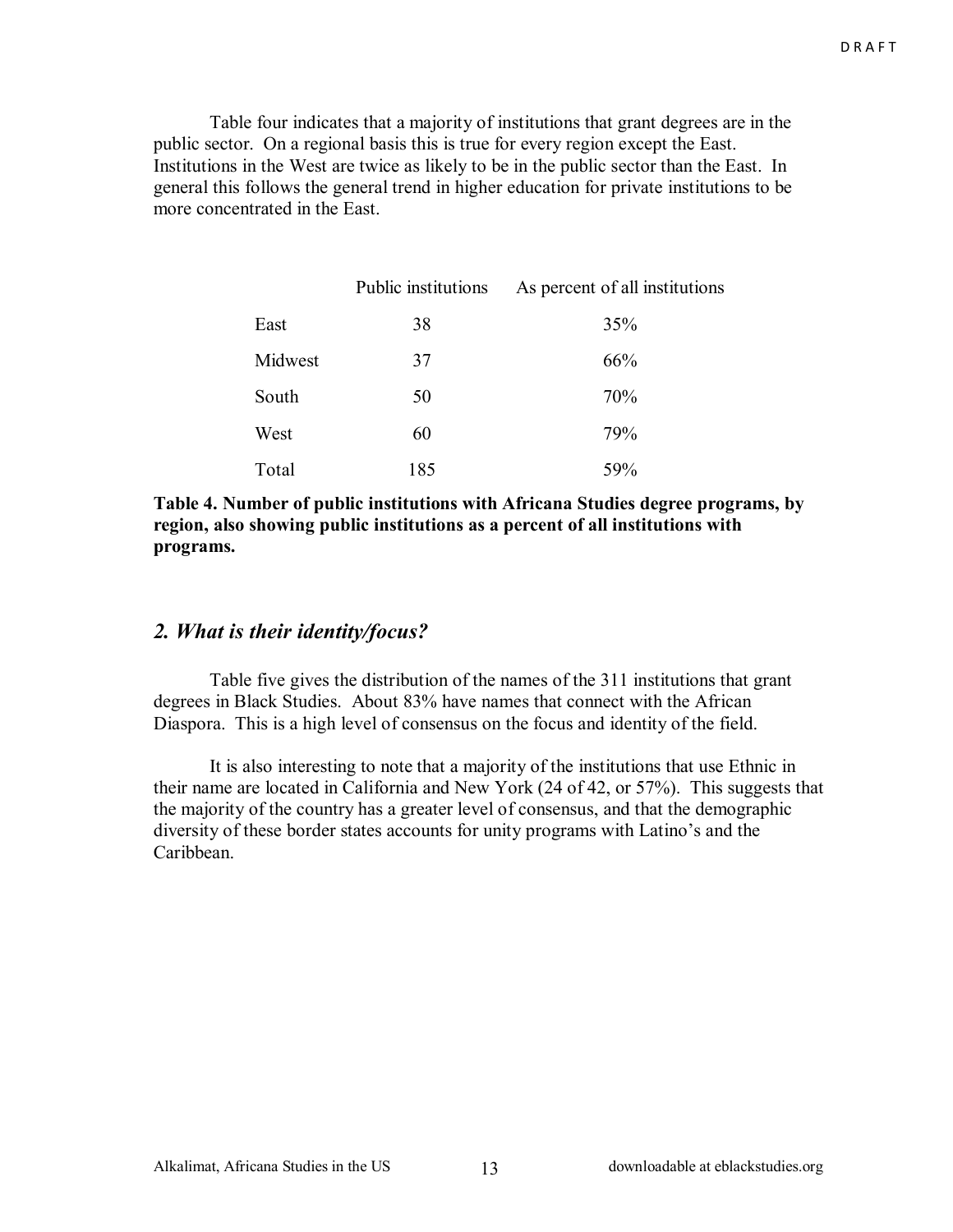| African American or Afro-American | 100            | 32%   |
|-----------------------------------|----------------|-------|
| Africana                          | 63             | 20%   |
| African and African American      | 45             | 14%   |
| <b>Black</b>                      | 37             | 12%   |
| Pan African                       | 7              | $2\%$ |
| African                           | 5              | 2%    |
| Africology                        | $\mathbf{1}$   | $0\%$ |
| Diasporic names subtotal          | 258            | 83%   |
| Ethnic                            | 43             | 14%   |
| American                          | 5              | $2\%$ |
| Multicultural                     | $\overline{2}$ | $1\%$ |
| Latin America                     | $\overline{2}$ | $1\%$ |
| Interdisciplinary                 | $\mathbf{1}$   | 0%    |
| Other names subtotal              | 53             | 17%   |
| <b>Total</b>                      | 311            | 100%  |

**Table 5. Names of academic units offering Africana Studies degrees.** 

 Table six clarifies this further as it indicates a high level of consensus on a Diasporic focus for the field. The West is the one region that deviates from this general pattern with slightly more than half of the institution with a Diasporic focus.

|                              | East | Midwest                                        | South  | West | Total |
|------------------------------|------|------------------------------------------------|--------|------|-------|
|                              |      | $N = 108$ $N = 56$ $N = 71$ $N = 76$ $N = 311$ |        |      |       |
| Percent with Diasporic names | 91%  | $91\%$                                         | $93\%$ | 57%  | 83%   |

**Table 6. Percent of academic units which use a Diasporic name, by region.**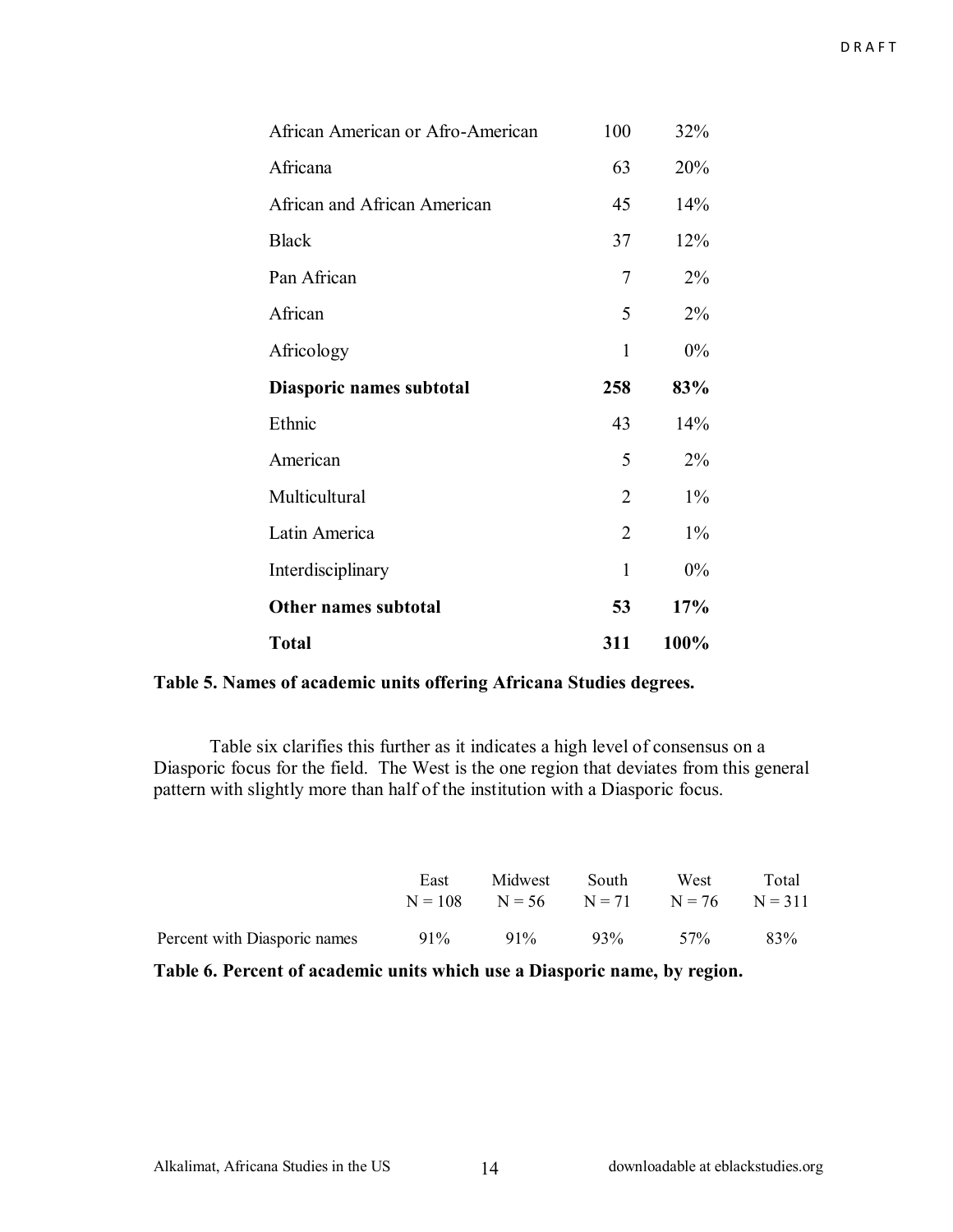#### *3. What is the administrative structure?*

 Table seven indicates that one third of all institutional structures are departments. In table eight, regional data are reported. Both the South and the West deviates the most. The South has less and the West has more departments than expected. The South remains a region with the greatest concentration of African American population. It also retains a legacy of racist repression hence it is not a surprise that the fight for Black Studies would have achieved less permanence here than elsewhere. In the west on the other hand it appears that the demographic imperative for coalition politics to unite Blacks and Latinos has led to the pattern of greatest permanence. There is wisdom in these numbers.

| Department          | 100 | 32%  |
|---------------------|-----|------|
| Program             | 168 | 54%  |
| Center or Institute | 15  | 5%   |
| Other               | 28  | 9%   |
| Total               | 311 | 100% |

#### **Table 7. Structure of academic units.**

|                                  | East<br>$N = 108$ | Midwest<br>$N = 56$ $N = 71$ $N = 76$ $N = 313$ | South  | West   | Total |
|----------------------------------|-------------------|-------------------------------------------------|--------|--------|-------|
| Percent organized as departments | 29%               | 39%                                             | $11\%$ | $51\%$ | 32%   |

**Table 8. Percent of academic units organized as departments, by region.** 

#### *4. What degrees are granted?*

 There are a full range of degree programs. The ratio that stands out is the number of PhD programs to the total number of institutions. This ratio sets up parameters for the Black Studies labor market, how many jobs will be needed and how many people are in the PhD pipeline. For example, if the 311 institutions have 100 job openings a year (25 tenure track, 25 contract for a year, 50 to teach one or more courses). There would be a need for 25 people with the PhD degree, and 75 people such as graduate students or ABD's. There are fewer than 10 PhDs granted in Africana Studies each year.

 Additionally there is a generational sea change taking place among the faculty. After 30 to 40 years of service the founding generation is retiring. Over the next 10 years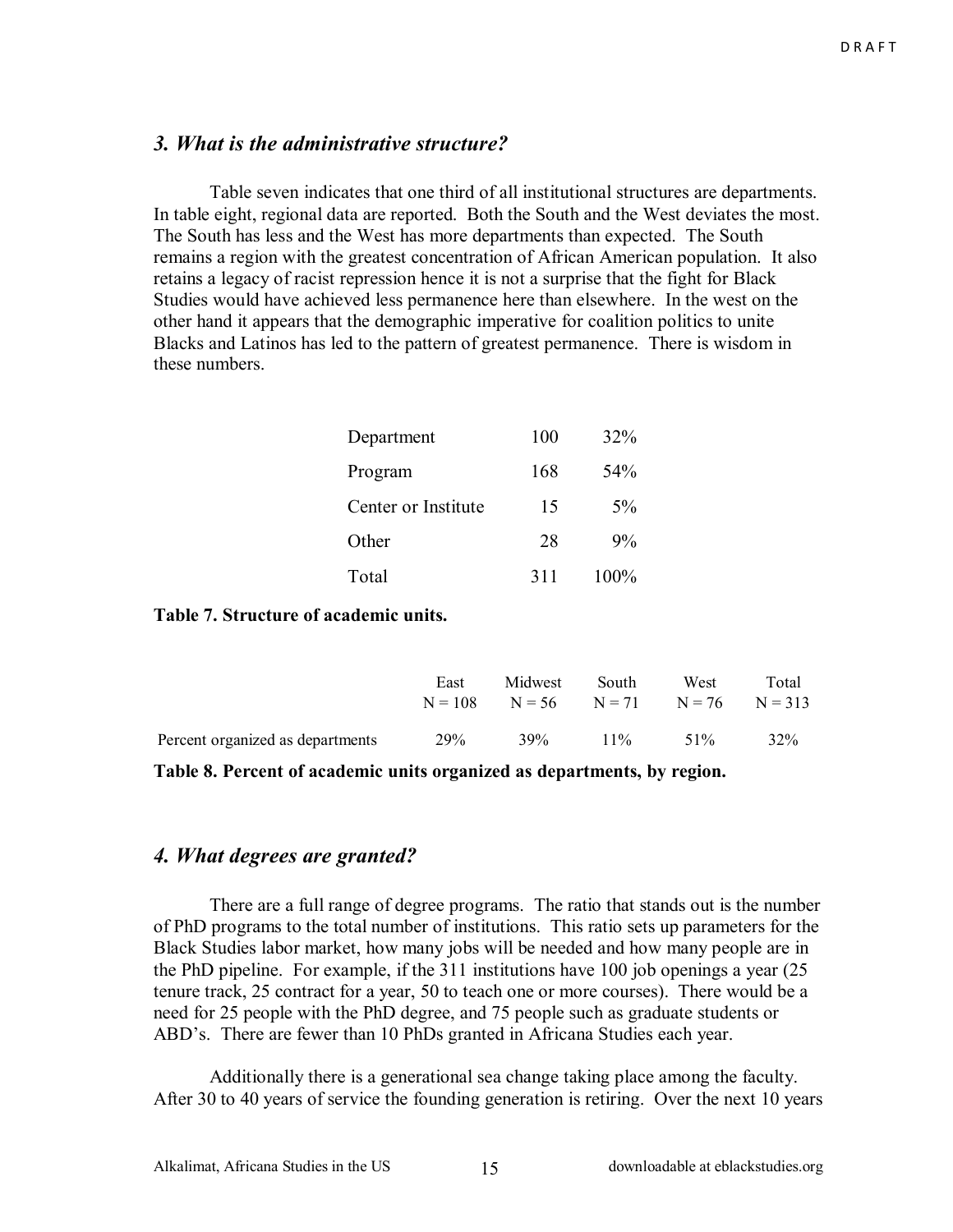there will likely be a 20-30 % faculty turnover. This removes a senior layer and opens up a junior layer. Black Studies as a labor market deserves more attention.

| Doctoral degree           |     |
|---------------------------|-----|
| Master's degree           | 21  |
| Bachelor's degree (major) | 158 |
| Bachelor's degree (minor) | 88  |
| Associate's degree        | 10  |
| Other                     | 25  |
| Total                     | 311 |

#### **Table 9. Highest degrees offered by academic units.**

 Table ten indicates that there is relative comparability across the regions with South only lagging slightly behind.

|                                  | East<br>$N = 108$ | Midwest<br>$N = 56$ | South<br>$N = 71$ | West<br>$N = 76$ | Total<br>$N = 313$ |
|----------------------------------|-------------------|---------------------|-------------------|------------------|--------------------|
| Percent offering bachelor's      |                   |                     |                   |                  |                    |
| degree (major) as highest degree | 50%               | 52%                 | $44\%$            | 58%              | 51\%               |

Table 10. Percent of academic units offering a bachelor's degree, or major, as **highest degree offered, by region.** 

#### *5. What graduate study opportunities exist?*

 There is dynamic growth in the number of institutions offering advanced study of the African American experience. At the PhD level there are three main kinds of degree administrative structures:

- 1. A formal unit dedicated to Africana Studies (e.g. Temple University)
- 2. A formal unit dedicated to Ethnic Studies (e.g. UC San Diego)
- 3. Within or partnering with a discipline (e.g. Yale)

Strictly speaking then there are 6 PhD departments or programs in Africana Studies and another four or more with this expanded definition. There would be even more if we included PhD minors, certificates, and so on.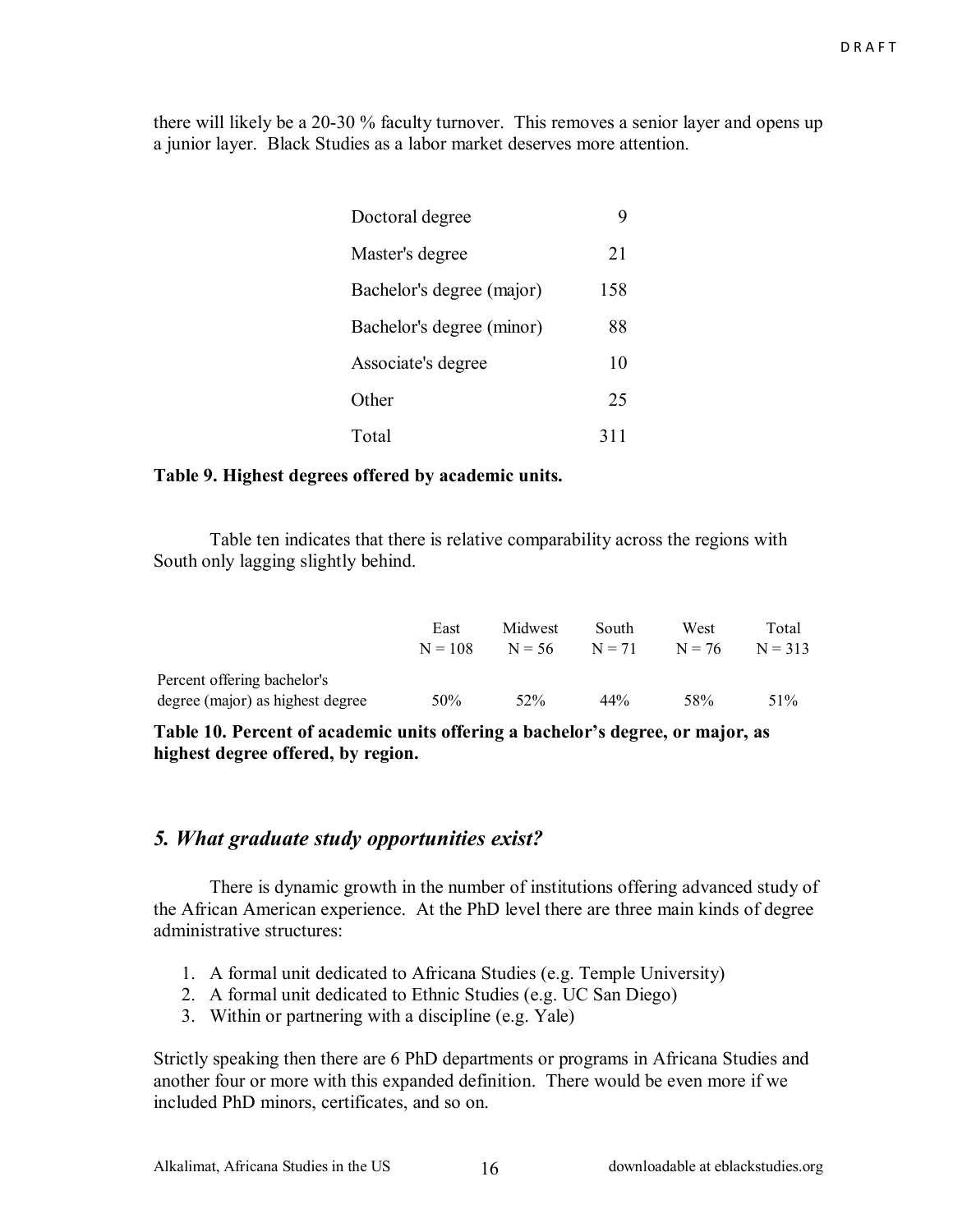| Institution                                 | Program                                   | Highest degree                              |
|---------------------------------------------|-------------------------------------------|---------------------------------------------|
| Harvard University                          | Afro-American Research                    | PhD                                         |
| Michigan State University                   | African American and African Studies      | PhD                                         |
| Morgan State University                     | African American and African Diaspora     | PhD                                         |
| Northwestern University                     | African-American Studies                  | PhD                                         |
| Temple University                           | African American Studies                  | PhD                                         |
| University of California, Berkeley          | African American Studies                  | PhD                                         |
| University of California, San Diego         | <b>Ethnic Studies</b>                     | PhD                                         |
| University of Massachusetts-Amherst         | Afro-American Studies                     | PhD                                         |
| University of Southern California           | African American Studies                  | PhD                                         |
| Yale University                             | Afro-American Studies                     | PhD                                         |
| <b>Boston University</b>                    | <b>African Studies</b>                    | <b>MA</b>                                   |
| Clark Atlanta University                    | African and African American Studies      | <b>MA</b>                                   |
| Columbia University                         | African-American Studies                  | <b>MA</b>                                   |
| <b>Cornell University</b>                   | Africana Studies                          | <b>MA</b>                                   |
| Florida International University            | African-New World Studies                 | <b>MA</b>                                   |
| Graduate Center City University of New York | Africana Studies                          | <b>MA</b>                                   |
| Indiana University                          | Afro-American Studies                     | <b>MA</b>                                   |
| New York University                         | Africana Studies                          | <b>MA</b>                                   |
| Ohio State University                       | African American and African Studies      | <b>MA</b>                                   |
| <b>Syracuse University</b>                  | <b>African American Studies</b>           | <b>MA</b>                                   |
| University at Albany SUNY                   | Africana Studies                          | <b>MA</b>                                   |
| University of California, Los Angeles       | Afro-American Studies                     | <b>MA</b>                                   |
| University of Chicago                       | African and African American Studies      | <b>MA</b>                                   |
| University of Iowa                          | African American Studies                  | <b>MA</b>                                   |
| University of Louisville                    | Pan-African Studies                       | MA                                          |
| University of South Carolina                | <b>African American Studies</b>           | MA                                          |
| University of South Florida                 | Africana Studies                          | MA                                          |
| University of Texas at Austin               | African Diaspora Studies in Latin America | MA                                          |
| University of Wisconsin-Madison             | Afro-American Studies                     | MA                                          |
| University of Wisconsin-Milwaukee           | Africology                                | MA                                          |
| University of Virginia                      | Afro-American and African Studies         | post-doctoral program,<br>no degree offered |

### **Table 11. Graduate programs.**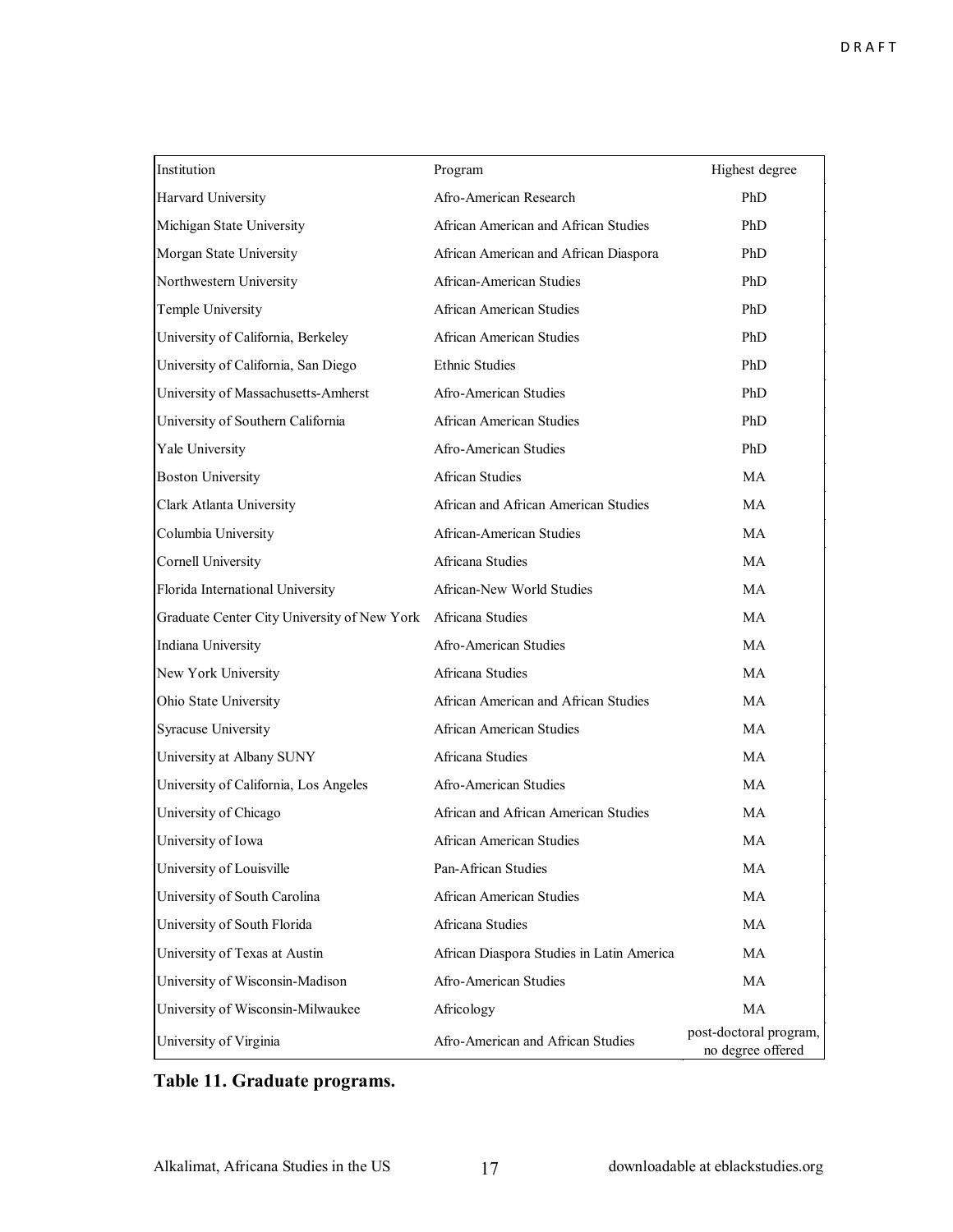### **Appendix: Directory of Africana Studies academic programs**

| <b>State</b>                            |                                      |
|-----------------------------------------|--------------------------------------|
| <b>Institution</b>                      | Program                              |
| Alabama                                 |                                      |
| Birmingham-Southern College             | Latin American Studies               |
| University of Alabama                   | <b>African American Studies</b>      |
| University of South Alabama             | <b>African American Studies</b>      |
| Arizona                                 |                                      |
| Arizona State University                | African and African American Studies |
| University of Arizona                   | Africana Studies                     |
| Arkansas                                |                                      |
| University of Arkansas                  | <b>African American Studies</b>      |
| California                              |                                      |
| California Polytechnic State University | <b>Ethnic Studies</b>                |
| City College of San Francisco           | <b>African American Studies</b>      |
| <b>Claremont Graduate University</b>    | Africana Studies                     |
| Claremont McKenna College               | <b>Black Studies</b>                 |
| Contra Costa College                    | <b>African American Studies</b>      |
| <b>Cosumnes River College</b>           | <b>Ethnic Studies</b>                |
| CSU Dominguez Hills                     | Africana Studies                     |
| CSU East Bay                            | <b>Ethnic Studies</b>                |
| <b>CSU Fresno</b>                       | Africana and American Indian Studies |
| <b>CSU</b> Fullerton                    | Afro-Ethnic Studies                  |
| CSU Long Beach                          | <b>Black Studies</b>                 |
| CSU Los Angeles                         | Pan-African Studies                  |
| CSU Northridge                          | Pan-African Studies                  |
| CSU Sacramento                          | Ethnic Studies/Pan-African Studies   |
| CSU San Bernardino                      | <b>Ethnic Studies</b>                |
| CSU San Marcos                          | <b>Ethnic Studies</b>                |
| <b>CSU</b> Stanislaus                   | <b>Ethnic Studies</b>                |
| Humboldt State University               | <b>Ethnic Studies</b>                |
| Los Angeles City College                | <b>American Cultures</b>             |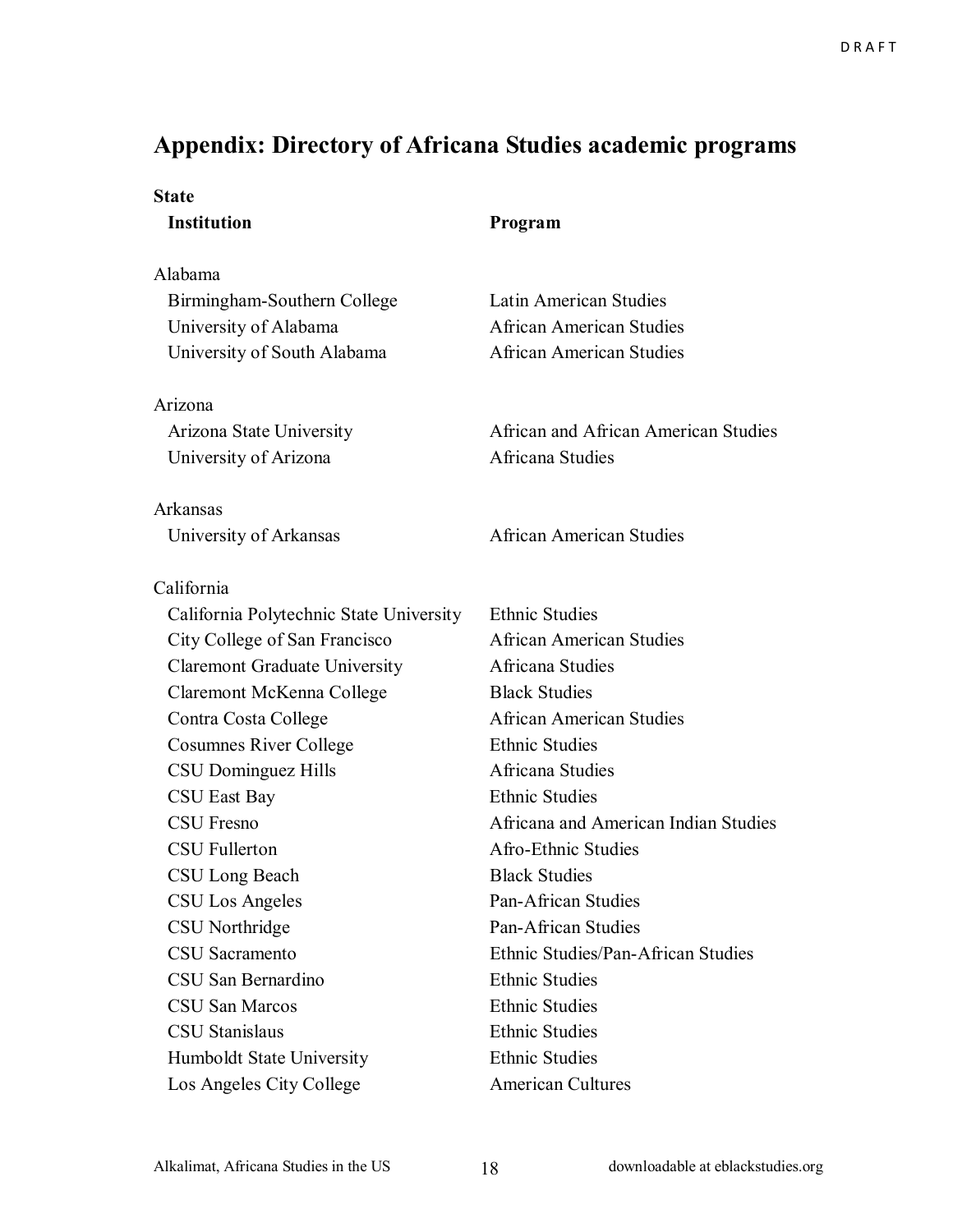Los Angeles Mission College African American Studies Los Angeles Valley College Ethnic Studies Loyola Marymount University African-American Studies Mendocino College Ethnic Studies Merritt College Ethnic Studies Mills College Ethnic Studies Orange Coast College Ethnic Studies Pepperdine University African-American Studies Pitzer College Black Studies Pomona College Black Studies

Sacramento City College Ethnic Studies San Diego City College Black Studies San Diego Mesa College Black Studies San Diego Miramar College Black Studies San Diego State University Africana Studies San Francisco State University Black Studies San Jose State University African-American Studies Santa Ana College Ethnic Studies Scripps College Black Studies Solano Community College Ethnic Studies Sonoma State University **American Multicultural Studies** Southwestern College African-American Studies UC Berkeley **African American Studies** UC Irvine **African American Studies** UC Los Angeles Afro-American Studies UC Riverside Ethnic Studies UC San Diego Ethnic Studies UC Santa Barbara Black Studies UC Santa Cruz **American Studies** University of La Verne Ethnic Studies University of Redlands Race and Ethnic Studies University of San Diego Ethnic Studies University of San Francisco African Area Studies University of Southern California American Studies and Ethnicity

Riverside Community College History, Philosophy, Humanities and Ethnic **Studies**  Stanford University African and African American Studies UC Davis **Example 2 1 1 African** American and African Studies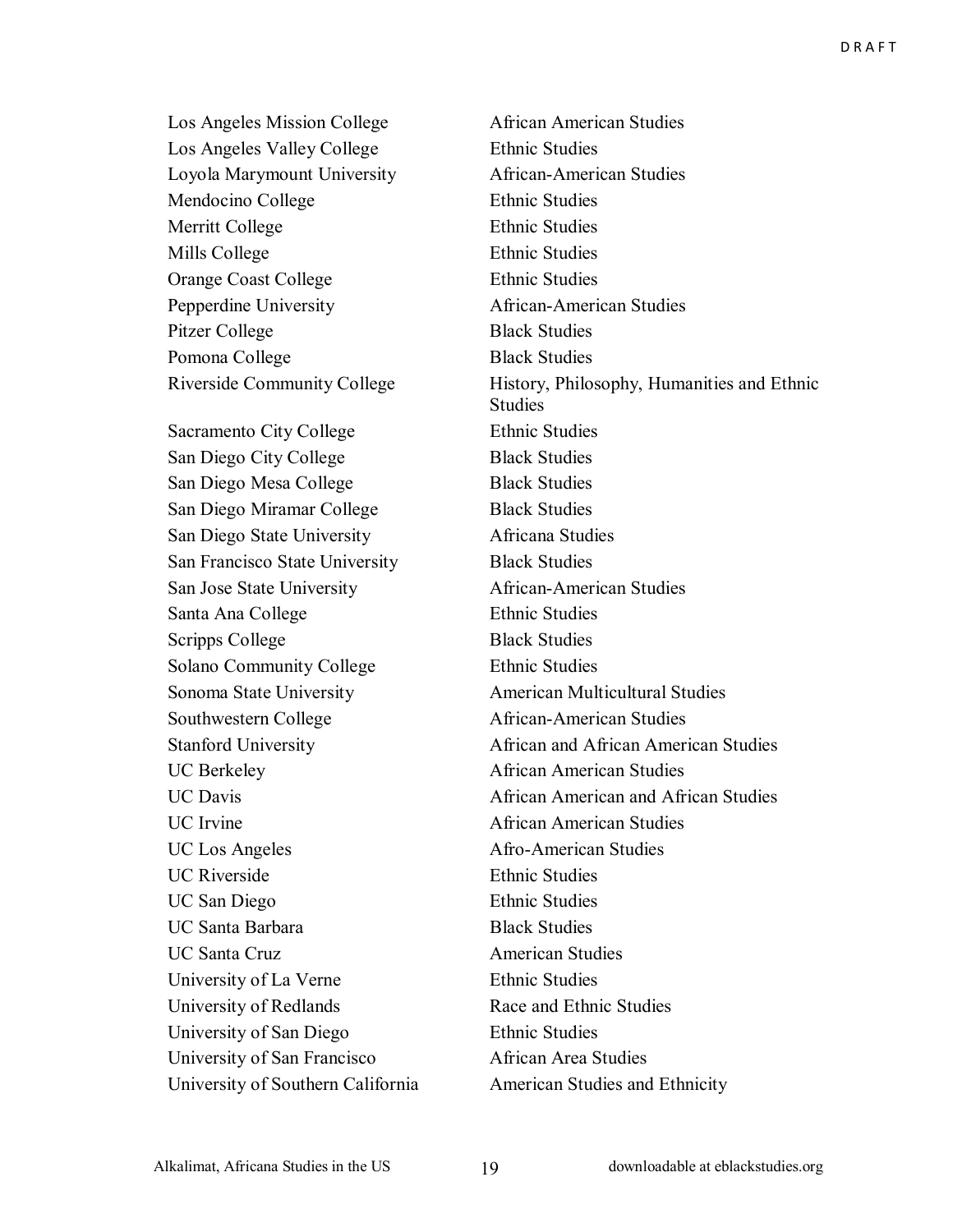University of the Pacific Ethnic Studies Ventura College **African-American Studies** West Los Angeles College African-American Studies Yuba College Ethnic Studies

Colorado Colorado College Black Studies Colorado State University American Ethnicity Metropolitan College of Denver African American Studies University of Colorado Ethnic Studies University of Northern Colorado Africana Studies

**Connecticut** Connecticut College Africana Studies Fairfield University Black Studies

Delaware University of Delaware **African Studies** 

District of Columbia George Washington University Africana Studies Georgetown University African American Studies Howard University **Afro-American Studies** 

#### Florida

Florida A&M University (HBCU) African American Studies Florida Atlantic University Ethnic Studies Florida International University African-New World Studies Florida State University **African American Studies**  Nova Southeastern University Latin and Caribbean Studies St. Petersburg College African American Studies University of Central Florida African American Studies University of Florida African American Studies

 University of Connecticut African American Studies University of Hartford African American Studies Wesleyan University African American Studies Yale University African American Studies

Rollins College **African**/African American Studies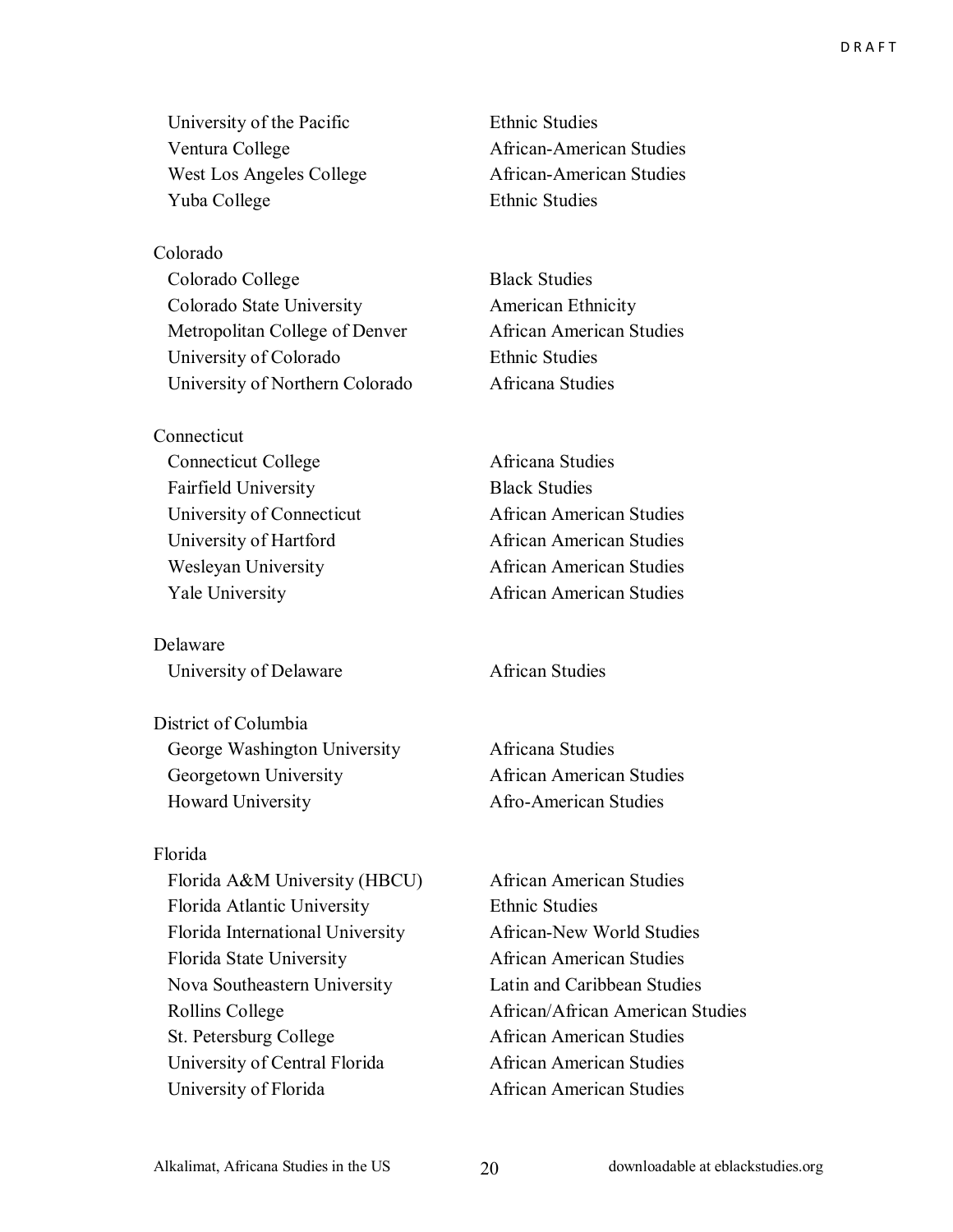University of Miami African American Studies University of South Florida Africana Studies

#### Georgia

Agnes Scott College **Africana** Studies Emory University African American Studies Georgia College and State University African Studies and Black Studies Georgia Institute of Technology African American Studies Georgia Southern University Africana Studies Georgia State University African American Studies Morehouse College **African American Studies** Savannah State University Africana Studies

Illinois

Augustana College African-American Studies Bradley University **African-American Studies**  Eastern Illinois University African-American Studies Loyola University Chicago Black World Studies North Park University **Africana Studies**  Northern Illinois University Black Studies Northwestern University African-American Studies Southern Illinois University Carbondale Black American Studies University of Chicago African and African American Studies University of Illinois-Chicago African-American Studies University of Illinois-Urbana-Champaign Afro-American Studies Western Illinois University African American Studies

#### Indiana

 Indiana State University Africana Studies Indiana University Afro-American Studies

 Clark Atlanta University African and African American Studies University of Georgia Institute for African American Studies

Ball State University **African American Studies** Purdue University **African American Studies** University of Notre Dame African and African-American Studies Valparaiso University Ethnic Studies, Interdisciplinary

Iowa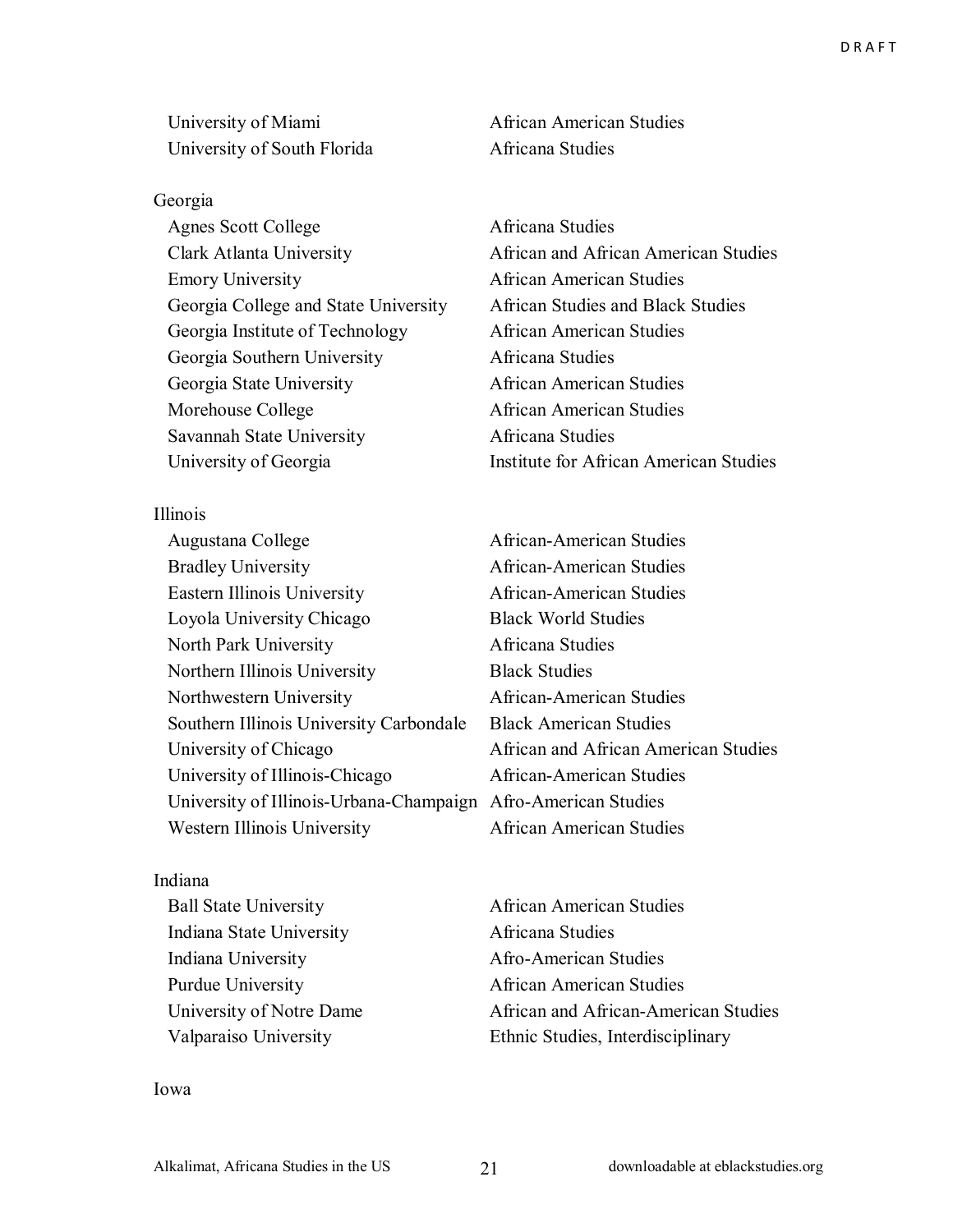Coe College **African American Studies** Grinnell College **Africana Studies** 

Kansas Emporia State University Ethnic and Gender Studies Fort Hayes State University Ethnic Studies Wichita State University **Ethnic Studies** 

Kentucky Kentucky State University **African American Studies**  University of Kentucky African American Studies University of Louisville Pan-African Studies

Louisiana

Maine

Maryland

 Iowa State Universtity African American Studies University of Iowa African American Studies

University of Kansas African and African American Studies

 Louisiana State University African and African American Studies Tulane University African and African Diaspora Studies

Bates College **African American Studies** Bowdoin College **Africana** Studies Colby College **African American Studies** 

 Frostburg State University African American Studies Morgan State University African American Studies University of Maryland Afro-American Studies University of Maryland Baltimore County Africana Studies

**Massachusetts**  Amherst University Black Studies Boston College Black Studies Boston University **African Studies** 

Brandeis University **African and Afro-American Studies** College of the Holy Cross African American Studies Harvard University Afro-American Research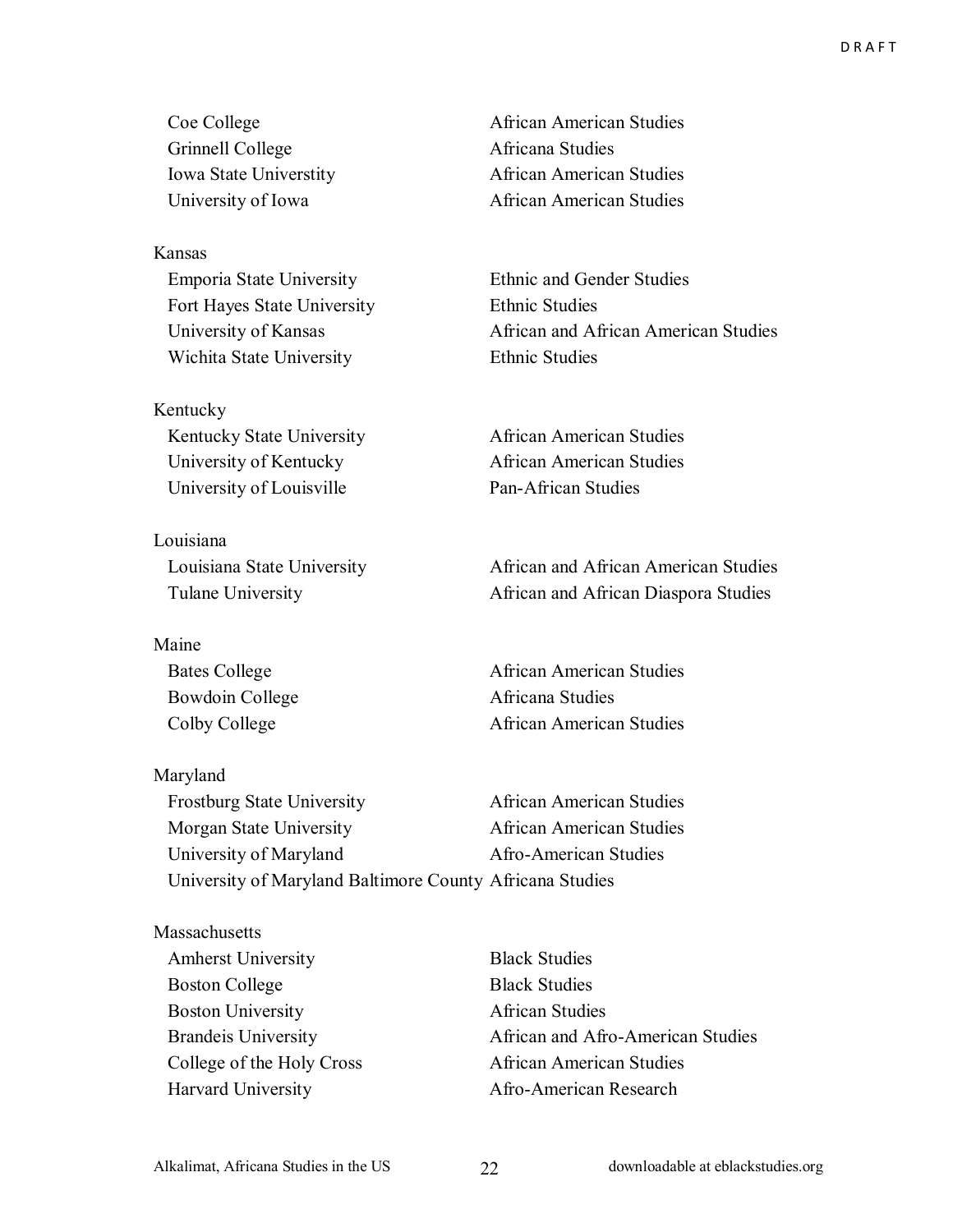Mount Holyoke College **African-American and African Studies**  Northeastern University African-American Studies Salem State College African-American Studies Simmons College Africana Studies Tufts University Africa and the New World University of Massachusetts-Amherst Afro-American Studies University of Massachusetts-Boston Africana Studies University of Massachusetts-Dartmouth African and African American Studies Wellesley College **Africana** Studies Wheaton College **African, African American, Diaspora** 

Williams College **Africana** Studies

#### Michigan

 Eastern Michigan University African American Studies Grand Valley State University African/African American Studies University of Michigan-Ann Arbor AfroAmerican and African Studies University of Michigan-Flint Africana Studies Wayne State University **Africana Studies** 

Minnesota

Mississippi University of Mississippi African-American Studies

#### Missouri

 Missouri State University African American Studies Truman State University **African**/African American Studies University of Missouri Black Studies University of Missouri-Kansas City Black Studies

Montana

**Studies** 

 Michigan State University African American and African Studies University of Michigan-Dearborn African and African American Studies

Carleton College **African**/African American Studies University of Minnesota **African American and African Studies** 

Washington University-St. Louis African and Afro-American Studies

University of Montana African American Studies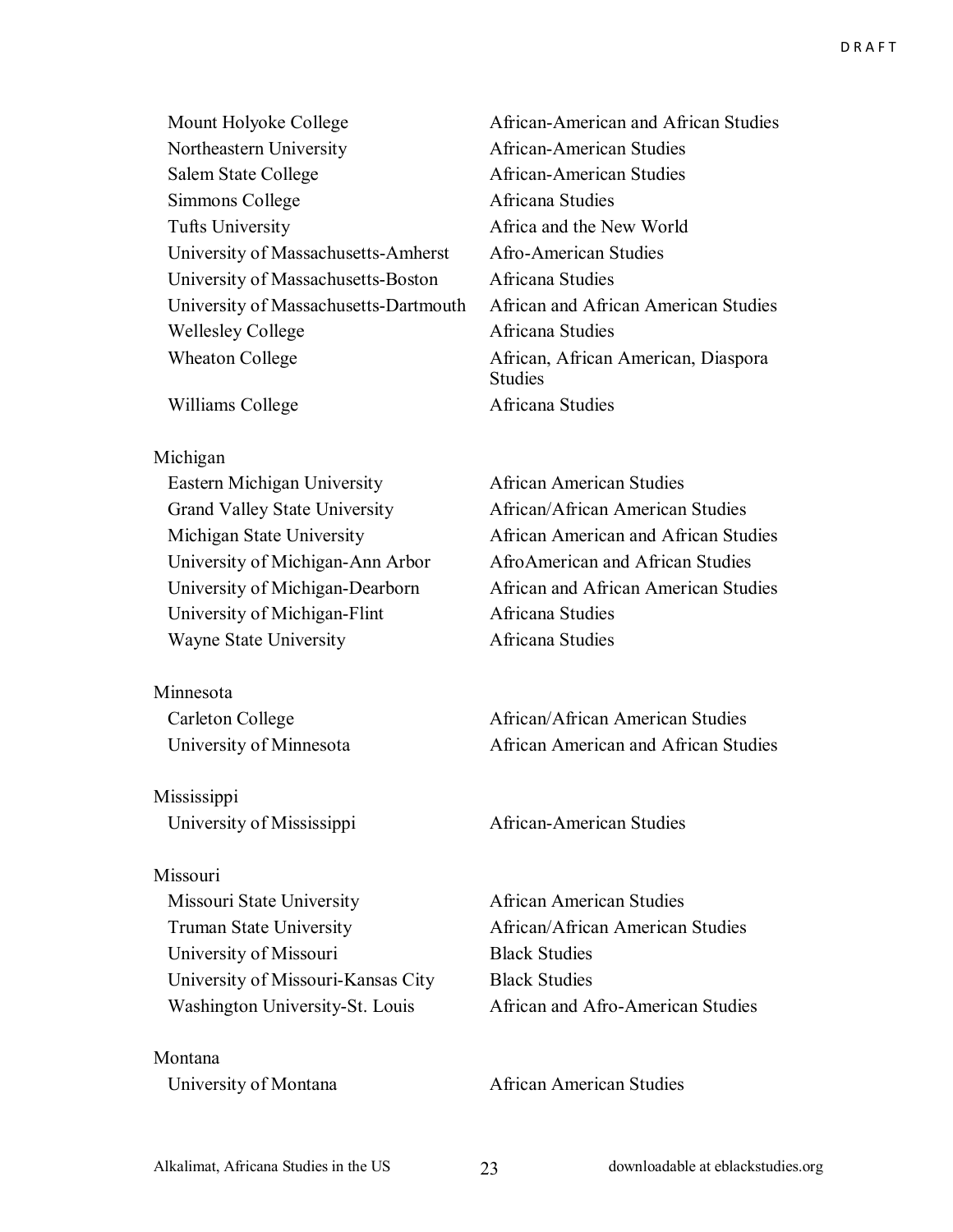| Nebraska                          |                                           |
|-----------------------------------|-------------------------------------------|
| University of Nebraska-Lincoln    | African American and African Studies      |
| University of Nebraska-Omaha      | <b>Black Studies</b>                      |
| Nevada                            |                                           |
| University of Nevada              | Afro-American Studies                     |
| New Hampshire                     |                                           |
| Dartmouth University              | African and African American Studies      |
| New Jersey                        |                                           |
| Adelphi University                | <b>African American Studies</b>           |
| Drew University                   | <b>Pan-African Studies</b>                |
| Princeton University              | <b>African American Studies</b>           |
| Rowan University                  | <b>African American Studies</b>           |
| Seton Hall University             | Africana and Diaspora Studies             |
| The College of New Jersey         | <b>African American Studies</b>           |
| William Patterson University      | African, African American, and Caribbean  |
| New Mexico                        |                                           |
| University of New Mexico          | <b>African American Studies</b>           |
| New York                          |                                           |
| Adelphi University                | African-American and Ethnic Studies       |
| Albany SUNY                       | Africana Studies                          |
| <b>Bard College</b>               | Africana Studies                          |
| <b>Barnard College</b>            | Africana Studies                          |
| Baruch College CUNY               | <b>Black and Hispanic Studies</b>         |
| <b>Binghamton SUNY</b>            | Africana Studies                          |
| Borough of Manhattan Community    |                                           |
| College CUNY                      | Ethnic Studies (African-American Studies) |
| <b>Brockport SUNY</b>             | African and Afro-American Studies         |
| <b>Brooklyn College CUNY</b>      | Africana Studies                          |
| <b>Buffalo State College SUNY</b> | African and African American Studies      |
| <b>Buffalo SUNY</b>               | <b>African American Studies</b>           |
| <b>City College CUNY</b>          | <b>Black Studies</b>                      |
|                                   |                                           |

Colgate University Africana and Latin American Studies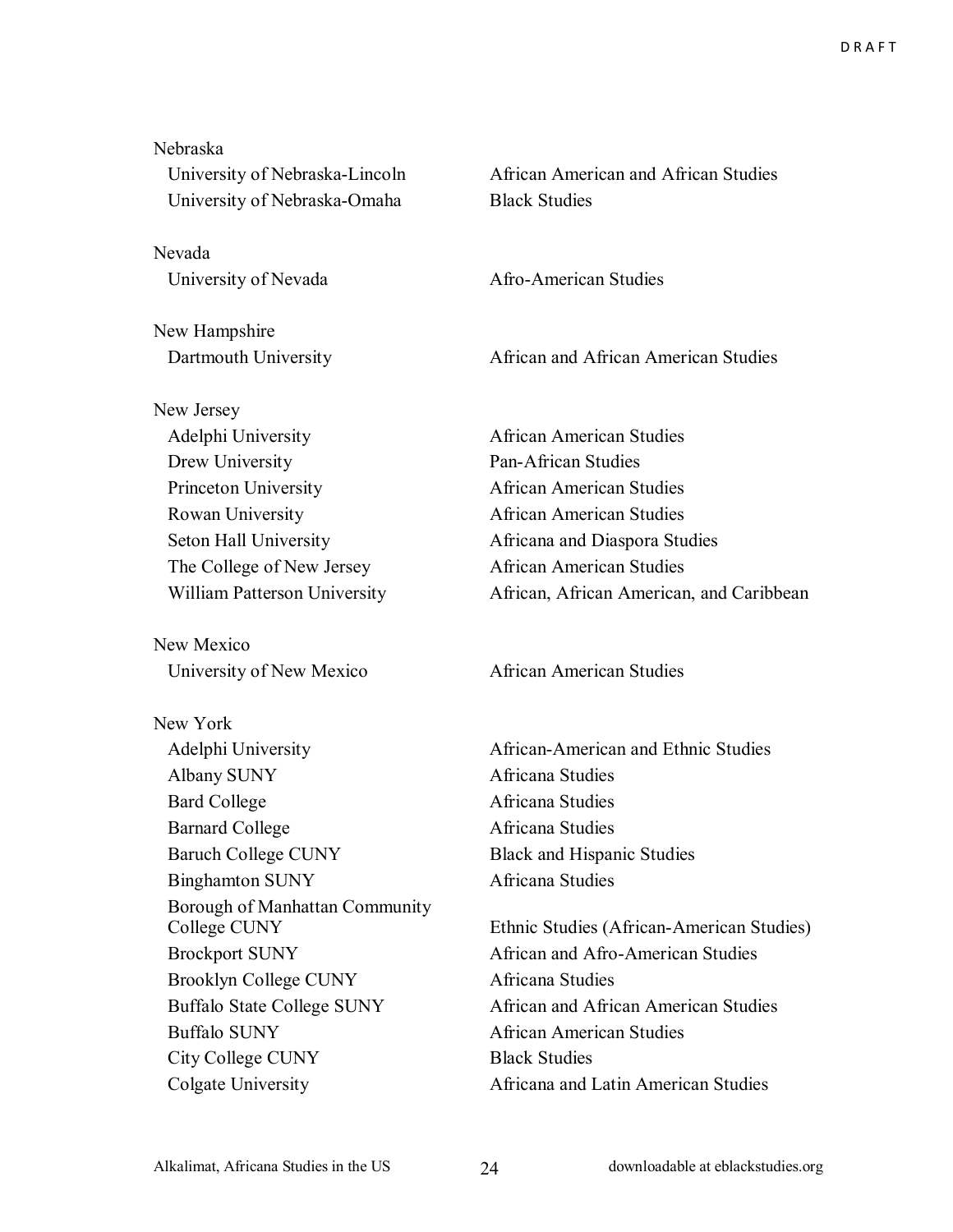College of Saint Rose American Studies College of Staten Island CUNY African American Studies Columbia University African-American Studies Cornell University Africana Studies Cortland SUNY African American Studies Daemen College Black Studies Empire State College SUNY African American Studies Fredonia SUNY **African American Studies** Hamilton College **Africana** Studies

Hartwick College Ethnic Studies Hobart and William Smith College Africana Studies Hofstra University Africana Studies Hostos Community College CUNY Humanities Hunter College CUNY Black and Puerto Rican Studies Ithaca College Culture, Race, and Ethnicity John Jay College CUNY African American Studies Lehman College CUNY African and African American Studies Manhattanville College African Studies Medgar Evers College CUNY Interdisciplinary Studies Nazareth College Multicultural Studies New Paltz SUNY Black Studies New York City College of Technology CUNY African American Studies New York University **Africana Studies**  Niagara University Black Family Studies Oneonta SUNY Africana and Latino Studies Oswego SUNY African/African-American Studies Plattsburgh SUNY Africana/Minority Studies Potsdam SUNY Africana Studies Purchase SUNY Global Black Studies Queens College CUNY Africana Studies Sarah Lawrence College Africana Studies Siena College Multicultural Studies St. John Fisher College African American Studies St. John's University Africana Studies

Fordham University **African and African American Studies**  Graduate Center CUNY African Diaspora in the Americas and the Carribean

Pace University **African and African-American Studies**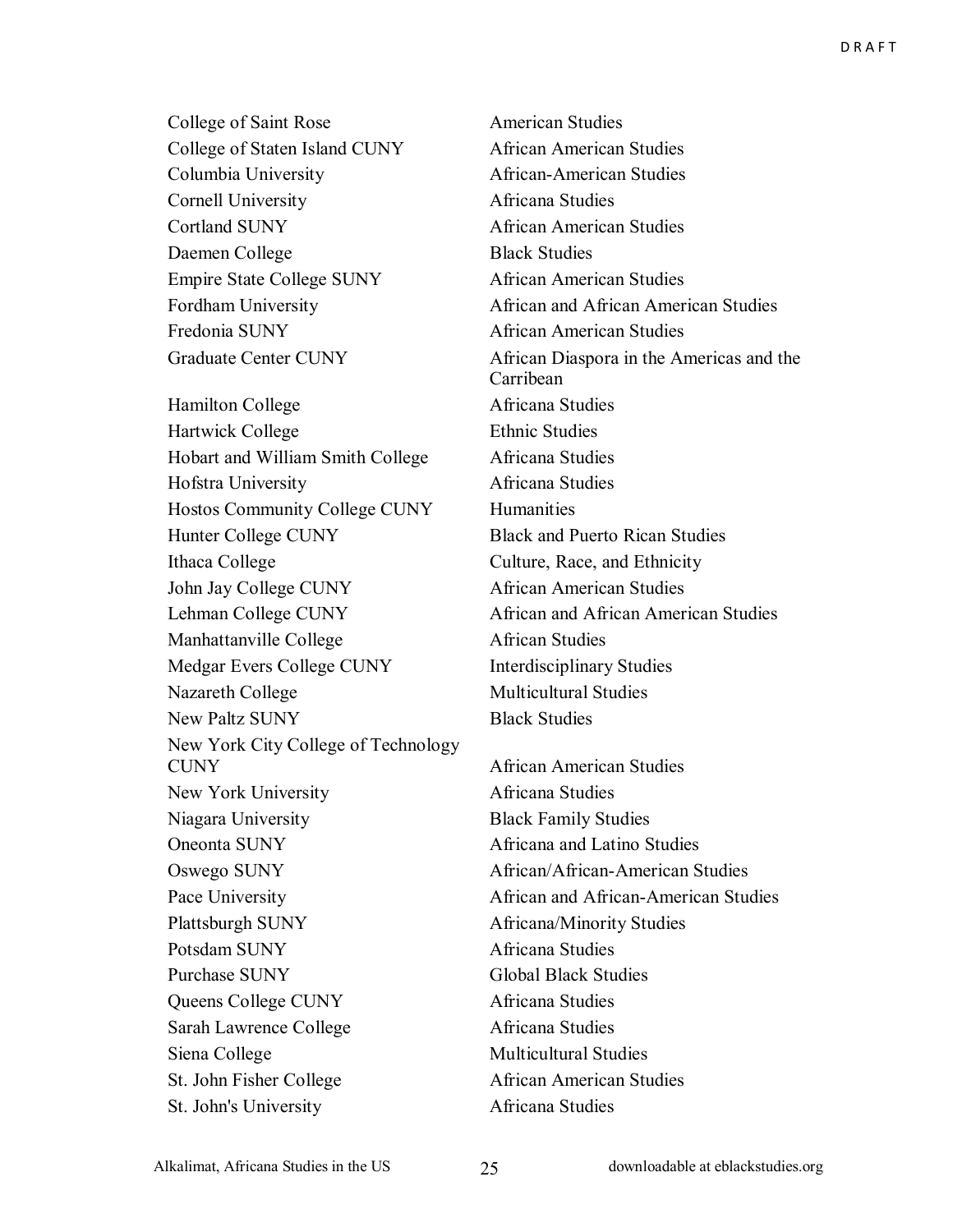| St. Lawrence University    |
|----------------------------|
| <b>Stony Brook SUNY</b>    |
| <b>Syracuse University</b> |
| <b>Union College</b>       |
| University of Rochester    |
| Vassar College             |
| Wells College              |
| York College CUNY          |

North Carolina

United States Cultural and Ethnic Studies Africana Studies African American Studies Africana Studies African and African-American Studies Africana Studies American Studies African American Studies

| Duke University                                                            | African and African American Studies |
|----------------------------------------------------------------------------|--------------------------------------|
| Elon College                                                               | <b>African American Studies</b>      |
| North Carolina State University                                            | Africana Studies                     |
| University of North Carolina-Asheville                                     | Africana Studies                     |
| University of North Carolina-Chapel Hill African and Afro-American Studies |                                      |
| University of North Carolina-Charlotte                                     | African and African American Studies |
| University of North Carolina-Greensboro African American Studies           |                                      |
| University of North Carolina-Wilmington African American Studies           |                                      |

#### Ohio

| <b>Antioch University</b>         | African/African-American Studies, Cultural<br>and Interdisciplinary Studies |
|-----------------------------------|-----------------------------------------------------------------------------|
| Bowling Green State University    | Africana Studies                                                            |
| <b>Central State University</b>   | <b>African Studies</b>                                                      |
| <b>Cleveland State University</b> | <b>Black Studies</b>                                                        |
| College of Wooster                | <b>Black Studies</b>                                                        |
| Denison University                | <b>Black Studies</b>                                                        |
| Kent State University             | Pan-African Studies                                                         |
| Kenyon College                    | African and African American Studies                                        |
| Miami University                  | <b>Black World Studies</b>                                                  |
| Oberlin College                   | <b>African American Studies</b>                                             |
| Ohio State University             | African American and African Studies                                        |
| Ohio University                   | African American Studies                                                    |
| University of Cincinnati          | <b>African American Studies</b>                                             |
| University of Toledo              | Africana Studies                                                            |
| Youngstown State University       | Africana Studies                                                            |

#### Oklahoma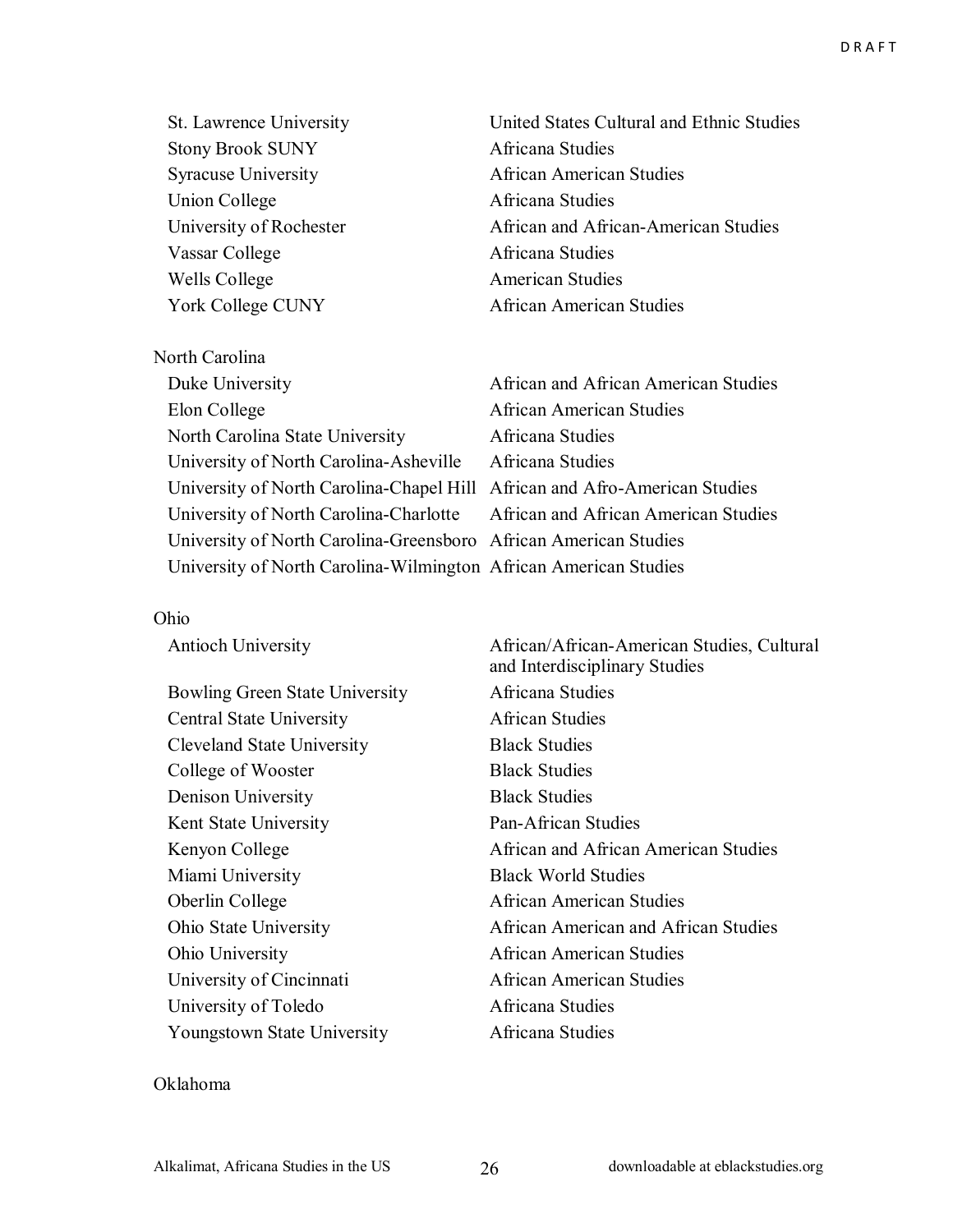Oregon Oregon State University Ethnic Studies Portland State University Black Studies University of Oregon Ethnic Studies

Pennsylvania Bryn Mawr College **Africana** Studies Chatham College African-American Studies Drexel University Africana Studies Franklin and Marshall University Africana Studies Gettysburg College **Africana** Studies

Haverford College **Africana** and African Studies Indiana University of Pennsylvania Pan-African Studies Lafayette College **Africana** Studies Lincoln University Black Studies Shippensburg University of Pennsylvania Ethnic Studies Swarthmore College Black Studies Temple University African American Studies University of Pittsburgh Africana Studies Villanova University Africana Studies

Rhode Island Brown University **Africana Studies** Providence College Black Studies

South Carolina Claflin College Black Studies Clemson University African American Studies

Tennessee Middle Tennessee State University African American Studies Tennessee State University Africana Studies University of Tennesse-Knoxville Africana Studies

University of Oklahoma African and African American Studies University of Tulsa African American Studies

University of South Carolina **African American Studies** 

University of Memphis African and African American Studies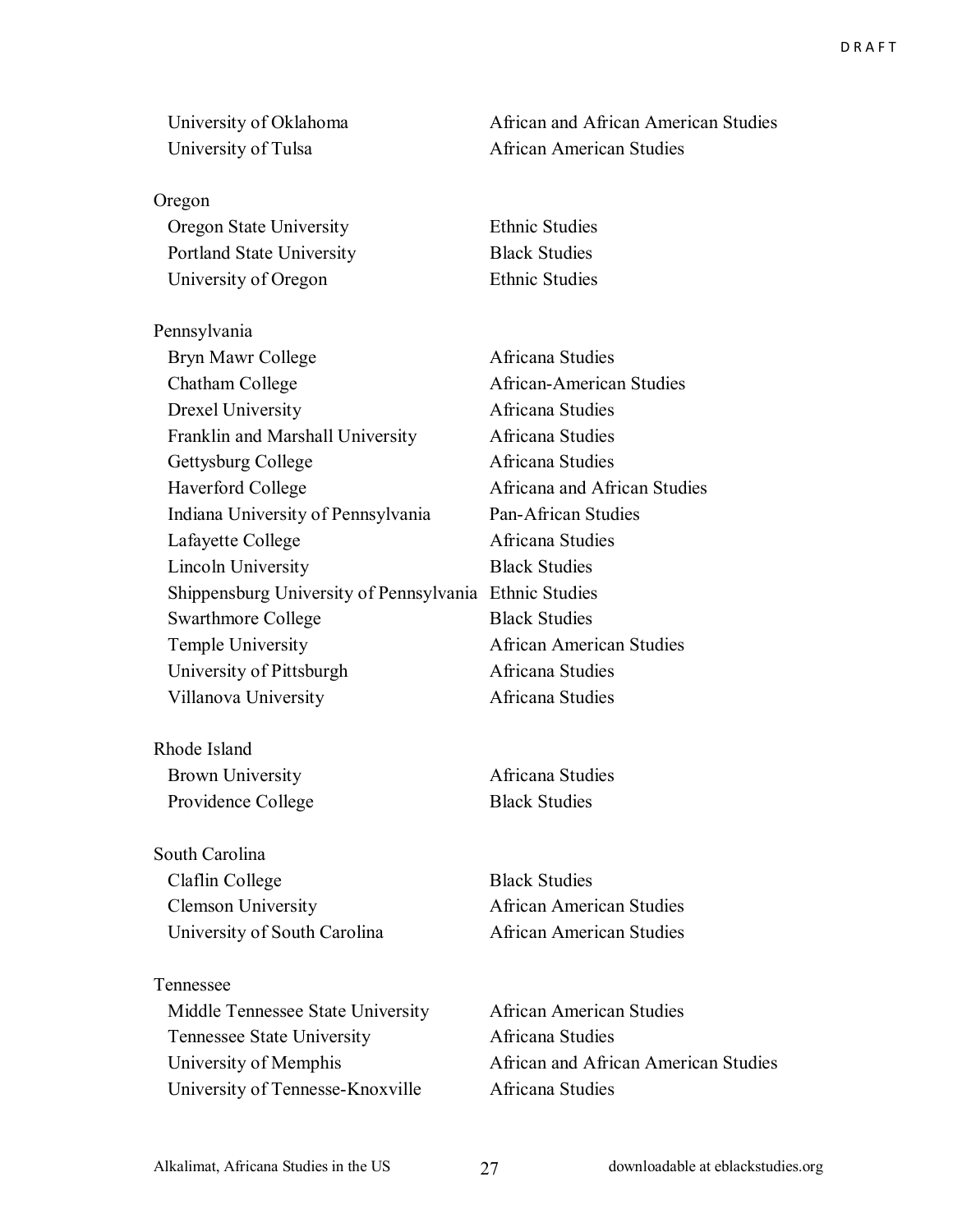#### Texas

 Southern Methodist University Ethnic Studies University of Houston **African American Studies** 

#### Virginia

George Mason University **African American Studies**  Old Dominion University African American Studies University of Virginia Afro-American and African Studies Virginia Commonwealth University African American Studies Virginia Tech Africana Studies William and Mary Black Studies

Washington Eastern Washington University Africana Studies University of Washington American Ethnic Studies

#### Wisconsin

 University of Wisconsin-Madison Afro-American Studies University of Wisconsin-Milwaukee Africology University of Wisconsin-OshKosh African-American Studies University of Wisconsin-Whitewater Race and Ethnic Cultures

Vanderbilt University African-American Studies

University of Texas at Austin African and African-American Studies

Washington State University Comparative Ethnic Studies

### **Bibliography**

Aldridge, Delores, and Carlene Young, eds. *Out of the Revolution: The Development of Africana Studies*. New York: Lexington Books, 2000.

Alkalimat, Abdul. *The African American Experience in Cyberspace*. London: Pluto Press, 2004.

---. *Cyberorganizing*. 2003. E-Book Available: www.eblackstudies.org.

---. *Introduction to Afro-American Studies*. 2002. E-Book Available: www.eblackstudies.org. .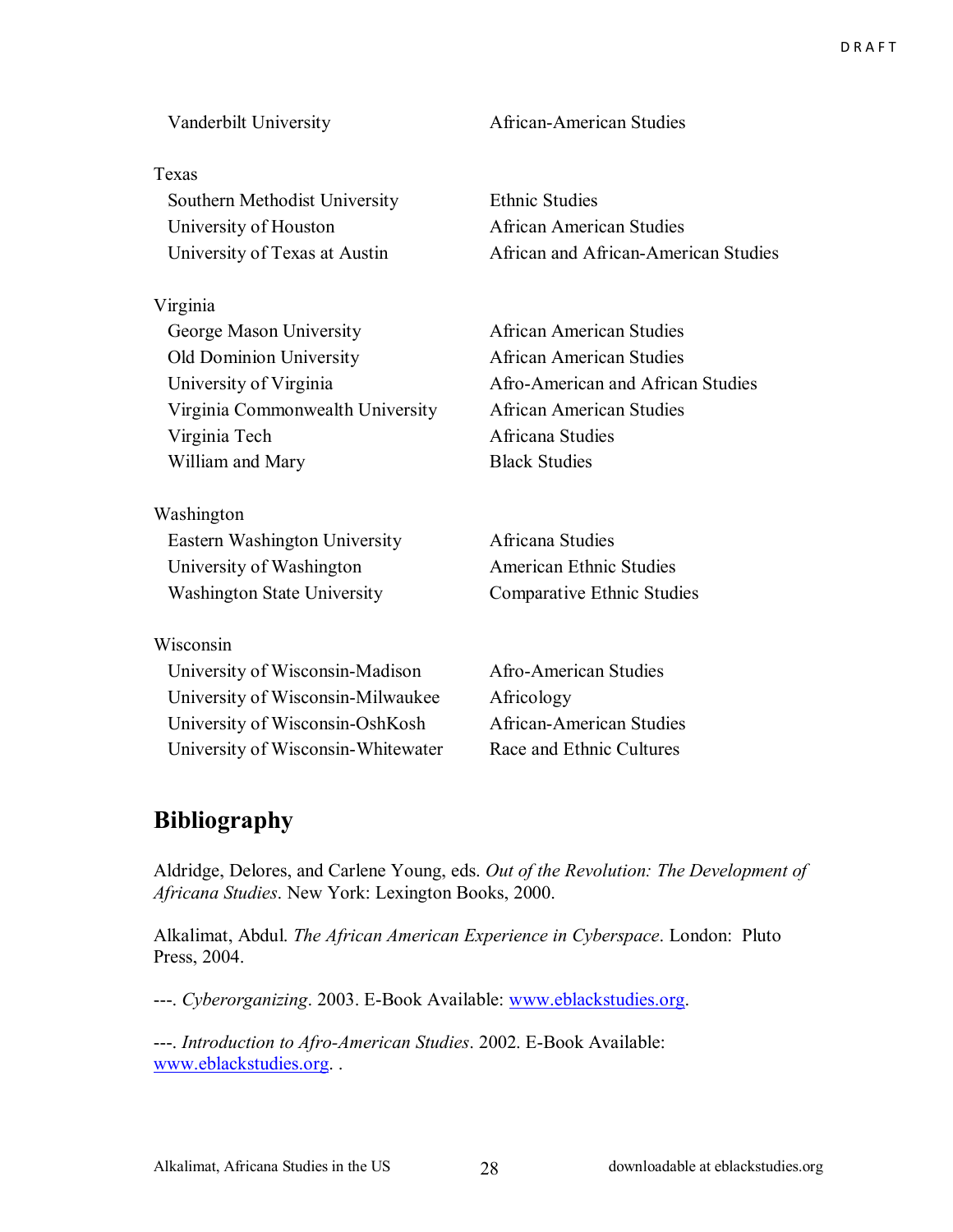Asante, Molefi Kete. *Afro-Centricity: The Theory of Social Change*. Rev. ed. Chicago: African American Images Press, 2003.

Asante, Molefi Kete, and Abd S. Abarry, eds. *African Intellectual Heritage: A Book of Sources*. Philadelphia: Temple University Press, 1996.

Azevedo, Mario, ed. *Africana Studies: A Survey of Africa and the African Diaspora*. Durham: Carolina Academic Press, 1993.

Joseph, Peniel,. "Dashikis and Democracy: Black Studies, Student Activism, and the Black Power Movement." *Journal of African American History* 88 (2003).

Karenga, Maulana. *Introduction to Black Studies*. Inglewood, California: Kawaida Publications, 1982.

---. "Black Studies and the Problematic of Paradigm: The Philosophical Dimension." Rpt. in *The African American Studies Reader* by Nathaniel Norment. Durham: Carolina Academic Press, 2001.

Rojas, Fabio. "Academic Philanthropy and the Ford Foundation's Sponsorship of Black Studies, 1968-1994." Unpublished Article. http://mypage.iu.edu/~frojas/research.html

---. *From Black Power to Black Studies: How a Radical Social Movement Became an Academic Discipline.* Baltimore: Johns Hopkins Press, forthcoming. http://mypage.iu.edu/~frojas/research.html

---. ìSocial Movement Tactics, Organizational Change, and the Spread of African-American Studies.î *Social Forces* (June 2006): 2139-2158. http://mypage.iu.edu/~frojas/research.html

---. *The Survey on Issues in Africana Studies: A First Report*. Department of Sociology, Indiana University, 2005. http://mypage.iu.edu/~frojas/research.html

Rooks, Noliwe M. *White Money Black Power: The Surprising History of African American Studies and the Crimes of Race in Higher Education*. Boston: Beacon Press, 2006.

Small, Mario. "Departmental Conditions and the Emergence of New Disciplines: Two Cases in the Legitimation of African-American Studies.î *Theory and Society* 28 (1999): 659-707.

Weissinger, T. "Black Studies Scholarly Communication: A Citation Analysis of Periodical Literature.î *Collections Management* 27 (2002).

---. "Defining Black Studies on the World Wide Web." The Journal of Academic *Librarianship* 24 (July 1999): 288-293